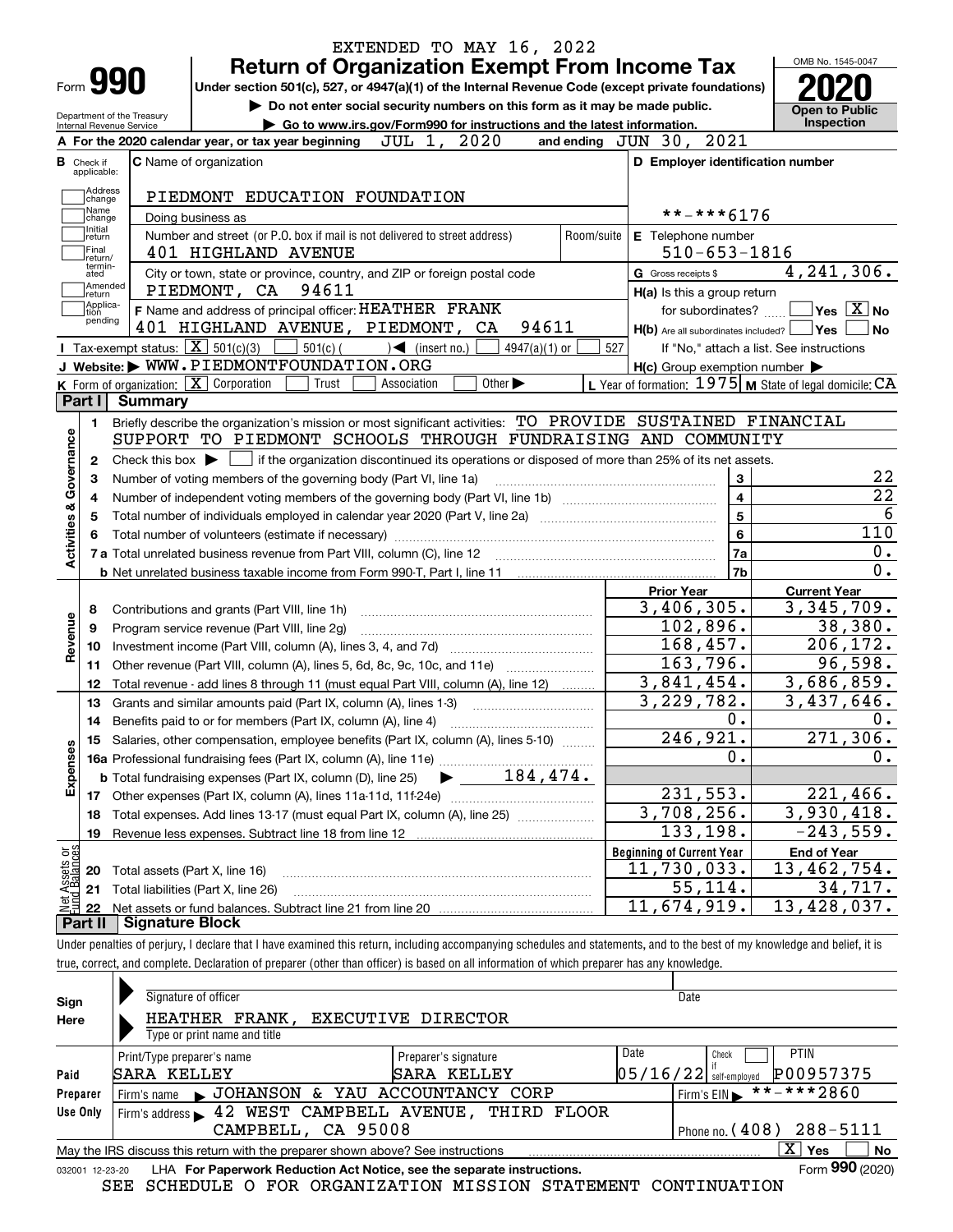|              | **-***6176<br>PIEDMONT EDUCATION FOUNDATION<br>Form 990 (2020)<br><b>Statement of Program Service Accomplishments</b><br>Part III            | $Page$ 2                                             |
|--------------|----------------------------------------------------------------------------------------------------------------------------------------------|------------------------------------------------------|
|              |                                                                                                                                              |                                                      |
|              |                                                                                                                                              | $\overline{\mathbf{x}}$                              |
| 1            | Briefly describe the organization's mission:                                                                                                 |                                                      |
|              | TO PROVIDE SUSTAINED FINANCIAL SUPPORT TO PIEDMONT SCHOOLS THROUGH<br>FUNDRAISING AND COMMUNITY ENGAGEMENT.                                  |                                                      |
|              |                                                                                                                                              |                                                      |
|              |                                                                                                                                              |                                                      |
| $\mathbf{2}$ | Did the organization undertake any significant program services during the year which were not listed on the                                 |                                                      |
|              | prior Form 990 or 990-EZ?                                                                                                                    | $\sqrt{}$ Yes $\sqrt{}$ X $\sqrt{}$ No               |
|              | If "Yes," describe these new services on Schedule O.                                                                                         |                                                      |
| 3            | Did the organization cease conducting, or make significant changes in how it conducts, any program services?                                 | $\overline{\mathsf{Yes}}$ $\overline{\mathsf{X}}$ No |
|              | If "Yes," describe these changes on Schedule O.                                                                                              |                                                      |
| 4            | Describe the organization's program service accomplishments for each of its three largest program services, as measured by expenses.         |                                                      |
|              | Section 501(c)(3) and 501(c)(4) organizations are required to report the amount of grants and allocations to others, the total expenses, and |                                                      |
|              | revenue, if any, for each program service reported                                                                                           |                                                      |
| 4a           | 3,400,792. including grants of \$ 3,400,792. ) (Revenue \$<br>$\left(\text{Code:}\right)$ $\left(\text{Expenses $}\right)$                   |                                                      |
|              | GRANTS TO THE PIEDMONT UNIFIED SCHOOL DISTRICT TO PROVIDE PROGRAMS,                                                                          |                                                      |
|              | SERVICES, AND ACTIVITIES THAT THE SCHOOL DISTRICT CANNOT PROVIDE FOR IN                                                                      |                                                      |
|              | ITS BUDGET.                                                                                                                                  |                                                      |
|              |                                                                                                                                              |                                                      |
|              |                                                                                                                                              |                                                      |
|              |                                                                                                                                              |                                                      |
|              |                                                                                                                                              |                                                      |
|              |                                                                                                                                              |                                                      |
|              |                                                                                                                                              |                                                      |
|              |                                                                                                                                              |                                                      |
|              |                                                                                                                                              |                                                      |
|              |                                                                                                                                              |                                                      |
| 4b           | (Code:<br>(Expenses \$                                                                                                                       |                                                      |
|              | GRANTS TO ORGANIZATIONS THE PIEDMONT EDUCATION FOUNDATION HAS ELECTED                                                                        |                                                      |
|              | TO SPONSOR.                                                                                                                                  |                                                      |
|              |                                                                                                                                              |                                                      |
|              |                                                                                                                                              |                                                      |
|              |                                                                                                                                              |                                                      |
|              |                                                                                                                                              |                                                      |
|              |                                                                                                                                              |                                                      |
|              |                                                                                                                                              |                                                      |
|              |                                                                                                                                              |                                                      |
|              |                                                                                                                                              |                                                      |
|              |                                                                                                                                              |                                                      |
|              |                                                                                                                                              |                                                      |
| 4с           | (Code: ) (Expenses \$                                                                                                                        |                                                      |
|              |                                                                                                                                              |                                                      |
|              |                                                                                                                                              |                                                      |
|              |                                                                                                                                              |                                                      |
|              |                                                                                                                                              |                                                      |
|              |                                                                                                                                              |                                                      |
|              |                                                                                                                                              |                                                      |
|              |                                                                                                                                              |                                                      |
|              |                                                                                                                                              |                                                      |
|              |                                                                                                                                              |                                                      |
|              |                                                                                                                                              |                                                      |
|              |                                                                                                                                              |                                                      |
|              |                                                                                                                                              |                                                      |
| 4d           | Other program services (Describe on Schedule O.)                                                                                             |                                                      |
|              | 38,380.<br>163, 396. including grants of \$<br>(Expenses \$<br>) (Revenue \$                                                                 |                                                      |
|              | 3,601,042.<br>4e Total program service expenses                                                                                              |                                                      |
|              |                                                                                                                                              | Form 990 (2020)                                      |
|              | 032002 12-23-20                                                                                                                              |                                                      |
|              | 3                                                                                                                                            |                                                      |

12120516 758554 4948 2020.05094 PIEDMONT EDUCATION FOUNDA 4948\_\_\_1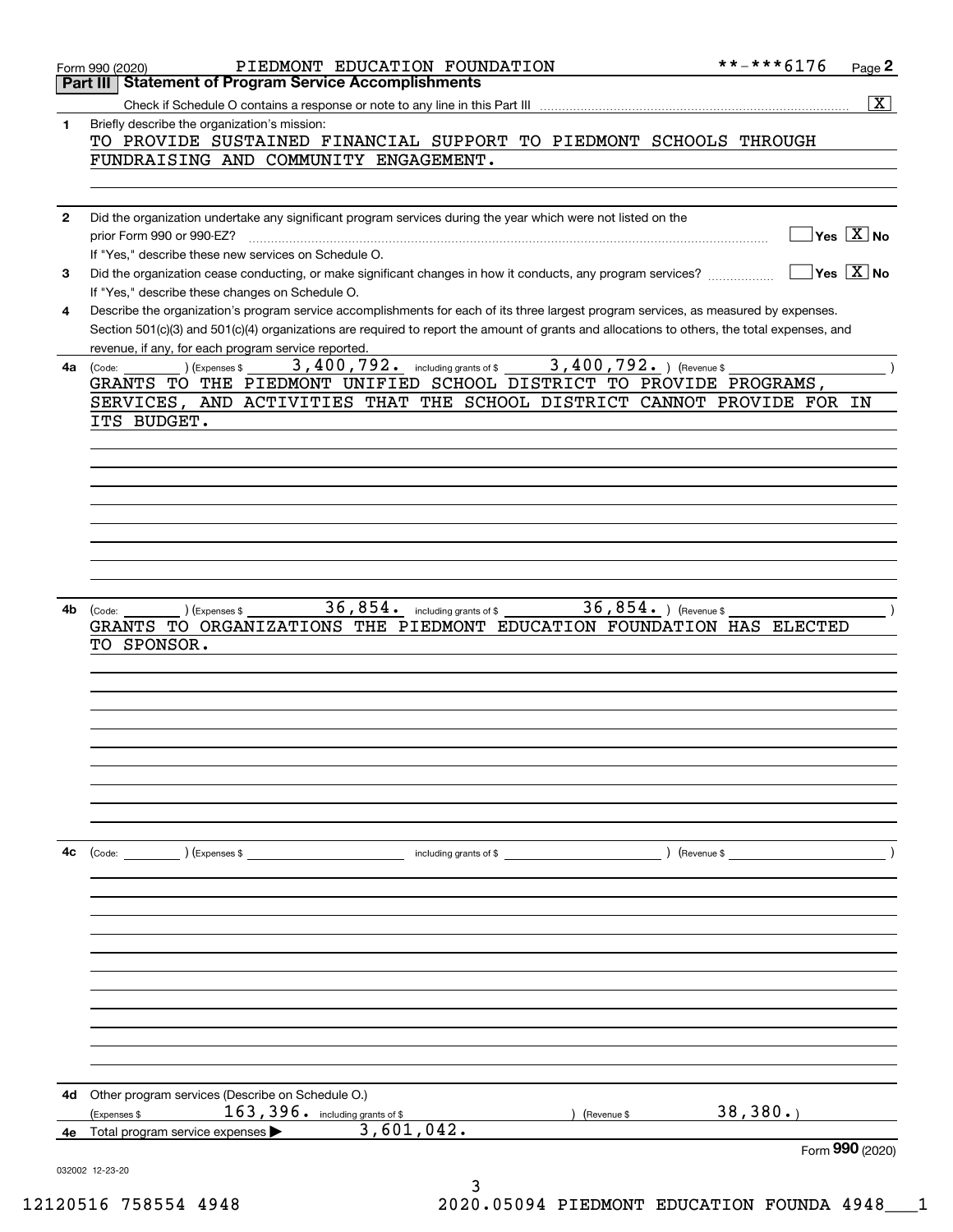|  | Form 990 (2020) |
|--|-----------------|

Form 990 (2020) PIEDMONT EDUCATION FOUNDATION \*\*-\*\*\*6176 <sub>Page</sub> 3<br>**Part IV | Checklist of Required Schedules** 

|     |                                                                                                                                       |                       | Yes             | No          |
|-----|---------------------------------------------------------------------------------------------------------------------------------------|-----------------------|-----------------|-------------|
| 1.  | Is the organization described in section $501(c)(3)$ or $4947(a)(1)$ (other than a private foundation)?                               |                       |                 |             |
|     |                                                                                                                                       | 1.                    | X               |             |
| 2   |                                                                                                                                       | $\mathbf{2}$          |                 | X           |
| 3   | Did the organization engage in direct or indirect political campaign activities on behalf of or in opposition to candidates for       |                       |                 |             |
|     |                                                                                                                                       | 3                     |                 | x           |
| 4   | Section 501(c)(3) organizations. Did the organization engage in lobbying activities, or have a section 501(h) election in effect      |                       |                 | X.          |
| 5   |                                                                                                                                       | 4                     |                 |             |
|     | Is the organization a section 501(c)(4), 501(c)(5), or 501(c)(6) organization that receives membership dues, assessments, or          | 5                     |                 | X.          |
| 6   | Did the organization maintain any donor advised funds or any similar funds or accounts for which donors have the right to             |                       |                 |             |
|     | provide advice on the distribution or investment of amounts in such funds or accounts? If "Yes," complete Schedule D, Part I          | 6                     |                 | X.          |
| 7   | Did the organization receive or hold a conservation easement, including easements to preserve open space,                             |                       |                 |             |
|     |                                                                                                                                       | $\overline{7}$        |                 | X.          |
| 8   | Did the organization maintain collections of works of art, historical treasures, or other similar assets? If "Yes," complete          |                       |                 |             |
|     |                                                                                                                                       | 8                     |                 | x           |
| 9   | Did the organization report an amount in Part X, line 21, for escrow or custodial account liability, serve as a custodian for         |                       |                 |             |
|     | amounts not listed in Part X; or provide credit counseling, debt management, credit repair, or debt negotiation services?             |                       |                 |             |
|     |                                                                                                                                       | 9                     |                 | X           |
| 10  | Did the organization, directly or through a related organization, hold assets in donor-restricted endowments                          |                       |                 |             |
|     |                                                                                                                                       | 10                    | X               |             |
| 11  | If the organization's answer to any of the following questions is "Yes," then complete Schedule D, Parts VI, VII, VIII, IX, or X      |                       |                 |             |
|     | as applicable.                                                                                                                        |                       |                 |             |
|     | a Did the organization report an amount for land, buildings, and equipment in Part X, line 10? If "Yes," complete Schedule D,         |                       |                 | x           |
|     | <b>b</b> Did the organization report an amount for investments - other securities in Part X, line 12, that is 5% or more of its total | 11a                   |                 |             |
|     |                                                                                                                                       | 11 <sub>b</sub>       | х               |             |
|     | c Did the organization report an amount for investments - program related in Part X, line 13, that is 5% or more of its total         |                       |                 |             |
|     |                                                                                                                                       | 11c                   |                 | X           |
|     | d Did the organization report an amount for other assets in Part X, line 15, that is 5% or more of its total assets reported in       |                       |                 |             |
|     |                                                                                                                                       | 11d                   |                 | x           |
|     | e Did the organization report an amount for other liabilities in Part X, line 25? If "Yes," complete Schedule D, Part X               | 11e                   | X               |             |
| f.  | Did the organization's separate or consolidated financial statements for the tax year include a footnote that addresses               |                       |                 |             |
|     | the organization's liability for uncertain tax positions under FIN 48 (ASC 740)? If "Yes," complete Schedule D, Part X                | 11f                   |                 | X           |
|     | 12a Did the organization obtain separate, independent audited financial statements for the tax year? If "Yes," complete               |                       |                 |             |
|     |                                                                                                                                       | 12a                   | Χ               |             |
|     | <b>b</b> Was the organization included in consolidated, independent audited financial statements for the tax year?                    |                       |                 |             |
| 13  | If "Yes," and if the organization answered "No" to line 12a, then completing Schedule D, Parts XI and XII is optional                 | 12 <sub>b</sub><br>13 |                 | x<br>X      |
| 14a | Did the organization maintain an office, employees, or agents outside of the United States?                                           | 14a                   |                 | $\mathbf X$ |
|     | b Did the organization have aggregate revenues or expenses of more than \$10,000 from grantmaking, fundraising, business,             |                       |                 |             |
|     | investment, and program service activities outside the United States, or aggregate foreign investments valued at \$100,000            |                       |                 |             |
|     |                                                                                                                                       | 14b                   |                 | x           |
| 15  | Did the organization report on Part IX, column (A), line 3, more than \$5,000 of grants or other assistance to or for any             |                       |                 |             |
|     |                                                                                                                                       | 15                    |                 | x           |
| 16  | Did the organization report on Part IX, column (A), line 3, more than \$5,000 of aggregate grants or other assistance to              |                       |                 |             |
|     |                                                                                                                                       | 16                    |                 | x           |
| 17  | Did the organization report a total of more than \$15,000 of expenses for professional fundraising services on Part IX,               |                       |                 |             |
|     |                                                                                                                                       | 17                    |                 | x           |
| 18  | Did the organization report more than \$15,000 total of fundraising event gross income and contributions on Part VIII, lines          |                       | х               |             |
|     | Did the organization report more than \$15,000 of gross income from gaming activities on Part VIII, line 9a? If "Yes."                | 18                    |                 |             |
| 19  |                                                                                                                                       | 19                    |                 | x           |
|     |                                                                                                                                       | <b>20a</b>            |                 | X           |
|     |                                                                                                                                       | 20b                   |                 |             |
| 21  | Did the organization report more than \$5,000 of grants or other assistance to any domestic organization or                           |                       |                 |             |
|     |                                                                                                                                       | 21                    | х               |             |
|     | 032003 12-23-20                                                                                                                       |                       | Form 990 (2020) |             |

032003 12-23-20

4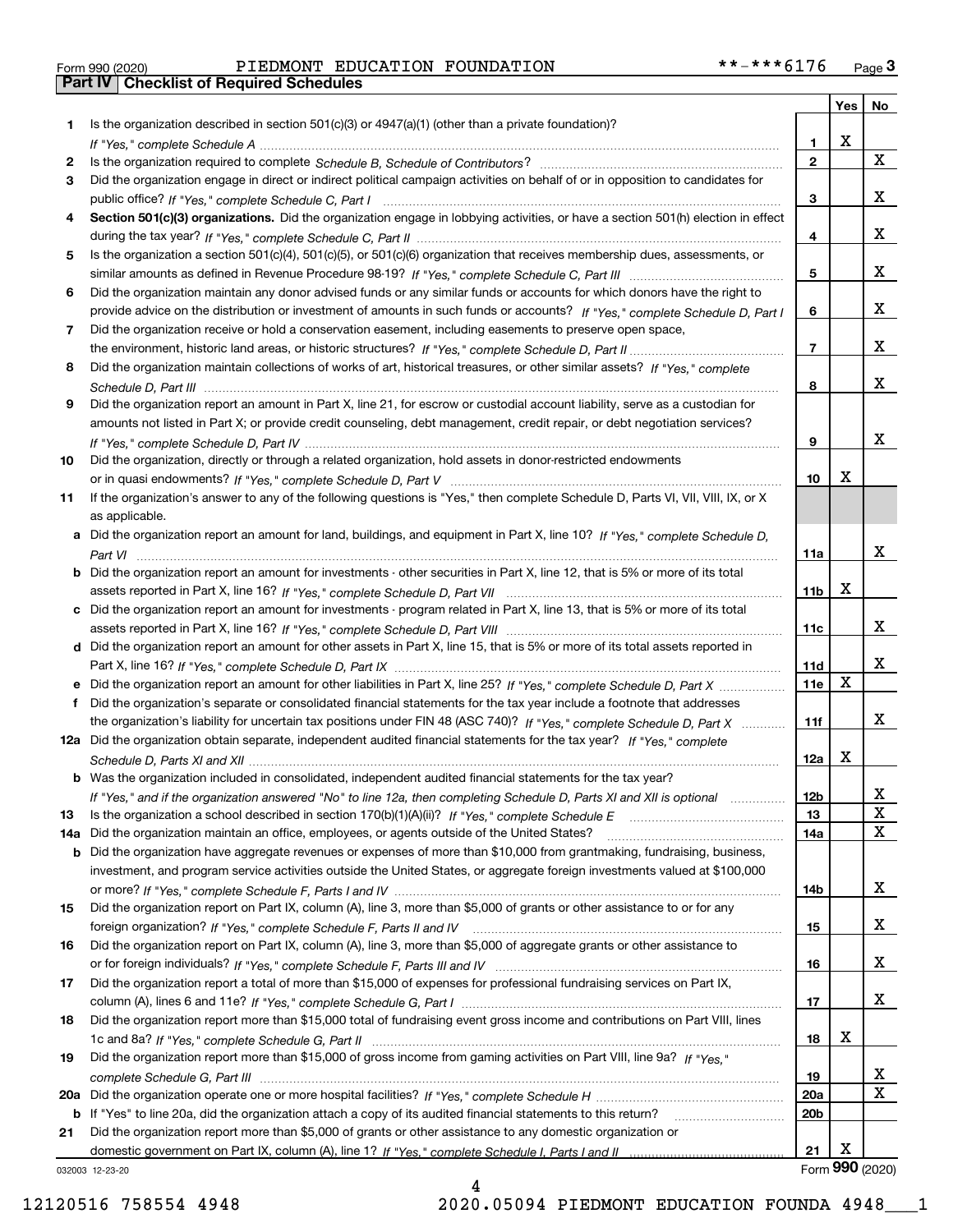|  | Form 990 (2020) |
|--|-----------------|
|  |                 |

# Form 990 (2020) PIEDMONT EDUCATION FOUNDATION \*\*-\*\*\*6176 <sub>Page</sub> 4<br>**Part IV | Checklist of Required Schedules** <sub>(continued)</sub>

*(continued)*

|               |                                                                                                                              |                        | Yes | No                           |
|---------------|------------------------------------------------------------------------------------------------------------------------------|------------------------|-----|------------------------------|
| 22            | Did the organization report more than \$5,000 of grants or other assistance to or for domestic individuals on                |                        |     |                              |
|               |                                                                                                                              | 22                     |     | x                            |
| 23            | Did the organization answer "Yes" to Part VII, Section A, line 3, 4, or 5 about compensation of the organization's current   |                        |     |                              |
|               | and former officers, directors, trustees, key employees, and highest compensated employees? If "Yes," complete               |                        |     |                              |
|               |                                                                                                                              | 23                     |     | x                            |
|               | 24a Did the organization have a tax-exempt bond issue with an outstanding principal amount of more than \$100,000 as of the  |                        |     |                              |
|               | last day of the year, that was issued after December 31, 2002? If "Yes," answer lines 24b through 24d and complete           |                        |     |                              |
|               |                                                                                                                              | 24a                    |     | x                            |
|               |                                                                                                                              | 24b                    |     |                              |
|               | c Did the organization maintain an escrow account other than a refunding escrow at any time during the year to defease       |                        |     |                              |
|               |                                                                                                                              | 24c                    |     |                              |
|               |                                                                                                                              | 24d                    |     |                              |
|               | 25a Section 501(c)(3), 501(c)(4), and 501(c)(29) organizations. Did the organization engage in an excess benefit             |                        |     |                              |
|               |                                                                                                                              | 25a                    |     | x                            |
|               | b Is the organization aware that it engaged in an excess benefit transaction with a disqualified person in a prior year, and |                        |     |                              |
|               | that the transaction has not been reported on any of the organization's prior Forms 990 or 990-EZ? If "Yes," complete        |                        |     |                              |
|               | Schedule L. Part I                                                                                                           | 25 <sub>b</sub>        |     | x                            |
| 26            | Did the organization report any amount on Part X, line 5 or 22, for receivables from or payables to any current              |                        |     |                              |
|               | or former officer, director, trustee, key employee, creator or founder, substantial contributor, or 35%                      |                        |     |                              |
|               | controlled entity or family member of any of these persons? If "Yes," complete Schedule L, Part II                           | 26                     |     | x                            |
| 27            | Did the organization provide a grant or other assistance to any current or former officer, director, trustee, key employee,  |                        |     |                              |
|               | creator or founder, substantial contributor or employee thereof, a grant selection committee member, or to a 35% controlled  |                        |     |                              |
|               | entity (including an employee thereof) or family member of any of these persons? If "Yes," complete Schedule L, Part III     | 27                     |     | x                            |
| 28            | Was the organization a party to a business transaction with one of the following parties (see Schedule L, Part IV            |                        |     |                              |
|               | instructions, for applicable filing thresholds, conditions, and exceptions):                                                 |                        |     |                              |
|               | a A current or former officer, director, trustee, key employee, creator or founder, or substantial contributor? If           |                        |     |                              |
|               |                                                                                                                              |                        |     | x                            |
|               |                                                                                                                              | 28a<br>28 <sub>b</sub> |     | $\overline{\mathbf{x}}$      |
|               |                                                                                                                              |                        |     |                              |
|               | c A 35% controlled entity of one or more individuals and/or organizations described in lines 28a or 28b? If                  |                        |     |                              |
|               |                                                                                                                              | 28c                    |     | х<br>$\mathbf X$             |
| 29            |                                                                                                                              | 29                     |     |                              |
| 30            | Did the organization receive contributions of art, historical treasures, or other similar assets, or qualified conservation  |                        |     |                              |
|               |                                                                                                                              | 30                     |     | х<br>$\overline{\mathbf{x}}$ |
| 31            | Did the organization liquidate, terminate, or dissolve and cease operations? If "Yes," complete Schedule N, Part I           | 31                     |     |                              |
| 32            | Did the organization sell, exchange, dispose of, or transfer more than 25% of its net assets? If "Yes," complete             |                        |     |                              |
|               |                                                                                                                              | 32                     |     | х                            |
| 33            | Did the organization own 100% of an entity disregarded as separate from the organization under Regulations                   |                        |     |                              |
|               |                                                                                                                              | 33                     |     | x                            |
| 34            | Was the organization related to any tax-exempt or taxable entity? If "Yes," complete Schedule R, Part II, III, or IV, and    |                        |     |                              |
|               |                                                                                                                              | 34                     |     | x                            |
|               | 35a Did the organization have a controlled entity within the meaning of section 512(b)(13)?                                  | 35a                    |     | x                            |
|               | b If "Yes" to line 35a, did the organization receive any payment from or engage in any transaction with a controlled entity  |                        |     |                              |
|               |                                                                                                                              | 35b                    |     |                              |
| 36            | Section 501(c)(3) organizations. Did the organization make any transfers to an exempt non-charitable related organization?   |                        |     |                              |
|               |                                                                                                                              | 36                     |     | x                            |
| 37            | Did the organization conduct more than 5% of its activities through an entity that is not a related organization             |                        |     |                              |
|               |                                                                                                                              | 37                     |     | x                            |
| 38            | Did the organization complete Schedule O and provide explanations in Schedule O for Part VI, lines 11b and 19?               |                        |     |                              |
|               | Note: All Form 990 filers are required to complete Schedule O                                                                | 38                     | х   |                              |
| <b>Part V</b> | <b>Statements Regarding Other IRS Filings and Tax Compliance</b>                                                             |                        |     |                              |
|               | Check if Schedule O contains a response or note to any line in this Part V                                                   |                        |     |                              |
|               |                                                                                                                              |                        | Yes | No                           |
|               | 0<br>1a                                                                                                                      |                        |     |                              |
|               | 0<br><b>b</b> Enter the number of Forms W-2G included in line 1a. Enter -0- if not applicable<br>1b                          |                        |     |                              |
| c             | Did the organization comply with backup withholding rules for reportable payments to vendors and reportable gaming           |                        |     |                              |
|               |                                                                                                                              | 1c                     | Χ   |                              |
|               | 032004 12-23-20                                                                                                              |                        |     | Form 990 (2020)              |
|               | 5                                                                                                                            |                        |     |                              |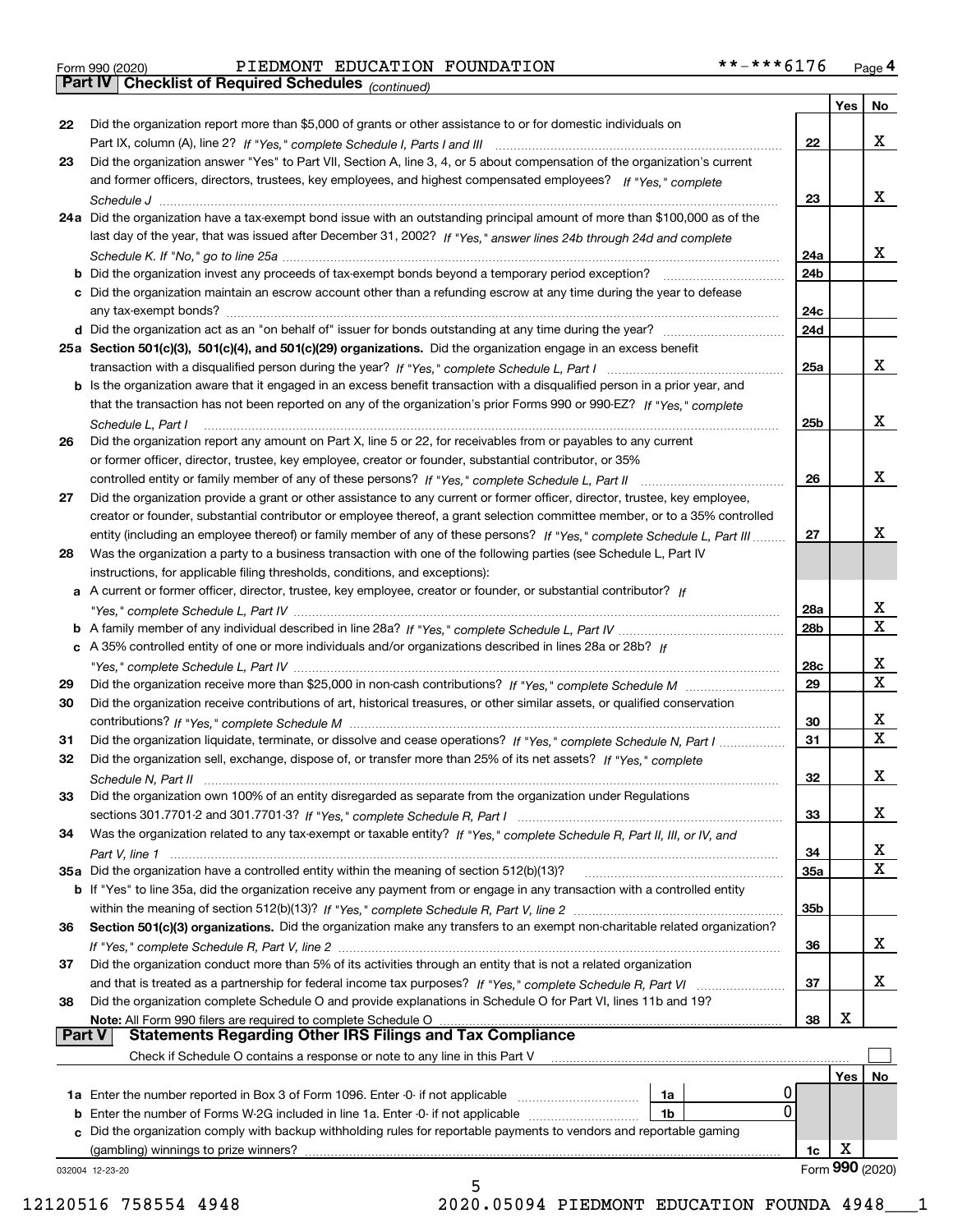|               | **-***6176<br>PIEDMONT EDUCATION FOUNDATION<br>Form 990 (2020)                                                                                                                                                                       |                |     | $_{\text{Page}}$ 5 |  |  |  |  |
|---------------|--------------------------------------------------------------------------------------------------------------------------------------------------------------------------------------------------------------------------------------|----------------|-----|--------------------|--|--|--|--|
| <b>Part V</b> | Statements Regarding Other IRS Filings and Tax Compliance (continued)                                                                                                                                                                |                |     |                    |  |  |  |  |
|               |                                                                                                                                                                                                                                      |                | Yes | No                 |  |  |  |  |
|               | 2a Enter the number of employees reported on Form W-3, Transmittal of Wage and Tax Statements,                                                                                                                                       |                |     |                    |  |  |  |  |
|               | filed for the calendar year ending with or within the year covered by this return<br>2a                                                                                                                                              | 6              |     |                    |  |  |  |  |
| b             |                                                                                                                                                                                                                                      | 2b             | х   |                    |  |  |  |  |
|               |                                                                                                                                                                                                                                      |                |     |                    |  |  |  |  |
|               | 3a Did the organization have unrelated business gross income of \$1,000 or more during the year?                                                                                                                                     | 3a             |     | х                  |  |  |  |  |
|               |                                                                                                                                                                                                                                      | 3b             |     |                    |  |  |  |  |
|               | 4a At any time during the calendar year, did the organization have an interest in, or a signature or other authority over, a                                                                                                         |                |     |                    |  |  |  |  |
|               |                                                                                                                                                                                                                                      | 4a             |     | х                  |  |  |  |  |
|               | <b>b</b> If "Yes," enter the name of the foreign country $\triangleright$                                                                                                                                                            |                |     |                    |  |  |  |  |
|               | See instructions for filing requirements for FinCEN Form 114, Report of Foreign Bank and Financial Accounts (FBAR).                                                                                                                  |                |     |                    |  |  |  |  |
| 5a            | Was the organization a party to a prohibited tax shelter transaction at any time during the tax year?                                                                                                                                | 5а             |     | х                  |  |  |  |  |
| b             |                                                                                                                                                                                                                                      | 5 <sub>b</sub> |     | х                  |  |  |  |  |
|               |                                                                                                                                                                                                                                      | 5c             |     |                    |  |  |  |  |
| c             |                                                                                                                                                                                                                                      |                |     |                    |  |  |  |  |
|               | 6a Does the organization have annual gross receipts that are normally greater than \$100,000, and did the organization solicit                                                                                                       |                |     | x                  |  |  |  |  |
|               | any contributions that were not tax deductible as charitable contributions?                                                                                                                                                          | 6a             |     |                    |  |  |  |  |
|               | <b>b</b> If "Yes," did the organization include with every solicitation an express statement that such contributions or gifts                                                                                                        |                |     |                    |  |  |  |  |
|               |                                                                                                                                                                                                                                      | 6b             |     |                    |  |  |  |  |
| 7             | Organizations that may receive deductible contributions under section 170(c).                                                                                                                                                        |                |     |                    |  |  |  |  |
| а             | Did the organization receive a payment in excess of \$75 made partly as a contribution and partly for goods and services provided to the payor?                                                                                      | 7a             |     | х                  |  |  |  |  |
| b             | If "Yes," did the organization notify the donor of the value of the goods or services provided?                                                                                                                                      | 7b             |     |                    |  |  |  |  |
| с             | Did the organization sell, exchange, or otherwise dispose of tangible personal property for which it was required                                                                                                                    |                |     |                    |  |  |  |  |
|               |                                                                                                                                                                                                                                      | 7c             |     | х                  |  |  |  |  |
|               | 7d<br>d If "Yes," indicate the number of Forms 8282 filed during the year [11] [11] No. 2010 [12] Henry Marian Marian Marian Marian Marian Marian Marian Marian Marian Marian Marian Marian Marian Marian Marian Marian Marian Maria |                |     |                    |  |  |  |  |
| е             | Did the organization receive any funds, directly or indirectly, to pay premiums on a personal benefit contract?                                                                                                                      | 7e             |     |                    |  |  |  |  |
| f             | Did the organization, during the year, pay premiums, directly or indirectly, on a personal benefit contract?                                                                                                                         | 7f             |     |                    |  |  |  |  |
| g             | If the organization received a contribution of qualified intellectual property, did the organization file Form 8899 as required?                                                                                                     | 7g             |     |                    |  |  |  |  |
| h.            | If the organization received a contribution of cars, boats, airplanes, or other vehicles, did the organization file a Form 1098-C?                                                                                                   |                |     |                    |  |  |  |  |
| 8             | Sponsoring organizations maintaining donor advised funds. Did a donor advised fund maintained by the                                                                                                                                 |                |     |                    |  |  |  |  |
|               | sponsoring organization have excess business holdings at any time during the year?                                                                                                                                                   | 8              |     |                    |  |  |  |  |
| 9             | Sponsoring organizations maintaining donor advised funds.                                                                                                                                                                            |                |     |                    |  |  |  |  |
| а             | Did the sponsoring organization make any taxable distributions under section 4966?                                                                                                                                                   | 9а             |     |                    |  |  |  |  |
| b             | Did the sponsoring organization make a distribution to a donor, donor advisor, or related person?                                                                                                                                    | 9b             |     |                    |  |  |  |  |
| 10            | Section 501(c)(7) organizations. Enter:                                                                                                                                                                                              |                |     |                    |  |  |  |  |
|               | 10a<br>a Initiation fees and capital contributions included on Part VIII, line 12 [111] [11] [11] Initiation fees and capital contributions included on Part VIII, line 12                                                           |                |     |                    |  |  |  |  |
|               | 10b <br>Gross receipts, included on Form 990, Part VIII, line 12, for public use of club facilities <i>manamerous</i>                                                                                                                |                |     |                    |  |  |  |  |
| 11            | Section 501(c)(12) organizations. Enter:                                                                                                                                                                                             |                |     |                    |  |  |  |  |
| а             | Gross income from members or shareholders<br>11a                                                                                                                                                                                     |                |     |                    |  |  |  |  |
| b             | Gross income from other sources (Do not net amounts due or paid to other sources against                                                                                                                                             |                |     |                    |  |  |  |  |
|               | 11 <sub>b</sub>                                                                                                                                                                                                                      |                |     |                    |  |  |  |  |
|               | 12a Section 4947(a)(1) non-exempt charitable trusts. Is the organization filing Form 990 in lieu of Form 1041?                                                                                                                       | 12a            |     |                    |  |  |  |  |
|               | <b>b</b> If "Yes," enter the amount of tax-exempt interest received or accrued during the year<br>12b                                                                                                                                |                |     |                    |  |  |  |  |
| 13            | Section 501(c)(29) qualified nonprofit health insurance issuers.                                                                                                                                                                     |                |     |                    |  |  |  |  |
|               | a Is the organization licensed to issue qualified health plans in more than one state?                                                                                                                                               | 13a            |     |                    |  |  |  |  |
|               | Note: See the instructions for additional information the organization must report on Schedule O.                                                                                                                                    |                |     |                    |  |  |  |  |
| b             | Enter the amount of reserves the organization is required to maintain by the states in which the                                                                                                                                     |                |     |                    |  |  |  |  |
|               | 13 <sub>b</sub>                                                                                                                                                                                                                      |                |     |                    |  |  |  |  |
| c             | 13 <sub>c</sub>                                                                                                                                                                                                                      |                |     |                    |  |  |  |  |
| 14a           | Did the organization receive any payments for indoor tanning services during the tax year?                                                                                                                                           | 14a            |     | X                  |  |  |  |  |
|               | <b>b</b> If "Yes," has it filed a Form 720 to report these payments? If "No," provide an explanation on Schedule O                                                                                                                   | 14b            |     |                    |  |  |  |  |
| 15            | Is the organization subject to the section 4960 tax on payment(s) of more than \$1,000,000 in remuneration or                                                                                                                        |                |     |                    |  |  |  |  |
|               |                                                                                                                                                                                                                                      | 15             |     | x                  |  |  |  |  |
|               | If "Yes," see instructions and file Form 4720, Schedule N.                                                                                                                                                                           |                |     |                    |  |  |  |  |
|               |                                                                                                                                                                                                                                      |                |     | х                  |  |  |  |  |
| 16            | Is the organization an educational institution subject to the section 4968 excise tax on net investment income?                                                                                                                      | 16             |     |                    |  |  |  |  |
|               | If "Yes," complete Form 4720, Schedule O.                                                                                                                                                                                            |                |     | QQQ                |  |  |  |  |

Form (2020) **990**

032005 12-23-20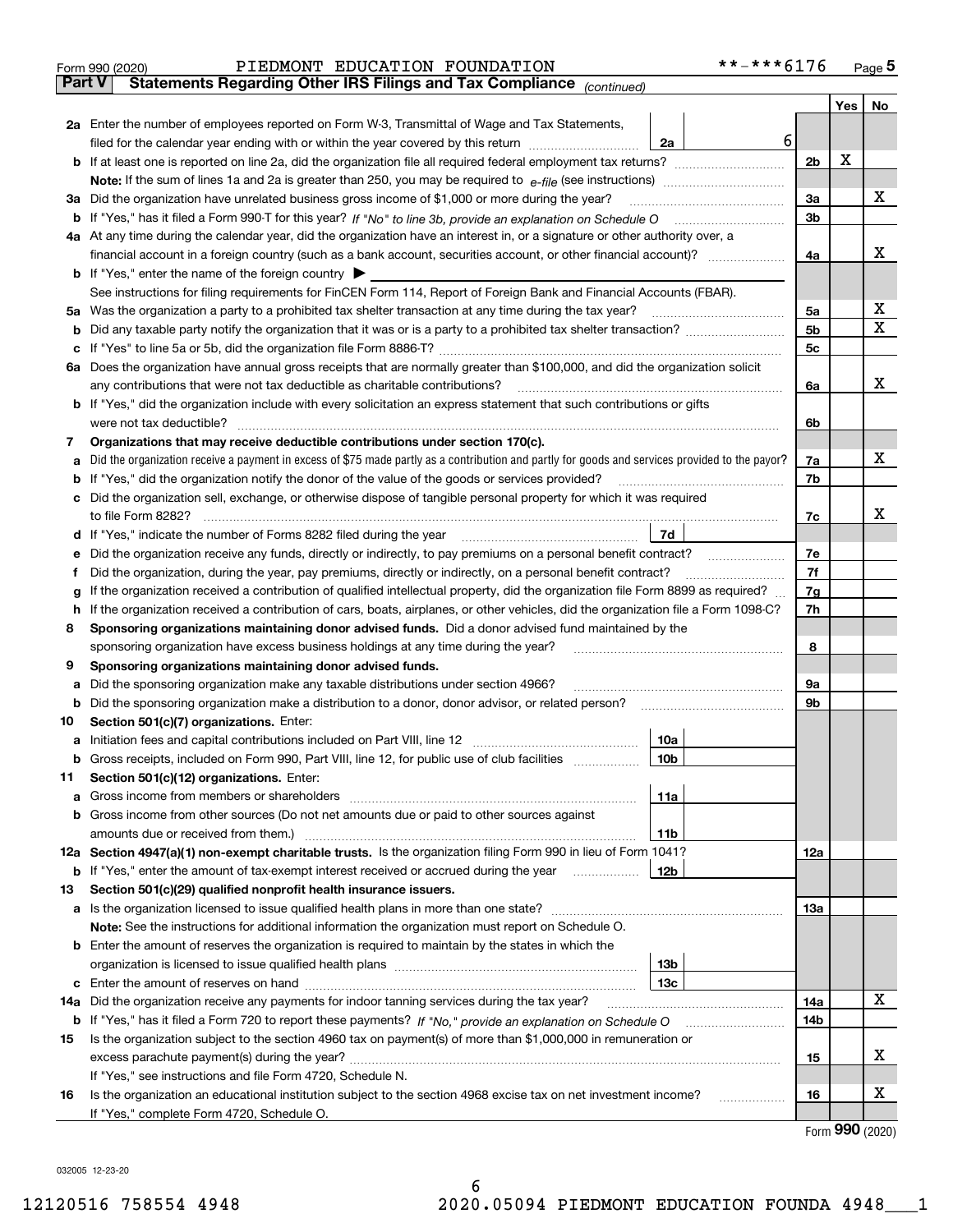|  | Form 990 (2020) |
|--|-----------------|
|  |                 |

| Form 990 (2020) |  | PIEDMONT EDUCATION FOUNDATION                                                                                                 | **-***6176 | $P_{\text{aqe}}$ 6 |
|-----------------|--|-------------------------------------------------------------------------------------------------------------------------------|------------|--------------------|
|                 |  | Part VI   Governance, Management, and Disclosure For each "Yes" response to lines 2 through 7b below, and for a "No" response |            |                    |
|                 |  | to line 8a, 8b, or 10b below, describe the circumstances, processes, or changes on Schedule O. See instructions.              |            |                    |

|     |                                                                                                                                                                                                                                |                |    |                         | Yes             | No                      |
|-----|--------------------------------------------------------------------------------------------------------------------------------------------------------------------------------------------------------------------------------|----------------|----|-------------------------|-----------------|-------------------------|
|     | <b>1a</b> Enter the number of voting members of the governing body at the end of the tax year<br>.                                                                                                                             | 1a             | 22 |                         |                 |                         |
|     | If there are material differences in voting rights among members of the governing body, or if the governing                                                                                                                    |                |    |                         |                 |                         |
|     | body delegated broad authority to an executive committee or similar committee, explain on Schedule O.                                                                                                                          |                |    |                         |                 |                         |
|     | Enter the number of voting members included on line 1a, above, who are independent                                                                                                                                             | 1 <sub>b</sub> | 22 |                         |                 |                         |
| 2   | Did any officer, director, trustee, or key employee have a family relationship or a business relationship with any other                                                                                                       |                |    |                         |                 |                         |
|     | officer, director, trustee, or key employee?                                                                                                                                                                                   |                |    | $\mathbf{2}$            |                 | х                       |
| 3   | Did the organization delegate control over management duties customarily performed by or under the direct supervision                                                                                                          |                |    |                         |                 |                         |
|     | of officers, directors, trustees, or key employees to a management company or other person?                                                                                                                                    |                |    | 3                       |                 | X                       |
| 4   | Did the organization make any significant changes to its governing documents since the prior Form 990 was filed?                                                                                                               |                |    | $\overline{\mathbf{4}}$ |                 | $\overline{\mathtt{x}}$ |
| 5   |                                                                                                                                                                                                                                |                |    | 5                       |                 | $\mathbf X$             |
| 6   | Did the organization have members or stockholders?                                                                                                                                                                             |                |    | 6                       |                 | $\mathbf X$             |
| 7a  | Did the organization have members, stockholders, or other persons who had the power to elect or appoint one or                                                                                                                 |                |    |                         |                 |                         |
|     |                                                                                                                                                                                                                                |                |    | 7a                      | х               |                         |
|     | <b>b</b> Are any governance decisions of the organization reserved to (or subject to approval by) members, stockholders, or                                                                                                    |                |    |                         |                 |                         |
|     | persons other than the governing body?                                                                                                                                                                                         |                |    | 7b                      |                 | х                       |
| 8   | Did the organization contemporaneously document the meetings held or written actions undertaken during the year by the following:                                                                                              |                |    |                         |                 |                         |
| a   |                                                                                                                                                                                                                                |                |    | 8a                      | х               |                         |
| b   | Each committee with authority to act on behalf of the governing body? [11] manufactures manufactures with authority to act on behalf of the governing body? [11] manufactures manufactures with authority of the state with an |                |    | 8b                      | X               |                         |
| 9   | Is there any officer, director, trustee, or key employee listed in Part VII, Section A, who cannot be reached at the                                                                                                           |                |    |                         |                 |                         |
|     |                                                                                                                                                                                                                                |                |    | 9                       |                 | x                       |
|     | Section B. Policies (This Section B requests information about policies not required by the Internal Revenue Code.)                                                                                                            |                |    |                         |                 |                         |
|     |                                                                                                                                                                                                                                |                |    |                         | Yes             | No                      |
|     |                                                                                                                                                                                                                                |                |    | 10a                     |                 | X                       |
|     | <b>b</b> If "Yes," did the organization have written policies and procedures governing the activities of such chapters, affiliates,                                                                                            |                |    |                         |                 |                         |
|     |                                                                                                                                                                                                                                |                |    | 10b                     |                 |                         |
|     | 11a Has the organization provided a complete copy of this Form 990 to all members of its governing body before filing the form?                                                                                                |                |    | 11a                     |                 | $\mathbf x$             |
|     | <b>b</b> Describe in Schedule O the process, if any, used by the organization to review this Form 990.                                                                                                                         |                |    |                         |                 |                         |
| 12a |                                                                                                                                                                                                                                |                |    | 12a                     | Х               |                         |
|     |                                                                                                                                                                                                                                |                |    | 12 <sub>b</sub>         | Х               |                         |
| b   | Did the organization regularly and consistently monitor and enforce compliance with the policy? If "Yes," describe                                                                                                             |                |    |                         |                 |                         |
| c   |                                                                                                                                                                                                                                |                |    |                         | Х               |                         |
|     | in Schedule O how this was done measured and contained a state of the state of the state of the state of the s                                                                                                                 |                |    | 12c<br>13               | X               |                         |
| 13  |                                                                                                                                                                                                                                |                |    |                         | X               |                         |
| 14  | Did the organization have a written document retention and destruction policy? manufactured and the organization have a written document retention and destruction policy?                                                     |                |    | 14                      |                 |                         |
| 15  | Did the process for determining compensation of the following persons include a review and approval by independent                                                                                                             |                |    |                         |                 |                         |
|     | persons, comparability data, and contemporaneous substantiation of the deliberation and decision?                                                                                                                              |                |    |                         |                 |                         |
|     |                                                                                                                                                                                                                                |                |    | 15a                     |                 | X                       |
|     | <b>b</b> Other officers or key employees of the organization                                                                                                                                                                   |                |    | 15b                     |                 | х                       |
|     | If "Yes" to line 15a or 15b, describe the process in Schedule O (see instructions).                                                                                                                                            |                |    |                         |                 |                         |
|     | 16a Did the organization invest in, contribute assets to, or participate in a joint venture or similar arrangement with a                                                                                                      |                |    |                         |                 |                         |
|     | taxable entity during the year?                                                                                                                                                                                                |                |    | 16a                     |                 | х                       |
|     | b If "Yes," did the organization follow a written policy or procedure requiring the organization to evaluate its participation                                                                                                 |                |    |                         |                 |                         |
|     | in joint venture arrangements under applicable federal tax law, and take steps to safeguard the organization's                                                                                                                 |                |    |                         |                 |                         |
|     |                                                                                                                                                                                                                                |                |    | 16b                     |                 |                         |
|     | <b>Section C. Disclosure</b>                                                                                                                                                                                                   |                |    |                         |                 |                         |
| 17  | List the states with which a copy of this Form 990 is required to be filed $\blacktriangleright$ CA                                                                                                                            |                |    |                         |                 |                         |
| 18  | Section 6104 requires an organization to make its Forms 1023 (1024 or 1024-A, if applicable), 990, and 990-T (Section 501(c)(3)s only) available                                                                               |                |    |                         |                 |                         |
|     | for public inspection. Indicate how you made these available. Check all that apply.                                                                                                                                            |                |    |                         |                 |                         |
|     | $\lfloor x \rfloor$ Upon request<br>Another's website<br>Own website<br>Other (explain on Schedule O)                                                                                                                          |                |    |                         |                 |                         |
| 19  | Describe on Schedule O whether (and if so, how) the organization made its governing documents, conflict of interest policy, and financial                                                                                      |                |    |                         |                 |                         |
|     | statements available to the public during the tax year.                                                                                                                                                                        |                |    |                         |                 |                         |
| 20  | State the name, address, and telephone number of the person who possesses the organization's books and records                                                                                                                 |                |    |                         |                 |                         |
|     | BETTY WINNACKER - 510-653-1816                                                                                                                                                                                                 |                |    |                         |                 |                         |
|     | 94611<br>401 HIGHLAND AVENUE, PIEDMONT,<br>CA                                                                                                                                                                                  |                |    |                         |                 |                         |
|     |                                                                                                                                                                                                                                |                |    |                         | Form 990 (2020) |                         |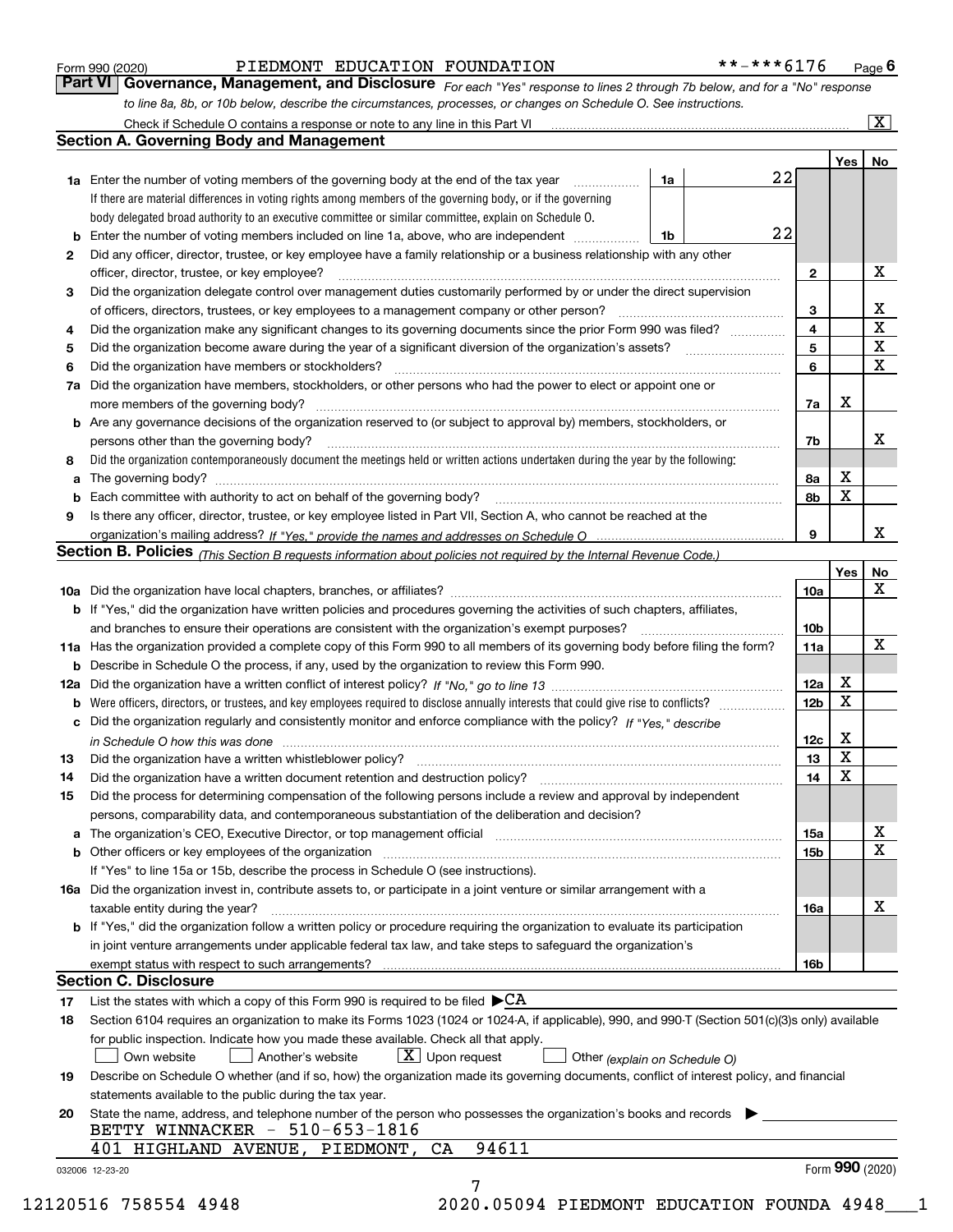$\mathcal{L}^{\text{max}}$ 

## **7Part VII Compensation of Officers, Directors, Trustees, Key Employees, Highest Compensated Employees, and Independent Contractors**

Check if Schedule O contains a response or note to any line in this Part VII

**Section A. Officers, Directors, Trustees, Key Employees, and Highest Compensated Employees**

**1a**  Complete this table for all persons required to be listed. Report compensation for the calendar year ending with or within the organization's tax year. **•** List all of the organization's current officers, directors, trustees (whether individuals or organizations), regardless of amount of compensation.

Enter -0- in columns (D), (E), and (F) if no compensation was paid.

 $\bullet$  List all of the organization's  $\,$ current key employees, if any. See instructions for definition of "key employee."

**•** List the organization's five current highest compensated employees (other than an officer, director, trustee, or key employee) who received reportable compensation (Box 5 of Form W-2 and/or Box 7 of Form 1099-MISC) of more than \$100,000 from the organization and any related organizations.

**•** List all of the organization's former officers, key employees, and highest compensated employees who received more than \$100,000 of reportable compensation from the organization and any related organizations.

**former directors or trustees**  ¥ List all of the organization's that received, in the capacity as a former director or trustee of the organization, more than \$10,000 of reportable compensation from the organization and any related organizations.

See instructions for the order in which to list the persons above.

Check this box if neither the organization nor any related organization compensated any current officer, director, or trustee.  $\mathcal{L}^{\text{max}}$ 

| (A)                        | (B)                    |                               |                                                                  |                         | (C)          |                                  |        | (D)                 | (E)                              | (F)                      |
|----------------------------|------------------------|-------------------------------|------------------------------------------------------------------|-------------------------|--------------|----------------------------------|--------|---------------------|----------------------------------|--------------------------|
| Name and title             | Average                |                               | (do not check more than one                                      | Position                |              |                                  |        | Reportable          | Reportable                       | Estimated                |
|                            | hours per              |                               | box, unless person is both an<br>officer and a director/trustee) |                         |              |                                  |        | compensation        | compensation                     | amount of                |
|                            | week                   |                               |                                                                  |                         |              |                                  |        | from                | from related                     | other                    |
|                            | (list any<br>hours for |                               |                                                                  |                         |              |                                  |        | the<br>organization | organizations<br>(W-2/1099-MISC) | compensation<br>from the |
|                            | related                |                               |                                                                  |                         |              |                                  |        | (W-2/1099-MISC)     |                                  | organization             |
|                            | organizations          |                               |                                                                  |                         |              |                                  |        |                     |                                  | and related              |
|                            | below                  | ndividual trustee or director | nstitutional trustee                                             |                         | Key employee |                                  |        |                     |                                  | organizations            |
|                            | line)                  |                               |                                                                  | Officer                 |              | Highest compensated<br> employee | Former |                     |                                  |                          |
| HEATHER FRANK<br>(1)       | 40.00                  |                               |                                                                  |                         |              |                                  |        |                     |                                  |                          |
| EXECUTIVE DIRECTOR         |                        | X                             |                                                                  |                         |              |                                  |        | 133,027.            | $\mathbf 0$ .                    | $\mathbf 0$ .            |
| EILEEN KWEI<br>(2)         | 2.00                   |                               |                                                                  |                         |              |                                  |        |                     |                                  |                          |
| IMMEDIATE PAST CHAIR       |                        | X                             |                                                                  |                         |              |                                  |        | 0.                  | 0.                               | $\mathbf 0$ .            |
| LINDA SONG WENDEL<br>(3)   | 2.00                   |                               |                                                                  |                         |              |                                  |        |                     |                                  |                          |
| <b>GOVERNANCE</b>          |                        | $\rm X$                       |                                                                  |                         |              |                                  |        | $\mathbf 0$ .       | $\mathbf 0$ .                    | $\mathbf 0$ .            |
| ABBY SCOTT<br>(4)          | 2.00                   |                               |                                                                  |                         |              |                                  |        |                     |                                  |                          |
| <b>SECRETARY</b>           |                        | X                             |                                                                  | X                       |              |                                  |        | 0.                  | 0.                               | $0_{.}$                  |
| CHARLOTTE ERO<br>(5)       | 2.00                   |                               |                                                                  |                         |              |                                  |        |                     |                                  |                          |
| TREASURER                  |                        | $\mathbf X$                   |                                                                  |                         |              |                                  |        | 0.                  | $\mathbf 0$ .                    | $\mathbf 0$ .            |
| RICK SMITH<br>(6)          | 2.00                   |                               |                                                                  |                         |              |                                  |        |                     |                                  |                          |
| <b>ASSISTANT TREASURER</b> |                        | X                             |                                                                  |                         |              |                                  |        | 0.                  | $\mathbf 0$ .                    | $\mathbf 0$ .            |
| (7)<br>SARAH PUCKETT       | 2.00                   |                               |                                                                  |                         |              |                                  |        |                     |                                  |                          |
| ALUMNI ENGAGEMENT          |                        | $\rm X$                       |                                                                  |                         |              |                                  |        | 0.                  | $\mathbf 0$ .                    | $0_{.}$                  |
| MARY LOU RIGHELLIS<br>(8)  | 2.00                   |                               |                                                                  |                         |              |                                  |        |                     |                                  |                          |
| COMMUNITY ENGAGEMENT       |                        | X                             |                                                                  |                         |              |                                  |        | 0.                  | $\mathbf 0$ .                    | $\mathbf 0$ .            |
| (9) LINDA SMITH MUNYAN     | 2.00                   |                               |                                                                  |                         |              |                                  |        |                     |                                  |                          |
| DRESS BEST FOR LESS        |                        | X                             |                                                                  |                         |              |                                  |        | 0.                  | $\mathbf 0$ .                    | $\mathbf 0$ .            |
| (10) NICKI GILBERT         | 2.00                   |                               |                                                                  |                         |              |                                  |        |                     |                                  |                          |
| <b>CHAIR</b>               |                        | X                             |                                                                  | X                       |              |                                  |        | $\mathbf 0$ .       | $\mathbf 0$ .                    | $\mathbf 0$ .            |
| (11) EILEEN RUBY           | 2.00                   |                               |                                                                  |                         |              |                                  |        |                     |                                  |                          |
| LEGACY GIVING              |                        | X                             |                                                                  |                         |              |                                  |        | $\mathbf 0$ .       | $\mathbf 0$ .                    | $\mathbf 0$ .            |
| (12) SARAH DAVISON DEVRIES | 2.00                   |                               |                                                                  |                         |              |                                  |        |                     |                                  |                          |
| SCHOOL REP: BEACH          |                        | $\overline{\textbf{X}}$       |                                                                  |                         |              |                                  |        | 0.                  | $\mathbf 0$ .                    | $0_{.}$                  |
| (13) DANA LUNG             | 2.00                   |                               |                                                                  |                         |              |                                  |        |                     |                                  |                          |
| SCHOOL REP: HAVENS         |                        | X                             |                                                                  |                         |              |                                  |        | 0.                  | 0.                               | $\mathbf 0$ .            |
| (14) JOHN ORTA             | 2.00                   |                               |                                                                  |                         |              |                                  |        |                     |                                  |                          |
| CO-VICE CHAIR              |                        | $\overline{\text{X}}$         |                                                                  | X                       |              |                                  |        | $\mathbf 0$ .       | $\mathbf 0$ .                    | $\mathbf 0$ .            |
| (15) TOM SNYDER            | 2.00                   |                               |                                                                  |                         |              |                                  |        |                     |                                  |                          |
| SCHOOL REP: PMS            |                        | $\mathbf X$                   |                                                                  |                         |              |                                  |        | 0.                  | $\mathbf 0$ .                    | 0.                       |
| (16) CORTNEY ALLEN         | 2.00                   |                               |                                                                  |                         |              |                                  |        |                     |                                  |                          |
| CO-VICE CHAIR              |                        | $\mathbf X$                   |                                                                  | $\overline{\textbf{X}}$ |              |                                  |        | 0.                  | $\mathbf 0$ .                    | 0.                       |
| (17) MARY IRELAND          | 2.00                   |                               |                                                                  |                         |              |                                  |        |                     |                                  |                          |
| PROGRAMS                   |                        | $\rm X$                       |                                                                  |                         |              |                                  |        | 0.                  | $\mathbf 0$ .                    | $0_{.}$                  |

032007 12-23-20

Form (2020) **990**

8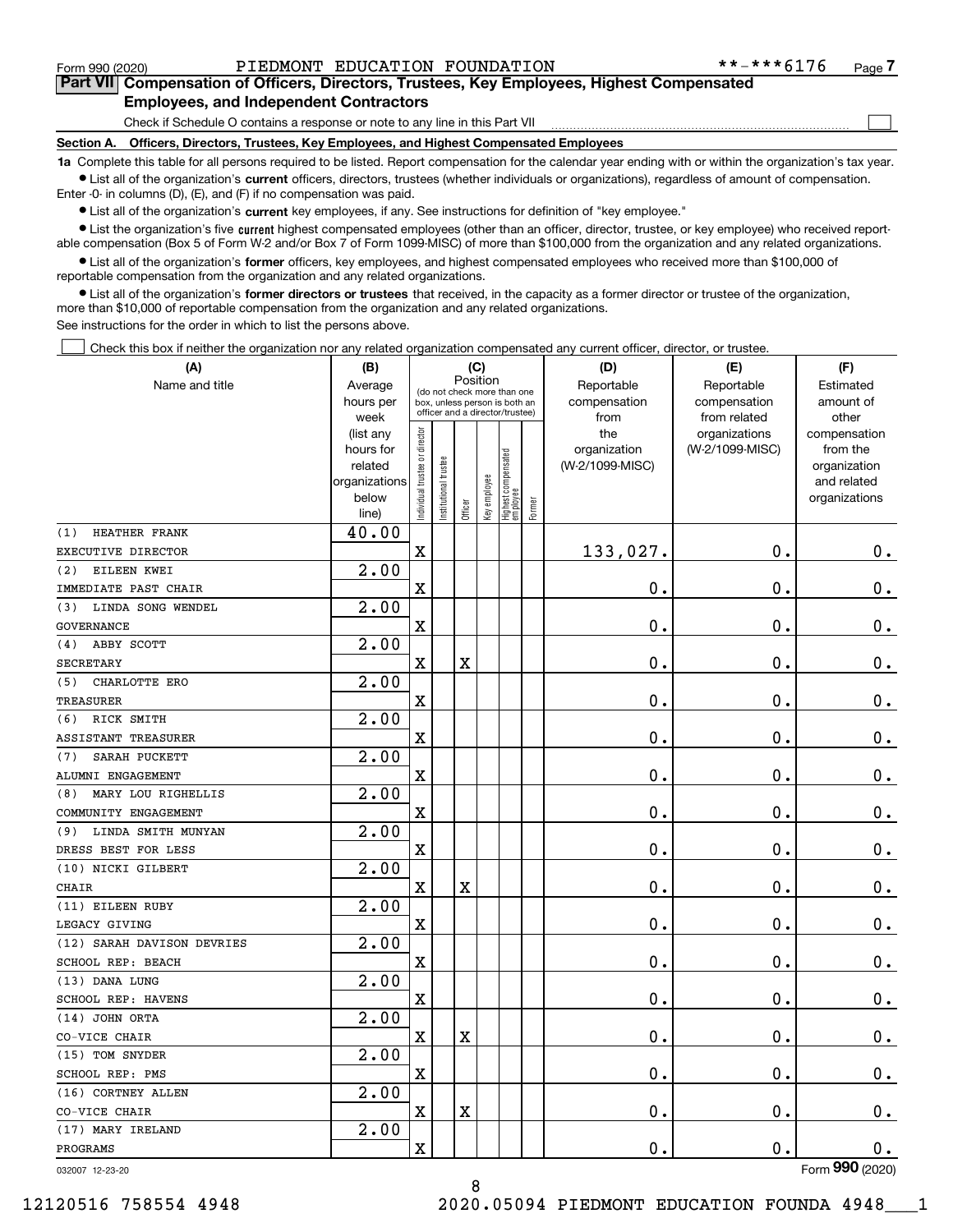|                                                                                                                           | PIEDMONT EDUCATION FOUNDATION<br>Form 990 (2020)                                                                                                                                         |                                                                                           |                                |                       |         |              |                                                                                                                                    |        |                                                                                     | **-***6176                                                                            |                  |                 |                                                                                   | Page 8           |
|---------------------------------------------------------------------------------------------------------------------------|------------------------------------------------------------------------------------------------------------------------------------------------------------------------------------------|-------------------------------------------------------------------------------------------|--------------------------------|-----------------------|---------|--------------|------------------------------------------------------------------------------------------------------------------------------------|--------|-------------------------------------------------------------------------------------|---------------------------------------------------------------------------------------|------------------|-----------------|-----------------------------------------------------------------------------------|------------------|
| <b>Part VII</b><br>Section A. Officers, Directors, Trustees, Key Employees, and Highest Compensated Employees (continued) |                                                                                                                                                                                          |                                                                                           |                                |                       |         |              |                                                                                                                                    |        |                                                                                     |                                                                                       |                  |                 |                                                                                   |                  |
|                                                                                                                           | (A)<br>Name and title                                                                                                                                                                    | (B)<br>Average<br>hours per<br>week<br>(list any<br>hours for<br>related<br>organizations | Individual trustee or director | Institutional trustee | (C)     | Position     | (do not check more than one<br>box, unless person is both an<br>officer and a director/trustee)<br>Highest compensated<br>employee |        | (D)<br>Reportable<br>compensation<br>from<br>the<br>organization<br>(W-2/1099-MISC) | (E)<br>Reportable<br>compensation<br>from related<br>organizations<br>(W-2/1099-MISC) |                  | compensation    | (F)<br>Estimated<br>amount of<br>other<br>from the<br>organization<br>and related |                  |
|                                                                                                                           |                                                                                                                                                                                          | below<br>line)                                                                            |                                |                       | Officer | Key employee |                                                                                                                                    | Former |                                                                                     |                                                                                       |                  | organizations   |                                                                                   |                  |
|                                                                                                                           | (18) ANGEL FIERRO                                                                                                                                                                        | 2.00                                                                                      |                                |                       |         |              |                                                                                                                                    |        |                                                                                     |                                                                                       |                  |                 |                                                                                   |                  |
|                                                                                                                           | MEMBER AT LARGE                                                                                                                                                                          |                                                                                           | X                              |                       |         |              |                                                                                                                                    |        | 0.                                                                                  |                                                                                       | 0.               |                 |                                                                                   | 0.               |
|                                                                                                                           | (19) REBECCA THORNBORROW                                                                                                                                                                 | 2.00                                                                                      | $\mathbf X$                    |                       |         |              |                                                                                                                                    |        | 0.                                                                                  |                                                                                       | 0.               |                 |                                                                                   | 0.               |
|                                                                                                                           | SCHOOL REP: PHS<br>(20) AMELIE KAPPES                                                                                                                                                    | 2.00                                                                                      |                                |                       |         |              |                                                                                                                                    |        |                                                                                     |                                                                                       |                  |                 |                                                                                   |                  |
|                                                                                                                           | <b>GIVING CAMPAIGN</b>                                                                                                                                                                   |                                                                                           | X                              |                       |         |              |                                                                                                                                    |        | 0.                                                                                  |                                                                                       | 0.               |                 |                                                                                   | 0.               |
|                                                                                                                           | (21) EMILY HARROLD                                                                                                                                                                       | 2.00                                                                                      |                                |                       |         |              |                                                                                                                                    |        |                                                                                     |                                                                                       |                  |                 |                                                                                   |                  |
|                                                                                                                           | COMMUNICATIONS                                                                                                                                                                           |                                                                                           | X                              |                       |         |              |                                                                                                                                    |        | 0.                                                                                  |                                                                                       | 0.               |                 |                                                                                   | 0.               |
|                                                                                                                           | (22) RICH THOMPSON                                                                                                                                                                       | 2.00                                                                                      |                                |                       |         |              |                                                                                                                                    |        |                                                                                     |                                                                                       |                  |                 |                                                                                   |                  |
|                                                                                                                           | MEMBER AT LARGE                                                                                                                                                                          |                                                                                           | X                              |                       |         |              |                                                                                                                                    |        | 0.                                                                                  |                                                                                       | 0.               |                 |                                                                                   | 0.               |
|                                                                                                                           |                                                                                                                                                                                          |                                                                                           |                                |                       |         |              |                                                                                                                                    |        |                                                                                     |                                                                                       |                  |                 |                                                                                   |                  |
|                                                                                                                           |                                                                                                                                                                                          |                                                                                           |                                |                       |         |              |                                                                                                                                    |        |                                                                                     |                                                                                       |                  |                 |                                                                                   |                  |
|                                                                                                                           |                                                                                                                                                                                          |                                                                                           |                                |                       |         |              |                                                                                                                                    |        |                                                                                     |                                                                                       |                  |                 |                                                                                   |                  |
|                                                                                                                           |                                                                                                                                                                                          |                                                                                           |                                |                       |         |              |                                                                                                                                    |        |                                                                                     |                                                                                       |                  |                 |                                                                                   |                  |
|                                                                                                                           |                                                                                                                                                                                          |                                                                                           |                                |                       |         |              |                                                                                                                                    |        |                                                                                     |                                                                                       |                  |                 |                                                                                   |                  |
|                                                                                                                           |                                                                                                                                                                                          |                                                                                           |                                |                       |         |              |                                                                                                                                    |        |                                                                                     |                                                                                       |                  |                 |                                                                                   |                  |
|                                                                                                                           |                                                                                                                                                                                          |                                                                                           |                                |                       |         |              |                                                                                                                                    |        |                                                                                     |                                                                                       |                  |                 |                                                                                   |                  |
|                                                                                                                           | 1b Subtotal                                                                                                                                                                              |                                                                                           |                                |                       |         |              |                                                                                                                                    | ▶      | 133,027.                                                                            |                                                                                       | 0.               |                 |                                                                                   | 0.               |
|                                                                                                                           | c Total from continuation sheets to Part VII, Section A manufactured contains                                                                                                            |                                                                                           |                                |                       |         |              |                                                                                                                                    |        | 0.                                                                                  |                                                                                       | 0.               |                 |                                                                                   | 0.               |
|                                                                                                                           |                                                                                                                                                                                          |                                                                                           |                                |                       |         |              |                                                                                                                                    |        | 133,027.                                                                            |                                                                                       | $\overline{0}$ . |                 |                                                                                   | $\overline{0}$ . |
| 2                                                                                                                         | Total number of individuals (including but not limited to those listed above) who received more than \$100,000 of reportable<br>compensation from the organization $\blacktriangleright$ |                                                                                           |                                |                       |         |              |                                                                                                                                    |        |                                                                                     |                                                                                       |                  |                 |                                                                                   | ı                |
|                                                                                                                           |                                                                                                                                                                                          |                                                                                           |                                |                       |         |              |                                                                                                                                    |        |                                                                                     |                                                                                       |                  |                 | Yes                                                                               | No               |
| 3                                                                                                                         | Did the organization list any former officer, director, trustee, key employee, or highest compensated employee on                                                                        |                                                                                           |                                |                       |         |              |                                                                                                                                    |        |                                                                                     |                                                                                       |                  |                 |                                                                                   |                  |
|                                                                                                                           | line 1a? If "Yes," complete Schedule J for such individual manufactured contained and the 1a? If "Yes," complete Schedule J for such individual                                          |                                                                                           |                                |                       |         |              |                                                                                                                                    |        |                                                                                     |                                                                                       |                  | 3               |                                                                                   | X                |
| 4                                                                                                                         | For any individual listed on line 1a, is the sum of reportable compensation and other compensation from the organization                                                                 |                                                                                           |                                |                       |         |              |                                                                                                                                    |        |                                                                                     |                                                                                       |                  |                 |                                                                                   |                  |
|                                                                                                                           |                                                                                                                                                                                          |                                                                                           |                                |                       |         |              |                                                                                                                                    |        |                                                                                     | 4                                                                                     |                  | х               |                                                                                   |                  |
| 5                                                                                                                         | Did any person listed on line 1a receive or accrue compensation from any unrelated organization or individual for services                                                               |                                                                                           |                                |                       |         |              |                                                                                                                                    |        |                                                                                     |                                                                                       |                  |                 |                                                                                   |                  |
|                                                                                                                           | <b>Section B. Independent Contractors</b>                                                                                                                                                |                                                                                           |                                |                       |         |              |                                                                                                                                    |        |                                                                                     |                                                                                       |                  | 5               |                                                                                   | X                |
| 1.                                                                                                                        | Complete this table for your five highest compensated independent contractors that received more than \$100,000 of compensation from                                                     |                                                                                           |                                |                       |         |              |                                                                                                                                    |        |                                                                                     |                                                                                       |                  |                 |                                                                                   |                  |
|                                                                                                                           | the organization. Report compensation for the calendar year ending with or within the organization's tax year.                                                                           |                                                                                           |                                |                       |         |              |                                                                                                                                    |        |                                                                                     |                                                                                       |                  |                 |                                                                                   |                  |
|                                                                                                                           | (A)                                                                                                                                                                                      |                                                                                           |                                |                       |         |              |                                                                                                                                    |        | (B)                                                                                 |                                                                                       |                  | (C)             |                                                                                   |                  |
|                                                                                                                           | Name and business address                                                                                                                                                                |                                                                                           |                                | <b>NONE</b>           |         |              |                                                                                                                                    |        | Description of services                                                             |                                                                                       |                  | Compensation    |                                                                                   |                  |
|                                                                                                                           |                                                                                                                                                                                          |                                                                                           |                                |                       |         |              |                                                                                                                                    |        |                                                                                     |                                                                                       |                  |                 |                                                                                   |                  |
|                                                                                                                           |                                                                                                                                                                                          |                                                                                           |                                |                       |         |              |                                                                                                                                    |        |                                                                                     |                                                                                       |                  |                 |                                                                                   |                  |
|                                                                                                                           |                                                                                                                                                                                          |                                                                                           |                                |                       |         |              |                                                                                                                                    |        |                                                                                     |                                                                                       |                  |                 |                                                                                   |                  |
|                                                                                                                           |                                                                                                                                                                                          |                                                                                           |                                |                       |         |              |                                                                                                                                    |        |                                                                                     |                                                                                       |                  |                 |                                                                                   |                  |
|                                                                                                                           |                                                                                                                                                                                          |                                                                                           |                                |                       |         |              |                                                                                                                                    |        |                                                                                     |                                                                                       |                  |                 |                                                                                   |                  |
|                                                                                                                           |                                                                                                                                                                                          |                                                                                           |                                |                       |         |              |                                                                                                                                    |        |                                                                                     |                                                                                       |                  |                 |                                                                                   |                  |
|                                                                                                                           |                                                                                                                                                                                          |                                                                                           |                                |                       |         |              |                                                                                                                                    |        |                                                                                     |                                                                                       |                  |                 |                                                                                   |                  |
|                                                                                                                           |                                                                                                                                                                                          |                                                                                           |                                |                       |         |              |                                                                                                                                    |        |                                                                                     |                                                                                       |                  |                 |                                                                                   |                  |
|                                                                                                                           |                                                                                                                                                                                          |                                                                                           |                                |                       |         |              |                                                                                                                                    |        |                                                                                     |                                                                                       |                  |                 |                                                                                   |                  |
| 2                                                                                                                         | Total number of independent contractors (including but not limited to those listed above) who received more than<br>\$100,000 of compensation from the organization                      |                                                                                           |                                |                       |         | 0            |                                                                                                                                    |        |                                                                                     |                                                                                       |                  |                 |                                                                                   |                  |
|                                                                                                                           |                                                                                                                                                                                          |                                                                                           |                                |                       |         |              |                                                                                                                                    |        |                                                                                     |                                                                                       |                  | Form 990 (2020) |                                                                                   |                  |

032008 12-23-20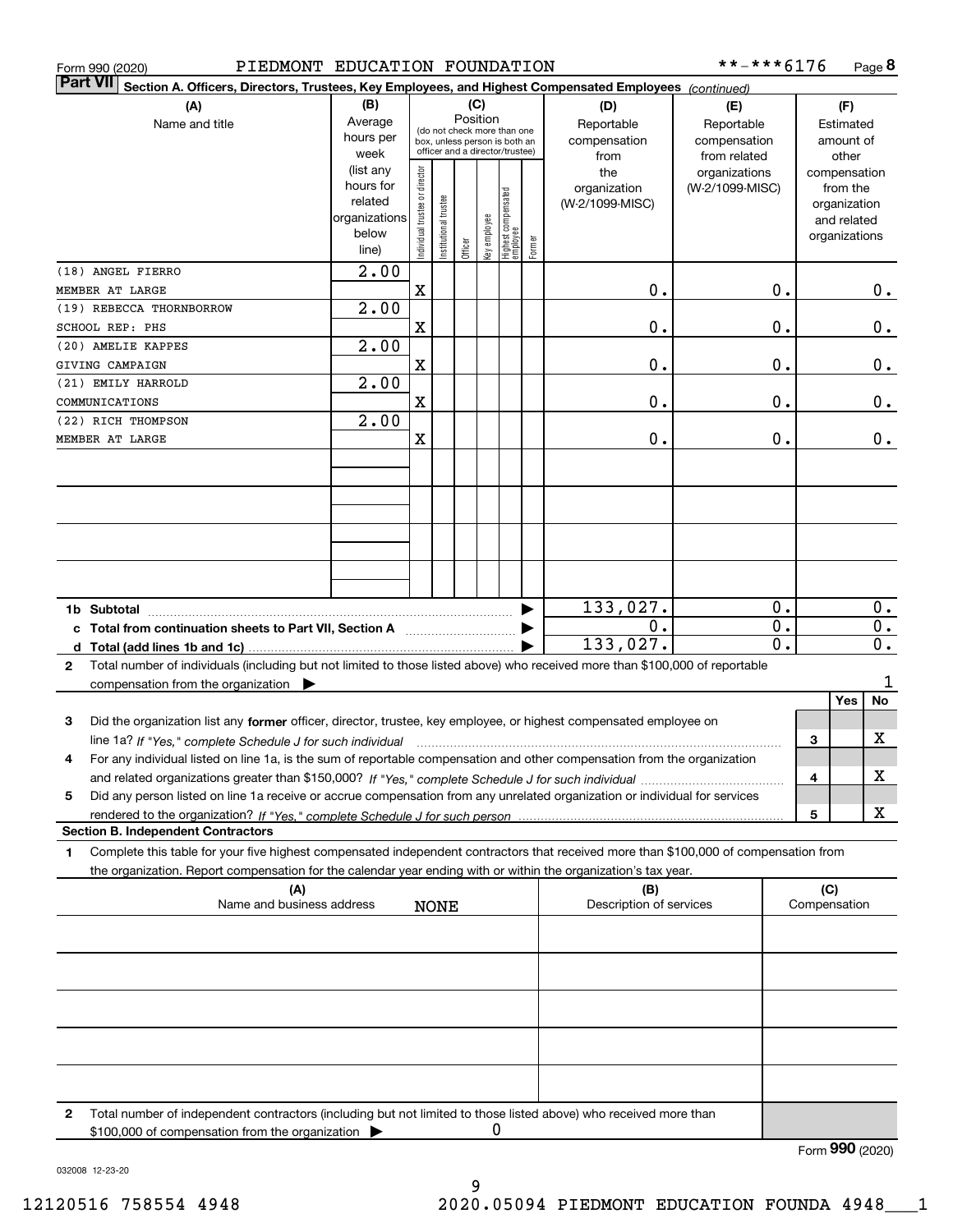|                                                           | <b>Part VIII</b> | <b>Statement of Revenue</b>                                                                                                                                                                                                                                                         |                                                                                 |                                                            |                                  |                                              |                                                 |                                                                 |
|-----------------------------------------------------------|------------------|-------------------------------------------------------------------------------------------------------------------------------------------------------------------------------------------------------------------------------------------------------------------------------------|---------------------------------------------------------------------------------|------------------------------------------------------------|----------------------------------|----------------------------------------------|-------------------------------------------------|-----------------------------------------------------------------|
|                                                           |                  | Check if Schedule O contains a response or note to any line in this Part VIII                                                                                                                                                                                                       |                                                                                 |                                                            |                                  |                                              |                                                 |                                                                 |
|                                                           |                  |                                                                                                                                                                                                                                                                                     |                                                                                 |                                                            | Total revenue                    | (B)<br>Related or exempt<br>function revenue | $\overline{C}$<br>Unrelated<br>business revenue | (D)<br>Revenue excluded<br>from tax under<br>sections 512 - 514 |
| Contributions, Gifts, Grants<br>and Other Similar Amounts |                  | 1 a Federated campaigns<br>Membership dues<br>b<br>Fundraising events<br>с<br>Related organizations<br>d<br>Government grants (contributions)<br>All other contributions, gifts, grants, and<br>similar amounts not included above<br>Noncash contributions included in lines 1a-1f | 1a<br>1 <sub>b</sub><br>1 <sub>c</sub><br>1 <sub>d</sub><br>1e<br>1f<br>$1g$ \$ | 3,345,709.                                                 |                                  |                                              |                                                 |                                                                 |
|                                                           |                  | h.                                                                                                                                                                                                                                                                                  |                                                                                 |                                                            | $\overline{3}$ , 345, 709.       |                                              |                                                 |                                                                 |
| Program Service<br>Revenue                                | 2a               | EDUCATION SPEAKER SERI<br>STUDENT DIRECTORY<br>b<br>с<br><u> 1989 - Johann Barbara, martin amerikan basar dan berasal dalam basa dalam basar dalam basar dalam basar dala</u><br>d<br>the contract of the contract of the contract of the contract of the contract of               |                                                                                 | <b>Business Code</b><br>611600<br>611710                   | 28,795.<br>9,585.                | 28,795.<br>9,585.                            |                                                 |                                                                 |
|                                                           | f                | All other program service revenue                                                                                                                                                                                                                                                   |                                                                                 |                                                            |                                  |                                              |                                                 |                                                                 |
|                                                           | 3<br>4           | Investment income (including dividends, interest, and<br>Income from investment of tax-exempt bond proceeds                                                                                                                                                                         |                                                                                 | ▶                                                          | 38,380.<br>206,172.              |                                              |                                                 | 206,172.                                                        |
|                                                           | 5<br>6а          | Gross rents<br>6а<br>.<br>6b<br>Less: rental expenses<br>b<br>6c<br>Rental income or (loss)<br>c<br>Net rental income or (loss)<br>d<br>7 a Gross amount from sales of                                                                                                              | (i) Real<br>(i) Securities                                                      | (ii) Personal<br>(ii) Other                                |                                  |                                              |                                                 |                                                                 |
| Revenue                                                   |                  | assets other than inventory<br>7a<br><b>b</b> Less: cost or other basis<br>  7b<br>and sales expenses<br> 7c <br>c Gain or (loss)                                                                                                                                                   |                                                                                 |                                                            |                                  |                                              |                                                 |                                                                 |
| <b>Other</b>                                              |                  | 8 a Gross income from fundraising events (not<br>including $$$<br>contributions reported on line 1c). See<br><b>b</b> Less: direct expenses                                                                                                                                         |                                                                                 | $ a_1 1 2 4 7 2 6.$<br>8b 43,633.                          |                                  |                                              |                                                 |                                                                 |
|                                                           |                  | 9 a Gross income from gaming activities. See                                                                                                                                                                                                                                        | 9a                                                                              |                                                            | 81,093.                          |                                              |                                                 | 81,093.                                                         |
|                                                           |                  | <b>b</b> Less: direct expenses <b>contained b</b> Less: direct expenses<br>c Net income or (loss) from gaming activities                                                                                                                                                            | 9 <sub>b</sub>                                                                  | .                                                          |                                  |                                              |                                                 |                                                                 |
|                                                           |                  | 10 a Gross sales of inventory, less returns<br><b>b</b> Less: cost of goods sold                                                                                                                                                                                                    |                                                                                 | $\vert$ 10a $\vert$ 526, 319.<br>10 <sub>b</sub> 510, 814. |                                  |                                              |                                                 |                                                                 |
|                                                           |                  |                                                                                                                                                                                                                                                                                     |                                                                                 |                                                            | 15,505.                          |                                              |                                                 | 15,505.                                                         |
| Miscellaneous<br>Revenue                                  | 11 a             | <u> 1989 - Johann Barn, mars eta biztanleria (h. 1989).</u><br>b<br><u> 1989 - Johann Stein, marwolaethau a bhann an t-Amhair an t-Amhair an t-Amhair an t-Amhair an t-Amhair an t-A</u><br>c<br>the control of the control of the control of the control of the control of         |                                                                                 | <b>Business Code</b>                                       |                                  |                                              |                                                 |                                                                 |
|                                                           |                  |                                                                                                                                                                                                                                                                                     |                                                                                 |                                                            |                                  |                                              |                                                 |                                                                 |
|                                                           | 12               |                                                                                                                                                                                                                                                                                     |                                                                                 |                                                            | $\blacktriangleright$ 3,686,859. | 38,380.                                      | 0.1                                             | 302,770.                                                        |
|                                                           | 032009 12-23-20  |                                                                                                                                                                                                                                                                                     |                                                                                 |                                                            |                                  |                                              |                                                 | Form 990 (2020)                                                 |

Form 990 (2020) PIEDMONT EDUCATION FOUNDATION \* \*-\* \* \* b I / 6 Page

PIEDMONT EDUCATION FOUNDATION \*\*-\*\*\*6176

**9**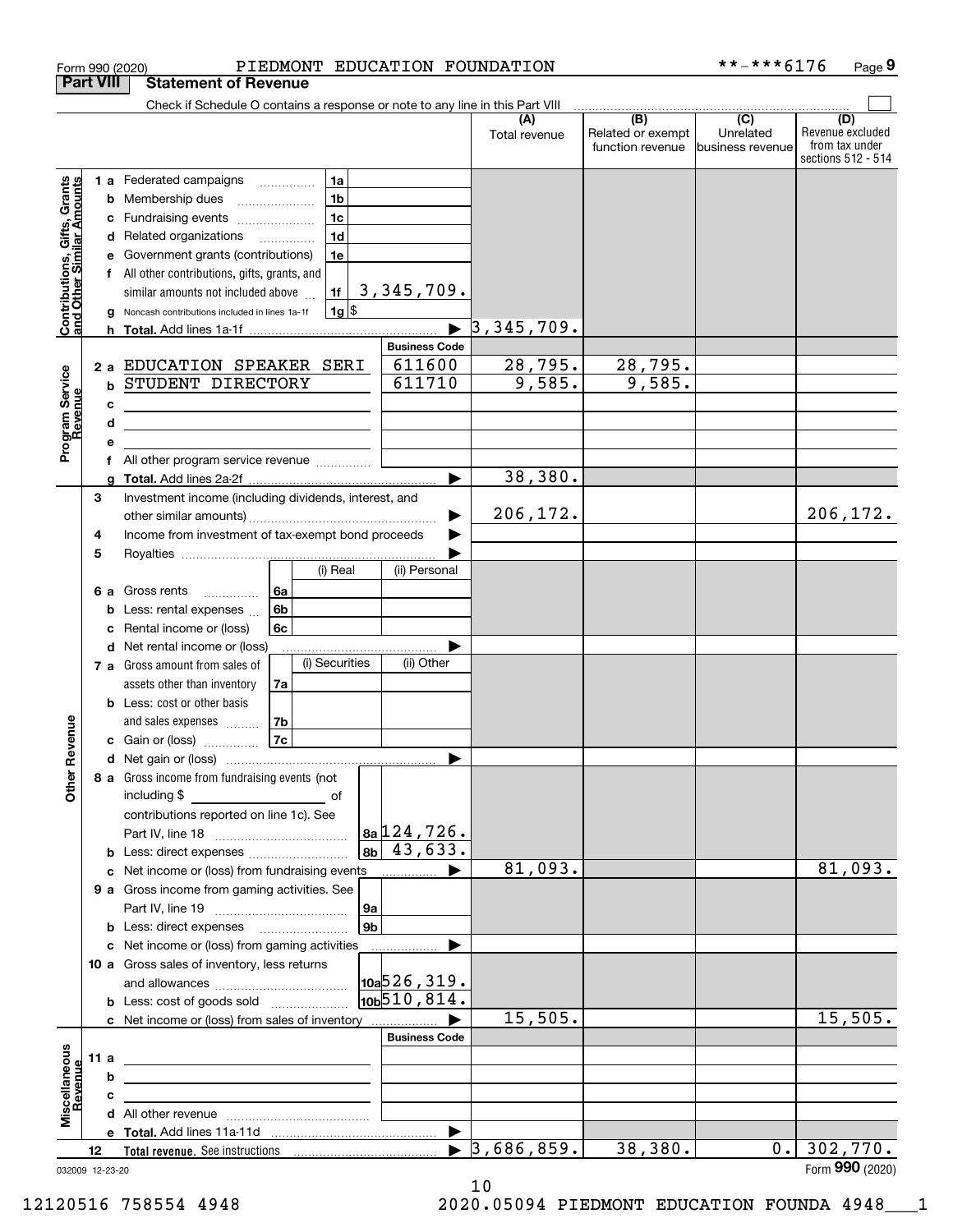Form 990 (2020) Page **Part IX Statement of Functional Expenses** PIEDMONT EDUCATION FOUNDATION \*\*-\*\*\*6176

*Section 501(c)(3) and 501(c)(4) organizations must complete all columns. All other organizations must complete column (A).*

|          | Do not include amounts reported on lines 6b.<br>7b, 8b, 9b, and 10b of Part VIII.                        | (A)<br>Total expenses          | $\overline{(B)}$<br>Program service<br>expenses | $\overline{C}$<br>Management and<br>general expenses | (D)<br>Fundraising<br>expenses |
|----------|----------------------------------------------------------------------------------------------------------|--------------------------------|-------------------------------------------------|------------------------------------------------------|--------------------------------|
| 1        | Grants and other assistance to domestic organizations                                                    |                                |                                                 |                                                      |                                |
|          | and domestic governments. See Part IV, line 21                                                           | 3, 437, 646.                   | 3,437,646.                                      |                                                      |                                |
| 2        | Grants and other assistance to domestic                                                                  |                                |                                                 |                                                      |                                |
|          | individuals. See Part IV, line 22<br>$\overline{\phantom{a}}$                                            |                                |                                                 |                                                      |                                |
| 3        | Grants and other assistance to foreign                                                                   |                                |                                                 |                                                      |                                |
|          | organizations, foreign governments, and foreign                                                          |                                |                                                 |                                                      |                                |
|          | individuals. See Part IV, lines 15 and 16                                                                |                                |                                                 |                                                      |                                |
| 4        | Benefits paid to or for members                                                                          |                                |                                                 |                                                      |                                |
| 5        | Compensation of current officers, directors,                                                             |                                |                                                 |                                                      |                                |
|          | trustees, and key employees                                                                              | 250,644.                       | 130,207.                                        | 47,048.                                              | 73,389.                        |
| 6        | Compensation not included above to disqualified                                                          |                                |                                                 |                                                      |                                |
|          | persons (as defined under section 4958(f)(1)) and                                                        |                                |                                                 |                                                      |                                |
|          | persons described in section 4958(c)(3)(B)                                                               |                                |                                                 |                                                      |                                |
| 7        |                                                                                                          |                                |                                                 |                                                      |                                |
| 8        | Pension plan accruals and contributions (include                                                         |                                |                                                 |                                                      |                                |
|          | section 401(k) and 403(b) employer contributions)                                                        |                                |                                                 |                                                      |                                |
| 9        |                                                                                                          | 1,020.                         |                                                 | 1,020.                                               |                                |
| 10       |                                                                                                          | 19,642.                        | 10,495.                                         | 3,628.                                               | $\overline{5,519.}$            |
| 11       | Fees for services (nonemployees):                                                                        |                                |                                                 |                                                      |                                |
| a        |                                                                                                          |                                |                                                 |                                                      |                                |
| b        |                                                                                                          |                                |                                                 |                                                      |                                |
| c        |                                                                                                          | 48,626.                        |                                                 | $\overline{29,460}$ .                                | 19, 166.                       |
| d        |                                                                                                          |                                |                                                 |                                                      |                                |
| е        | Professional fundraising services. See Part IV, line 17                                                  |                                |                                                 |                                                      |                                |
| f        | Investment management fees                                                                               | 26,887.                        |                                                 | 26,887.                                              |                                |
| g        | Other. (If line 11g amount exceeds 10% of line 25,                                                       |                                |                                                 |                                                      |                                |
|          | column (A) amount, list line 11g expenses on Sch 0.)                                                     |                                |                                                 |                                                      |                                |
| 12       |                                                                                                          | 4,187.<br>$\overline{2,491}$ . |                                                 | 2,474.                                               | 4,187.<br>$\overline{17}$ .    |
| 13       |                                                                                                          |                                |                                                 |                                                      |                                |
| 14       |                                                                                                          |                                |                                                 |                                                      |                                |
| 15       |                                                                                                          | 19,020.                        |                                                 | 19,020.                                              |                                |
| 16<br>17 | Travel                                                                                                   |                                |                                                 |                                                      |                                |
| 18       | Payments of travel or entertainment expenses                                                             |                                |                                                 |                                                      |                                |
|          | for any federal, state, or local public officials                                                        |                                |                                                 |                                                      |                                |
| 19       | Conferences, conventions, and meetings                                                                   |                                |                                                 |                                                      |                                |
| 20       | Interest                                                                                                 |                                |                                                 |                                                      |                                |
| 21       |                                                                                                          |                                |                                                 |                                                      |                                |
| 22       | Depreciation, depletion, and amortization                                                                |                                |                                                 |                                                      |                                |
| 23       | Insurance                                                                                                | 4,771.                         |                                                 | 4,771.                                               |                                |
| 24       | Other expenses. Itemize expenses not covered                                                             |                                |                                                 |                                                      |                                |
|          | above (List miscellaneous expenses on line 24e. If<br>line 24e amount exceeds 10% of line 25, column (A) |                                |                                                 |                                                      |                                |
|          | amount, list line 24e expenses on Schedule O.)                                                           |                                |                                                 |                                                      |                                |
| a        | CREDIT CARD FEES                                                                                         | 45,474.                        | 4,212.                                          |                                                      | 41,262.                        |
| b        | PRINTING AND PUBLICATIO                                                                                  | 21,101.                        | 11, 202.                                        |                                                      | 9,899.                         |
| C        | <b>BAD DEBT EXPENSE</b>                                                                                  | 18,631.                        |                                                 |                                                      | 18,631.                        |
| d        | SOFTWARE AND LICENSING                                                                                   | 14,407.                        | 4,396.                                          | 1,199.                                               | 8,812.                         |
|          | e All other expenses                                                                                     | 15,871.                        | 2,884.                                          | 9,395.                                               | 3,592.                         |
| 25       | Total functional expenses. Add lines 1 through 24e                                                       | 3,930,418.                     | 3,601,042.                                      | 144,902.                                             | 184,474.                       |
| 26       | <b>Joint costs.</b> Complete this line only if the organization                                          |                                |                                                 |                                                      |                                |
|          | reported in column (B) joint costs from a combined                                                       |                                |                                                 |                                                      |                                |
|          | educational campaign and fundraising solicitation.                                                       |                                |                                                 |                                                      |                                |
|          | Check here $\blacktriangleright$<br>if following SOP 98-2 (ASC 958-720)                                  |                                |                                                 |                                                      |                                |

032010 12-23-20

11 12120516 758554 4948 2020.05094 PIEDMONT EDUCATION FOUNDA 4948\_\_\_1

Form (2020) **990**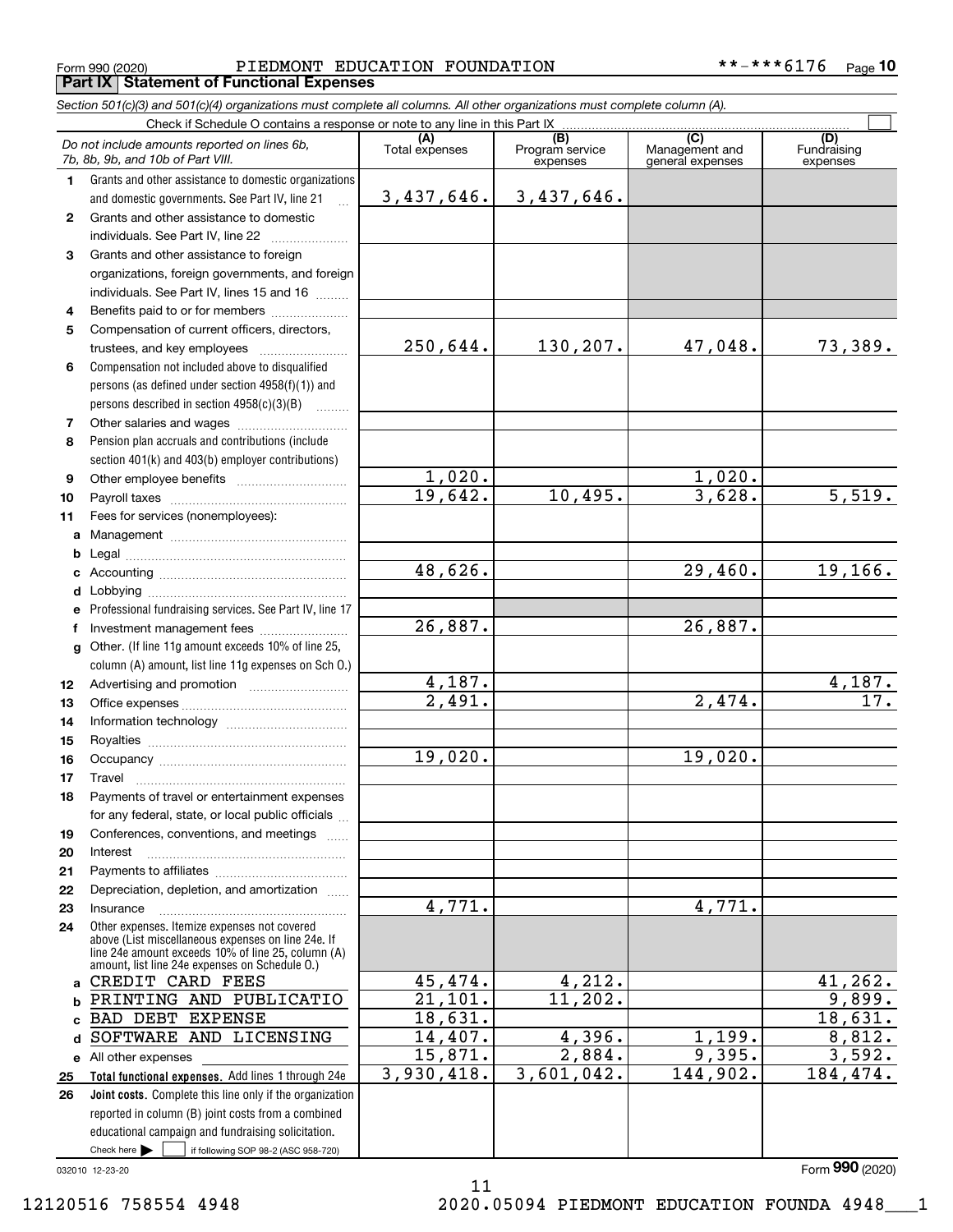#### Form 990 (2020) PIEDMONT EDUCATION FOUNDATION \*\*-\*\*\*6176 <sub>Page</sub>

**11**

|                             |    |                                                                                                                                                                                                                                |                          | (A)<br>Beginning of year          |                 | (B)<br>End of year |
|-----------------------------|----|--------------------------------------------------------------------------------------------------------------------------------------------------------------------------------------------------------------------------------|--------------------------|-----------------------------------|-----------------|--------------------|
|                             | 1. |                                                                                                                                                                                                                                |                          | 1,670,636.                        | $\mathbf{1}$    | 3,847,486.         |
|                             | 2  |                                                                                                                                                                                                                                |                          |                                   | $\mathbf{2}$    |                    |
|                             | 3  |                                                                                                                                                                                                                                |                          | 79,268.                           | 3               | 59,838.            |
|                             | 4  |                                                                                                                                                                                                                                |                          |                                   | 4               |                    |
|                             | 5  | Loans and other receivables from any current or former officer, director,                                                                                                                                                      |                          |                                   |                 |                    |
|                             |    | trustee, key employee, creator or founder, substantial contributor, or 35%                                                                                                                                                     |                          |                                   |                 |                    |
|                             |    | controlled entity or family member of any of these persons                                                                                                                                                                     |                          |                                   | 5               |                    |
|                             | 6  | Loans and other receivables from other disqualified persons (as defined                                                                                                                                                        |                          |                                   |                 |                    |
|                             |    | under section $4958(f)(1)$ , and persons described in section $4958(c)(3)(B)$                                                                                                                                                  | $\ldots$                 |                                   | 6               |                    |
|                             | 7  |                                                                                                                                                                                                                                |                          |                                   | $\overline{7}$  |                    |
| Assets                      | 8  |                                                                                                                                                                                                                                |                          | 39,486.                           | 8               | 21,390.            |
|                             | 9  |                                                                                                                                                                                                                                |                          | 41,638.                           | 9               | 41,638.            |
|                             |    | <b>10a</b> Land, buildings, and equipment: cost or other                                                                                                                                                                       |                          |                                   |                 |                    |
|                             |    | basis. Complete Part VI of Schedule D  10a                                                                                                                                                                                     |                          |                                   |                 |                    |
|                             |    | $\frac{10b}{2}$<br><b>b</b> Less: accumulated depreciation                                                                                                                                                                     |                          |                                   | 10 <sub>c</sub> |                    |
|                             | 11 |                                                                                                                                                                                                                                |                          |                                   | 11              |                    |
|                             | 12 |                                                                                                                                                                                                                                | $\overline{9,872,603}$ . | 12                                | 9,481,044.      |                    |
|                             | 13 |                                                                                                                                                                                                                                |                          | 13                                |                 |                    |
|                             | 14 |                                                                                                                                                                                                                                |                          | 14                                |                 |                    |
|                             | 15 |                                                                                                                                                                                                                                | 26,402.                  | 15                                | 11,358.         |                    |
|                             | 16 |                                                                                                                                                                                                                                |                          | 11,730,033.                       | 16              | 13,462,754.        |
|                             | 17 |                                                                                                                                                                                                                                |                          | 520.                              | 17              | 25,499.            |
|                             | 18 |                                                                                                                                                                                                                                |                          | 18                                |                 |                    |
|                             | 19 | Deferred revenue manual contracts and contracts are all the contracts and contracts are contracted and contracts are contracted and contract are contracted and contract are contracted and contract are contracted and contra |                          |                                   | 19              |                    |
|                             | 20 |                                                                                                                                                                                                                                |                          |                                   | 20              |                    |
|                             | 21 | Escrow or custodial account liability. Complete Part IV of Schedule D                                                                                                                                                          |                          |                                   | 21              |                    |
|                             | 22 | Loans and other payables to any current or former officer, director,                                                                                                                                                           |                          |                                   |                 |                    |
| Liabilities                 |    | trustee, key employee, creator or founder, substantial contributor, or 35%                                                                                                                                                     |                          |                                   |                 |                    |
|                             |    | controlled entity or family member of any of these persons                                                                                                                                                                     |                          |                                   | 22              |                    |
|                             | 23 | Secured mortgages and notes payable to unrelated third parties                                                                                                                                                                 |                          |                                   | 23              |                    |
|                             | 24 |                                                                                                                                                                                                                                |                          |                                   | 24              |                    |
|                             | 25 | Other liabilities (including federal income tax, payables to related third                                                                                                                                                     |                          |                                   |                 |                    |
|                             |    | parties, and other liabilities not included on lines 17-24). Complete Part X                                                                                                                                                   |                          |                                   |                 |                    |
|                             |    | of Schedule D <b>contract the contract of Schedule D</b>                                                                                                                                                                       |                          | 54, 594.<br>$\overline{55,114}$ . | 25              | 9,218.             |
|                             | 26 | Total liabilities. Add lines 17 through 25                                                                                                                                                                                     |                          |                                   | 26              | 34, 717.           |
|                             |    | Organizations that follow FASB ASC 958, check here $\blacktriangleright \lfloor X \rfloor$                                                                                                                                     |                          |                                   |                 |                    |
|                             |    | and complete lines 27, 28, 32, and 33.                                                                                                                                                                                         |                          |                                   |                 | 13, 133, 331.      |
|                             | 27 |                                                                                                                                                                                                                                |                          | 11,523,677.<br>151, 242.          | 27              | 294,706.           |
|                             | 28 |                                                                                                                                                                                                                                |                          |                                   | 28              |                    |
|                             |    | Organizations that do not follow FASB ASC 958, check here ▶ □                                                                                                                                                                  |                          |                                   |                 |                    |
| Net Assets or Fund Balances |    | and complete lines 29 through 33.                                                                                                                                                                                              |                          |                                   |                 |                    |
|                             | 29 |                                                                                                                                                                                                                                |                          |                                   | 29              |                    |
|                             | 30 | Paid-in or capital surplus, or land, building, or equipment fund                                                                                                                                                               |                          |                                   | 30              |                    |
|                             | 31 | Retained earnings, endowment, accumulated income, or other funds                                                                                                                                                               |                          | 11,674,919.                       | 31<br>32        | 13,428,037.        |
|                             | 32 |                                                                                                                                                                                                                                |                          | 11,730,033.                       | 33              | 13,462,754.        |
|                             | 33 |                                                                                                                                                                                                                                |                          |                                   |                 |                    |

Form (2020) **990**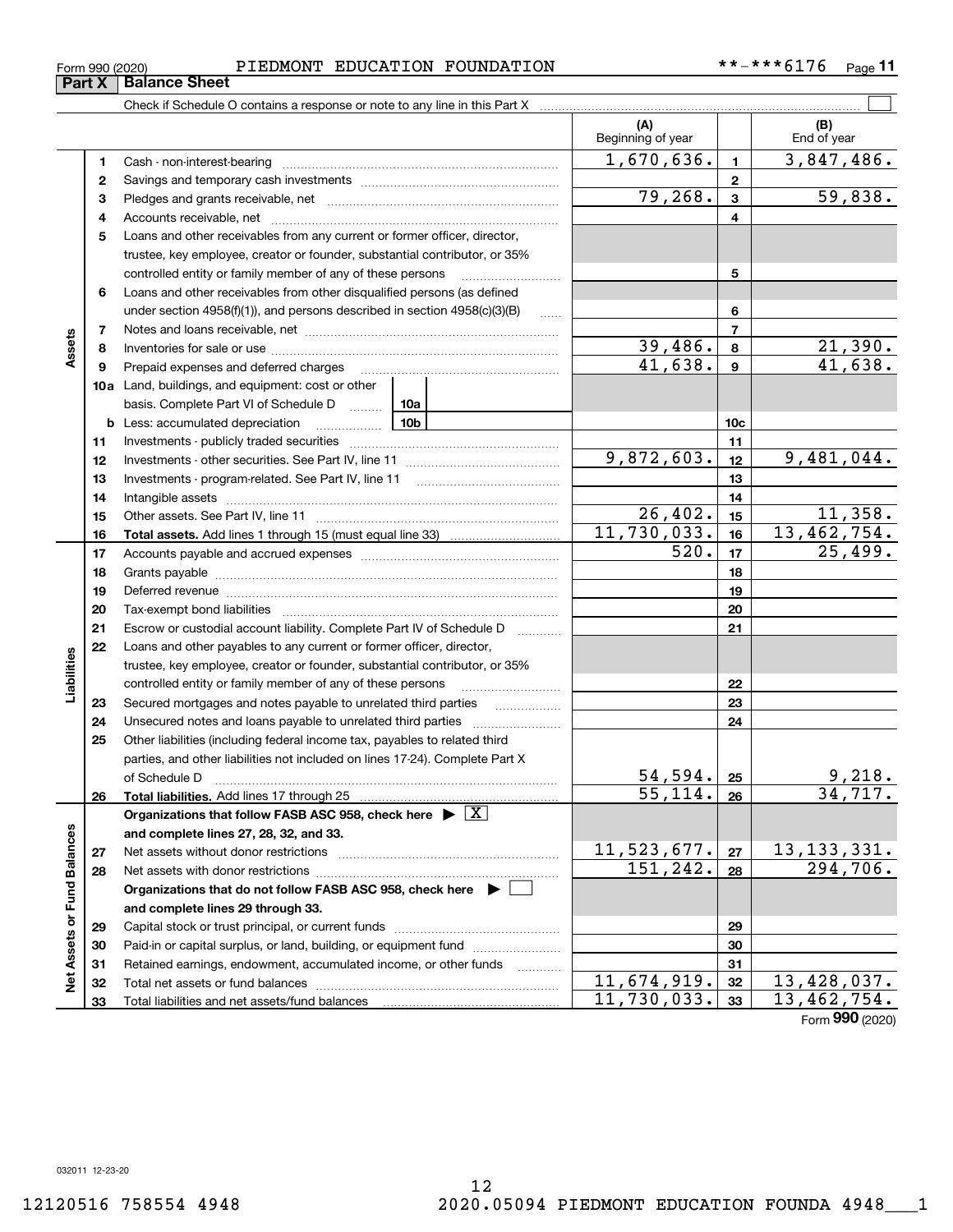|    | PIEDMONT EDUCATION FOUNDATION<br>Form 990 (2020)                                                                                                                                                                                                                                                                                                                                                                                                                             |                | **-***6176     |             | $P_{\text{aqe}}$ 12 |
|----|------------------------------------------------------------------------------------------------------------------------------------------------------------------------------------------------------------------------------------------------------------------------------------------------------------------------------------------------------------------------------------------------------------------------------------------------------------------------------|----------------|----------------|-------------|---------------------|
|    | <b>Reconciliation of Net Assets</b><br>Part XI                                                                                                                                                                                                                                                                                                                                                                                                                               |                |                |             |                     |
|    |                                                                                                                                                                                                                                                                                                                                                                                                                                                                              |                |                |             |                     |
|    |                                                                                                                                                                                                                                                                                                                                                                                                                                                                              |                |                |             |                     |
|    | Total revenue (must equal Part VIII, column (A), line 12)                                                                                                                                                                                                                                                                                                                                                                                                                    | $\mathbf{1}$   | 3,686,859.     |             |                     |
| 2  | Total expenses (must equal Part IX, column (A), line 25)                                                                                                                                                                                                                                                                                                                                                                                                                     | $\mathbf{2}$   | 3,930,418.     |             |                     |
| 3  | Revenue less expenses. Subtract line 2 from line 1                                                                                                                                                                                                                                                                                                                                                                                                                           | 3              |                | $-243,559.$ |                     |
| 4  |                                                                                                                                                                                                                                                                                                                                                                                                                                                                              | 4              | 11,674,919.    |             |                     |
| 5  | Net unrealized gains (losses) on investments                                                                                                                                                                                                                                                                                                                                                                                                                                 | 5              | 1,996,677.     |             |                     |
| 6  |                                                                                                                                                                                                                                                                                                                                                                                                                                                                              | 6              |                |             |                     |
| 7  | Investment expenses www.communication.communication.com/www.communication.com/www.communication.com                                                                                                                                                                                                                                                                                                                                                                          | $\overline{7}$ |                |             |                     |
| 8  | Prior period adjustments<br>$\begin{minipage}{0.5\textwidth} \begin{tabular}{ l l l } \hline \multicolumn{1}{ l l l } \hline \multicolumn{1}{ l l } \hline \multicolumn{1}{ l } \multicolumn{1}{ l } \hline \multicolumn{1}{ l } \multicolumn{1}{ l } \multicolumn{1}{ l } \hline \multicolumn{1}{ l } \multicolumn{1}{ l } \multicolumn{1}{ l } \hline \multicolumn{1}{ l } \multicolumn{1}{ l } \hline \multicolumn{1}{ l } \multicolumn{1}{ l } \hline \multicolumn{1}{ $ | 8              |                |             |                     |
| 9  | Other changes in net assets or fund balances (explain on Schedule O)                                                                                                                                                                                                                                                                                                                                                                                                         | 9              |                |             | 0.                  |
| 10 | Net assets or fund balances at end of year. Combine lines 3 through 9 (must equal Part X, line 32,                                                                                                                                                                                                                                                                                                                                                                           |                |                |             |                     |
|    |                                                                                                                                                                                                                                                                                                                                                                                                                                                                              | 10             | 13, 428, 037.  |             |                     |
|    | Part XII Financial Statements and Reporting                                                                                                                                                                                                                                                                                                                                                                                                                                  |                |                |             |                     |
|    |                                                                                                                                                                                                                                                                                                                                                                                                                                                                              |                |                |             |                     |
|    |                                                                                                                                                                                                                                                                                                                                                                                                                                                                              |                |                | Yes         | No                  |
| 1  | $\boxed{\mathbf{X}}$ Accrual<br>Accounting method used to prepare the Form 990: <u>II</u> Cash<br>Other                                                                                                                                                                                                                                                                                                                                                                      |                |                |             |                     |
|    | If the organization changed its method of accounting from a prior year or checked "Other," explain in Schedule O.                                                                                                                                                                                                                                                                                                                                                            |                |                |             |                     |
|    | 2a Were the organization's financial statements compiled or reviewed by an independent accountant?                                                                                                                                                                                                                                                                                                                                                                           |                | 2a             |             | Х                   |
|    | If "Yes," check a box below to indicate whether the financial statements for the year were compiled or reviewed on a                                                                                                                                                                                                                                                                                                                                                         |                |                |             |                     |
|    | separate basis, consolidated basis, or both:                                                                                                                                                                                                                                                                                                                                                                                                                                 |                |                |             |                     |
|    | Both consolidated and separate basis<br>Separate basis<br><b>Consolidated basis</b>                                                                                                                                                                                                                                                                                                                                                                                          |                |                |             |                     |
|    | <b>b</b> Were the organization's financial statements audited by an independent accountant?                                                                                                                                                                                                                                                                                                                                                                                  |                | 2 <sub>b</sub> | Χ           |                     |
|    | If "Yes," check a box below to indicate whether the financial statements for the year were audited on a separate basis,                                                                                                                                                                                                                                                                                                                                                      |                |                |             |                     |
|    | consolidated basis, or both:                                                                                                                                                                                                                                                                                                                                                                                                                                                 |                |                |             |                     |
|    | $\lfloor x \rfloor$ Separate basis<br><b>Consolidated basis</b><br>Both consolidated and separate basis                                                                                                                                                                                                                                                                                                                                                                      |                |                |             |                     |
|    | c If "Yes" to line 2a or 2b, does the organization have a committee that assumes responsibility for oversight of the audit,                                                                                                                                                                                                                                                                                                                                                  |                |                |             |                     |
|    |                                                                                                                                                                                                                                                                                                                                                                                                                                                                              |                | 2c             | x           |                     |
|    | If the organization changed either its oversight process or selection process during the tax year, explain on Schedule O.                                                                                                                                                                                                                                                                                                                                                    |                |                |             |                     |
|    | 3a As a result of a federal award, was the organization required to undergo an audit or audits as set forth in the Single Audit                                                                                                                                                                                                                                                                                                                                              |                |                |             |                     |
|    |                                                                                                                                                                                                                                                                                                                                                                                                                                                                              |                | За             |             | х                   |
|    | b If "Yes," did the organization undergo the required audit or audits? If the organization did not undergo the required audit                                                                                                                                                                                                                                                                                                                                                |                |                |             |                     |
|    | or audits, explain why on Schedule O and describe any steps taken to undergo such audits                                                                                                                                                                                                                                                                                                                                                                                     |                | 3b             | nnn.        |                     |

Form (2020) **990**

032012 12-23-20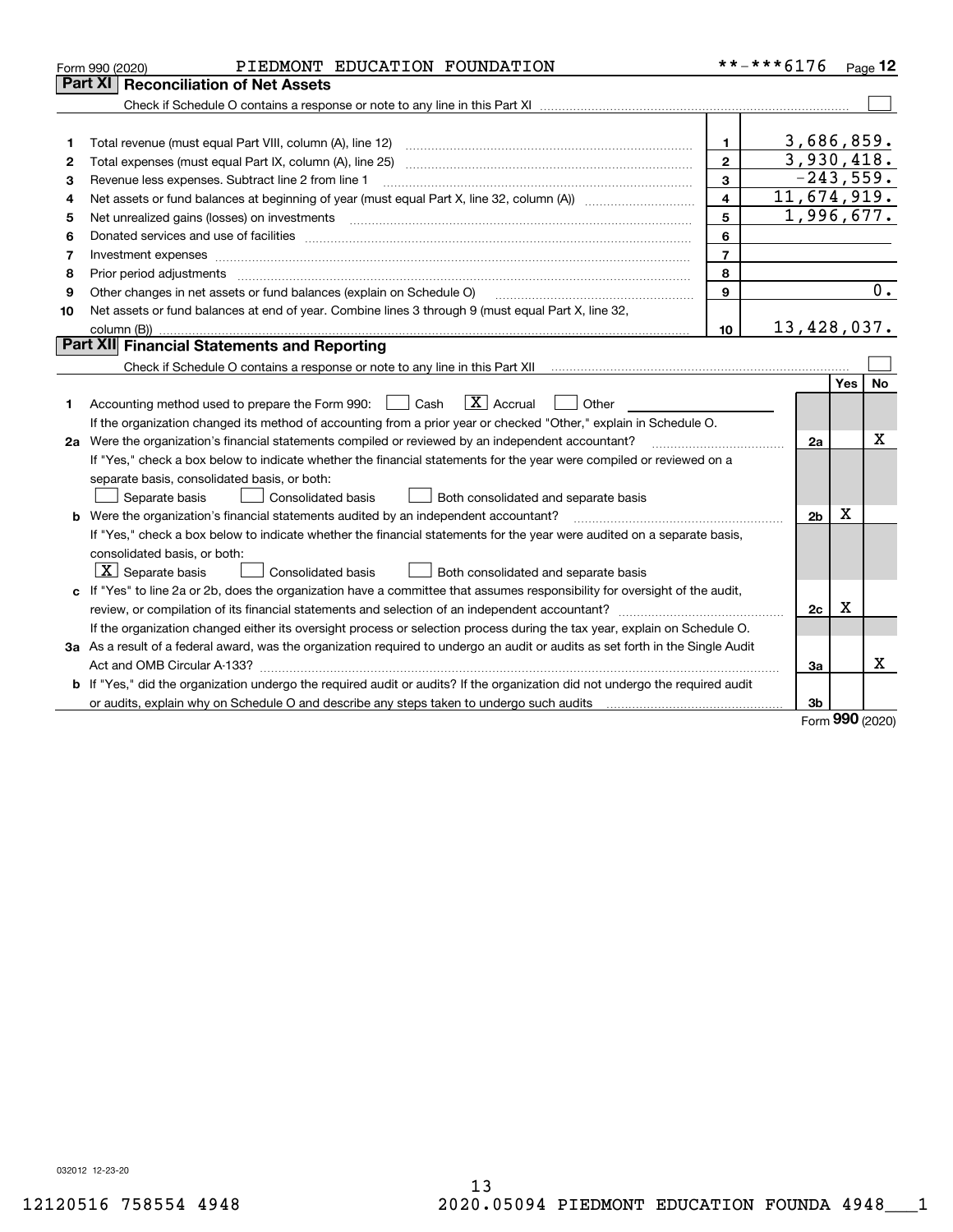| <b>SCHEDULE A</b> |
|-------------------|
|-------------------|

Department of the Treasury Internal Revenue Service

**(Form 990 or 990-EZ)**

## **Public Charity Status and Public Support**

**Complete if the organization is a section 501(c)(3) organization or a section 4947(a)(1) nonexempt charitable trust.**

| Attach to Form 990 or Form 990-EZ. |  |
|------------------------------------|--|
|------------------------------------|--|

**| Go to www.irs.gov/Form990 for instructions and the latest information.**

| OMB No 1545-0047                    |
|-------------------------------------|
|                                     |
| <b>Open to Public</b><br>Inspection |

H

| Name of the organization |  |
|--------------------------|--|
|                          |  |

|       | Name of the organization<br><b>Employer identification number</b>                                                                          |                                                                                                                                                                                                                      |          |                                                       |                                                                |    |                            |  |                            |  |  |
|-------|--------------------------------------------------------------------------------------------------------------------------------------------|----------------------------------------------------------------------------------------------------------------------------------------------------------------------------------------------------------------------|----------|-------------------------------------------------------|----------------------------------------------------------------|----|----------------------------|--|----------------------------|--|--|
|       |                                                                                                                                            |                                                                                                                                                                                                                      |          | PIEDMONT EDUCATION FOUNDATION                         |                                                                |    |                            |  | **-***6176                 |  |  |
|       | Part I                                                                                                                                     | Reason for Public Charity Status. (All organizations must complete this part.) See instructions.                                                                                                                     |          |                                                       |                                                                |    |                            |  |                            |  |  |
|       |                                                                                                                                            | The organization is not a private foundation because it is: (For lines 1 through 12, check only one box.)                                                                                                            |          |                                                       |                                                                |    |                            |  |                            |  |  |
| 1     |                                                                                                                                            | A church, convention of churches, or association of churches described in section 170(b)(1)(A)(i).                                                                                                                   |          |                                                       |                                                                |    |                            |  |                            |  |  |
| 2     |                                                                                                                                            | A school described in section 170(b)(1)(A)(ii). (Attach Schedule E (Form 990 or 990-EZ).)                                                                                                                            |          |                                                       |                                                                |    |                            |  |                            |  |  |
| 3     | A hospital or a cooperative hospital service organization described in section 170(b)(1)(A)(iii).                                          |                                                                                                                                                                                                                      |          |                                                       |                                                                |    |                            |  |                            |  |  |
| 4     | A medical research organization operated in conjunction with a hospital described in section 170(b)(1)(A)(iii). Enter the hospital's name, |                                                                                                                                                                                                                      |          |                                                       |                                                                |    |                            |  |                            |  |  |
|       | city, and state:                                                                                                                           |                                                                                                                                                                                                                      |          |                                                       |                                                                |    |                            |  |                            |  |  |
| 5     |                                                                                                                                            | An organization operated for the benefit of a college or university owned or operated by a governmental unit described in<br>section 170(b)(1)(A)(iv). (Complete Part II.)                                           |          |                                                       |                                                                |    |                            |  |                            |  |  |
|       |                                                                                                                                            |                                                                                                                                                                                                                      |          |                                                       |                                                                |    |                            |  |                            |  |  |
| 6     |                                                                                                                                            | A federal, state, or local government or governmental unit described in section 170(b)(1)(A)(v).                                                                                                                     |          |                                                       |                                                                |    |                            |  |                            |  |  |
| 7     |                                                                                                                                            | An organization that normally receives a substantial part of its support from a governmental unit or from the general public described in                                                                            |          |                                                       |                                                                |    |                            |  |                            |  |  |
| 8     |                                                                                                                                            | section 170(b)(1)(A)(vi). (Complete Part II.)<br>A community trust described in section 170(b)(1)(A)(vi). (Complete Part II.)                                                                                        |          |                                                       |                                                                |    |                            |  |                            |  |  |
| 9     |                                                                                                                                            | An agricultural research organization described in section 170(b)(1)(A)(ix) operated in conjunction with a land-grant college                                                                                        |          |                                                       |                                                                |    |                            |  |                            |  |  |
|       |                                                                                                                                            | or university or a non-land-grant college of agriculture (see instructions). Enter the name, city, and state of the college or                                                                                       |          |                                                       |                                                                |    |                            |  |                            |  |  |
|       |                                                                                                                                            | university:                                                                                                                                                                                                          |          |                                                       |                                                                |    |                            |  |                            |  |  |
| 10    | $\lfloor x \rfloor$                                                                                                                        | An organization that normally receives (1) more than 33 1/3% of its support from contributions, membership fees, and gross receipts from                                                                             |          |                                                       |                                                                |    |                            |  |                            |  |  |
|       |                                                                                                                                            | activities related to its exempt functions, subject to certain exceptions; and (2) no more than 33 1/3% of its support from gross investment                                                                         |          |                                                       |                                                                |    |                            |  |                            |  |  |
|       |                                                                                                                                            | income and unrelated business taxable income (less section 511 tax) from businesses acquired by the organization after June 30, 1975.                                                                                |          |                                                       |                                                                |    |                            |  |                            |  |  |
|       |                                                                                                                                            | See section 509(a)(2). (Complete Part III.)                                                                                                                                                                          |          |                                                       |                                                                |    |                            |  |                            |  |  |
| 11    |                                                                                                                                            | An organization organized and operated exclusively to test for public safety. See section 509(a)(4).                                                                                                                 |          |                                                       |                                                                |    |                            |  |                            |  |  |
| 12    |                                                                                                                                            | An organization organized and operated exclusively for the benefit of, to perform the functions of, or to carry out the purposes of one or                                                                           |          |                                                       |                                                                |    |                            |  |                            |  |  |
|       |                                                                                                                                            | more publicly supported organizations described in section 509(a)(1) or section 509(a)(2). See section 509(a)(3). Check the box in                                                                                   |          |                                                       |                                                                |    |                            |  |                            |  |  |
|       |                                                                                                                                            | lines 12a through 12d that describes the type of supporting organization and complete lines 12e, 12f, and 12g.                                                                                                       |          |                                                       |                                                                |    |                            |  |                            |  |  |
| a     |                                                                                                                                            | Type I. A supporting organization operated, supervised, or controlled by its supported organization(s), typically by giving                                                                                          |          |                                                       |                                                                |    |                            |  |                            |  |  |
|       |                                                                                                                                            | the supported organization(s) the power to regularly appoint or elect a majority of the directors or trustees of the supporting                                                                                      |          |                                                       |                                                                |    |                            |  |                            |  |  |
|       |                                                                                                                                            | organization. You must complete Part IV, Sections A and B.                                                                                                                                                           |          |                                                       |                                                                |    |                            |  |                            |  |  |
| b     |                                                                                                                                            | Type II. A supporting organization supervised or controlled in connection with its supported organization(s), by having                                                                                              |          |                                                       |                                                                |    |                            |  |                            |  |  |
|       |                                                                                                                                            | control or management of the supporting organization vested in the same persons that control or manage the supported                                                                                                 |          |                                                       |                                                                |    |                            |  |                            |  |  |
|       |                                                                                                                                            | organization(s). You must complete Part IV, Sections A and C.                                                                                                                                                        |          |                                                       |                                                                |    |                            |  |                            |  |  |
| c     |                                                                                                                                            | Type III functionally integrated. A supporting organization operated in connection with, and functionally integrated with,                                                                                           |          |                                                       |                                                                |    |                            |  |                            |  |  |
|       |                                                                                                                                            | its supported organization(s) (see instructions). You must complete Part IV, Sections A, D, and E.                                                                                                                   |          |                                                       |                                                                |    |                            |  |                            |  |  |
| d     |                                                                                                                                            | Type III non-functionally integrated. A supporting organization operated in connection with its supported organization(s)                                                                                            |          |                                                       |                                                                |    |                            |  |                            |  |  |
|       |                                                                                                                                            | that is not functionally integrated. The organization generally must satisfy a distribution requirement and an attentiveness                                                                                         |          |                                                       |                                                                |    |                            |  |                            |  |  |
|       |                                                                                                                                            | requirement (see instructions). You must complete Part IV, Sections A and D, and Part V.                                                                                                                             |          |                                                       |                                                                |    |                            |  |                            |  |  |
|       |                                                                                                                                            | Check this box if the organization received a written determination from the IRS that it is a Type I, Type II, Type III<br>functionally integrated, or Type III non-functionally integrated supporting organization. |          |                                                       |                                                                |    |                            |  |                            |  |  |
|       |                                                                                                                                            | f Enter the number of supported organizations                                                                                                                                                                        |          |                                                       |                                                                |    |                            |  |                            |  |  |
|       |                                                                                                                                            | Provide the following information about the supported organization(s).                                                                                                                                               |          |                                                       |                                                                |    |                            |  |                            |  |  |
|       |                                                                                                                                            | (i) Name of supported                                                                                                                                                                                                | (ii) EIN | (iii) Type of organization                            | (iv) Is the organization listed<br>in your governing document? |    | (v) Amount of monetary     |  | (vi) Amount of other       |  |  |
|       |                                                                                                                                            | organization                                                                                                                                                                                                         |          | (described on lines 1-10<br>above (see instructions)) | Yes                                                            | No | support (see instructions) |  | support (see instructions) |  |  |
|       |                                                                                                                                            |                                                                                                                                                                                                                      |          |                                                       |                                                                |    |                            |  |                            |  |  |
|       |                                                                                                                                            |                                                                                                                                                                                                                      |          |                                                       |                                                                |    |                            |  |                            |  |  |
|       |                                                                                                                                            |                                                                                                                                                                                                                      |          |                                                       |                                                                |    |                            |  |                            |  |  |
|       |                                                                                                                                            |                                                                                                                                                                                                                      |          |                                                       |                                                                |    |                            |  |                            |  |  |
|       |                                                                                                                                            |                                                                                                                                                                                                                      |          |                                                       |                                                                |    |                            |  |                            |  |  |
|       |                                                                                                                                            |                                                                                                                                                                                                                      |          |                                                       |                                                                |    |                            |  |                            |  |  |
|       |                                                                                                                                            |                                                                                                                                                                                                                      |          |                                                       |                                                                |    |                            |  |                            |  |  |
|       |                                                                                                                                            |                                                                                                                                                                                                                      |          |                                                       |                                                                |    |                            |  |                            |  |  |
|       |                                                                                                                                            |                                                                                                                                                                                                                      |          |                                                       |                                                                |    |                            |  |                            |  |  |
|       |                                                                                                                                            |                                                                                                                                                                                                                      |          |                                                       |                                                                |    |                            |  |                            |  |  |
| Total |                                                                                                                                            |                                                                                                                                                                                                                      |          |                                                       |                                                                |    |                            |  |                            |  |  |

LHA For Paperwork Reduction Act Notice, see the Instructions for Form 990 or 990-EZ. <sub>032021</sub> o1-25-21 Schedule A (Form 990 or 990-EZ) 2020 14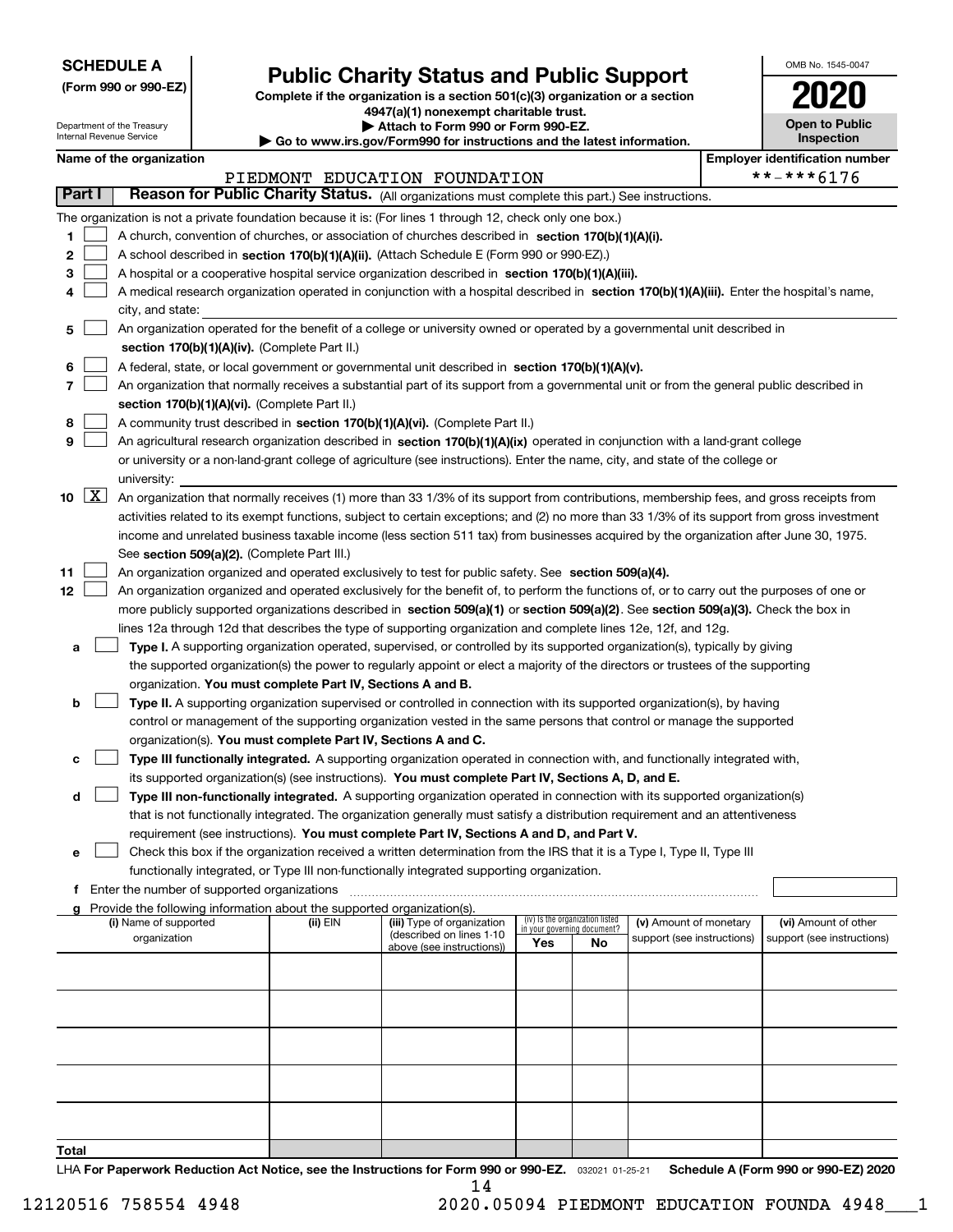#### Schedule A (Form 990 or 990-EZ) 2020 Page PIEDMONT EDUCATION FOUNDATION \*\*-\*\*\*6176

 $***$   $***$  6176 Page 2

(Complete only if you checked the box on line 5, 7, or 8 of Part I or if the organization failed to qualify under Part III. If the organization fails to qualify under the tests listed below, please complete Part III.) **Part II Support Schedule for Organizations Described in Sections 170(b)(1)(A)(iv) and 170(b)(1)(A)(vi)**

|    | <b>Section A. Public Support</b>                                                                                                               |          |                 |            |            |          |                                      |
|----|------------------------------------------------------------------------------------------------------------------------------------------------|----------|-----------------|------------|------------|----------|--------------------------------------|
|    | Calendar year (or fiscal year beginning in) $\blacktriangleright$                                                                              | (a) 2016 | <b>(b)</b> 2017 | $(c)$ 2018 | $(d)$ 2019 | (e) 2020 | (f) Total                            |
|    | <b>1</b> Gifts, grants, contributions, and                                                                                                     |          |                 |            |            |          |                                      |
|    | membership fees received. (Do not                                                                                                              |          |                 |            |            |          |                                      |
|    | include any "unusual grants.")                                                                                                                 |          |                 |            |            |          |                                      |
|    | 2 Tax revenues levied for the organ-                                                                                                           |          |                 |            |            |          |                                      |
|    | ization's benefit and either paid to                                                                                                           |          |                 |            |            |          |                                      |
|    | or expended on its behalf                                                                                                                      |          |                 |            |            |          |                                      |
|    | 3 The value of services or facilities                                                                                                          |          |                 |            |            |          |                                      |
|    | furnished by a governmental unit to                                                                                                            |          |                 |            |            |          |                                      |
|    | the organization without charge                                                                                                                |          |                 |            |            |          |                                      |
|    | 4 Total. Add lines 1 through 3                                                                                                                 |          |                 |            |            |          |                                      |
| 5  | The portion of total contributions                                                                                                             |          |                 |            |            |          |                                      |
|    | by each person (other than a                                                                                                                   |          |                 |            |            |          |                                      |
|    | governmental unit or publicly                                                                                                                  |          |                 |            |            |          |                                      |
|    | supported organization) included                                                                                                               |          |                 |            |            |          |                                      |
|    | on line 1 that exceeds 2% of the                                                                                                               |          |                 |            |            |          |                                      |
|    | amount shown on line 11,                                                                                                                       |          |                 |            |            |          |                                      |
|    | column (f)                                                                                                                                     |          |                 |            |            |          |                                      |
|    | 6 Public support. Subtract line 5 from line 4.                                                                                                 |          |                 |            |            |          |                                      |
|    | <b>Section B. Total Support</b>                                                                                                                |          |                 |            |            |          |                                      |
|    | Calendar year (or fiscal year beginning in) $\blacktriangleright$                                                                              | (a) 2016 | (b) 2017        | $(c)$ 2018 | $(d)$ 2019 | (e) 2020 | (f) Total                            |
|    | 7 Amounts from line 4                                                                                                                          |          |                 |            |            |          |                                      |
|    | 8 Gross income from interest,                                                                                                                  |          |                 |            |            |          |                                      |
|    | dividends, payments received on                                                                                                                |          |                 |            |            |          |                                      |
|    | securities loans, rents, royalties,                                                                                                            |          |                 |            |            |          |                                      |
|    | and income from similar sources                                                                                                                |          |                 |            |            |          |                                      |
| 9. | Net income from unrelated business                                                                                                             |          |                 |            |            |          |                                      |
|    | activities, whether or not the                                                                                                                 |          |                 |            |            |          |                                      |
|    | business is regularly carried on                                                                                                               |          |                 |            |            |          |                                      |
|    | <b>10</b> Other income. Do not include gain                                                                                                    |          |                 |            |            |          |                                      |
|    | or loss from the sale of capital                                                                                                               |          |                 |            |            |          |                                      |
|    | assets (Explain in Part VI.)                                                                                                                   |          |                 |            |            |          |                                      |
|    | <b>11 Total support.</b> Add lines 7 through 10                                                                                                |          |                 |            |            |          |                                      |
|    | <b>12</b> Gross receipts from related activities, etc. (see instructions)                                                                      |          |                 |            |            | 12       |                                      |
|    | 13 First 5 years. If the Form 990 is for the organization's first, second, third, fourth, or fifth tax year as a section 501(c)(3)             |          |                 |            |            |          |                                      |
|    |                                                                                                                                                |          |                 |            |            |          |                                      |
|    | <b>Section C. Computation of Public Support Percentage</b>                                                                                     |          |                 |            |            |          |                                      |
|    | 14 Public support percentage for 2020 (line 6, column (f), divided by line 11, column (f) <i>mummumumum</i>                                    |          |                 |            |            | 14       | %                                    |
|    |                                                                                                                                                |          |                 |            |            | 15       | %                                    |
|    | 16a 33 1/3% support test - 2020. If the organization did not check the box on line 13, and line 14 is 33 1/3% or more, check this box and      |          |                 |            |            |          |                                      |
|    | stop here. The organization qualifies as a publicly supported organization                                                                     |          |                 |            |            |          |                                      |
|    | b 33 1/3% support test - 2019. If the organization did not check a box on line 13 or 16a, and line 15 is 33 1/3% or more, check this box       |          |                 |            |            |          |                                      |
|    | and stop here. The organization qualifies as a publicly supported organization                                                                 |          |                 |            |            |          |                                      |
|    | 17a 10% -facts-and-circumstances test - 2020. If the organization did not check a box on line 13, 16a, or 16b, and line 14 is 10% or more,     |          |                 |            |            |          |                                      |
|    | and if the organization meets the facts-and-circumstances test, check this box and stop here. Explain in Part VI how the organization          |          |                 |            |            |          |                                      |
|    | meets the facts-and-circumstances test. The organization qualifies as a publicly supported organization                                        |          |                 |            |            |          |                                      |
|    | <b>b 10% -facts-and-circumstances test - 2019.</b> If the organization did not check a box on line 13, 16a, 16b, or 17a, and line 15 is 10% or |          |                 |            |            |          |                                      |
|    | more, and if the organization meets the facts-and-circumstances test, check this box and stop here. Explain in Part VI how the                 |          |                 |            |            |          |                                      |
|    | organization meets the facts-and-circumstances test. The organization qualifies as a publicly supported organization                           |          |                 |            |            |          |                                      |
| 18 | Private foundation. If the organization did not check a box on line 13, 16a, 16b, 17a, or 17b, check this box and see instructions             |          |                 |            |            |          |                                      |
|    |                                                                                                                                                |          |                 |            |            |          | Schedule A (Form 990 or 990-F7) 2020 |

**Schedule A (Form 990 or 990-EZ) 2020**

032022 01-25-21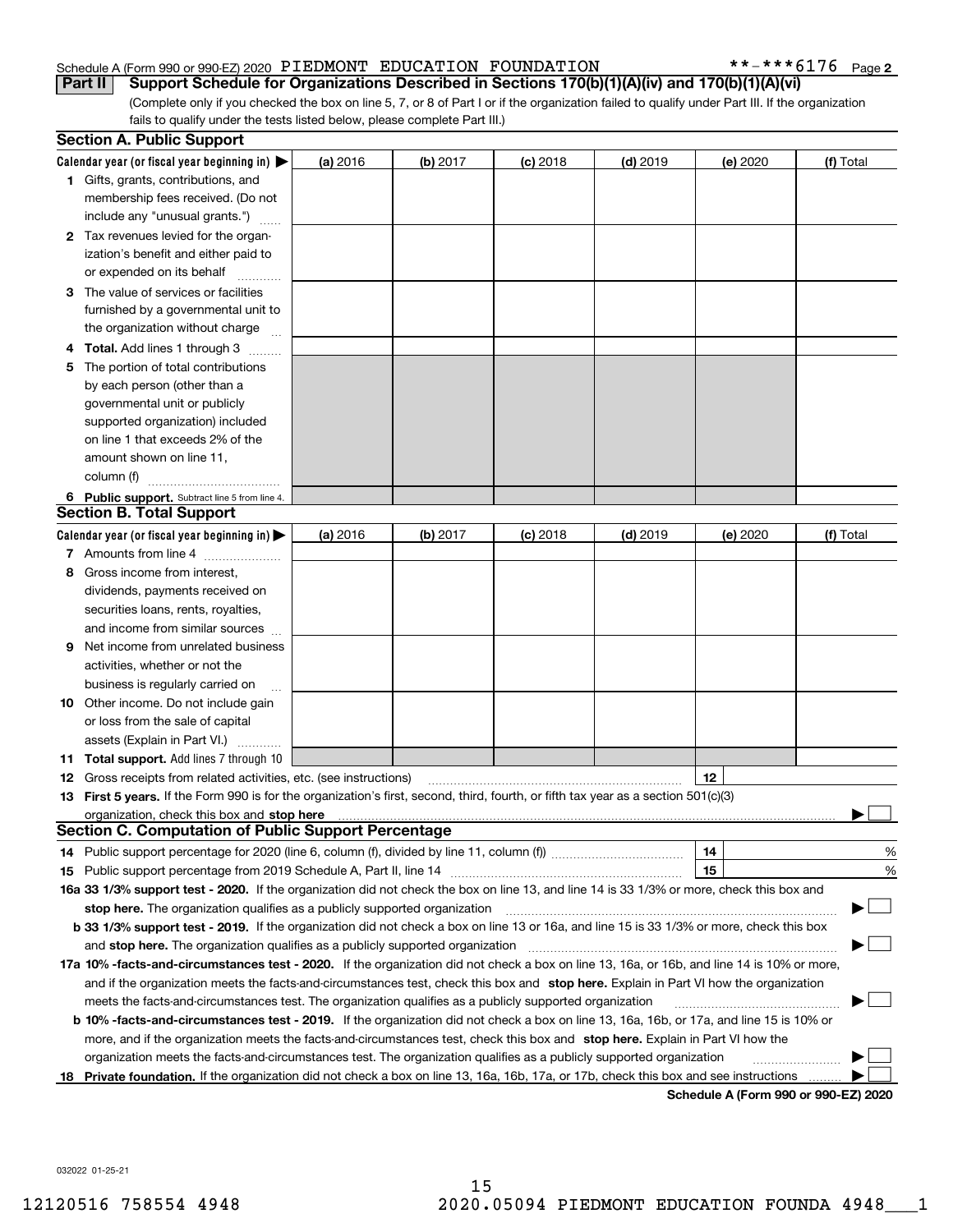#### Schedule A (Form 990 or 990-EZ) 2020 Page PIEDMONT EDUCATION FOUNDATION \*\*-\*\*\*6176 **Part III Support Schedule for Organizations Described in Section 509(a)(2)**

(Complete only if you checked the box on line 10 of Part I or if the organization failed to qualify under Part II. If the organization fails to qualify under the tests listed below, please complete Part II.)

|    | <b>Section A. Public Support</b>                                                                                                                                                                                                                                                |                        |           |            |            |                                      |                                          |
|----|---------------------------------------------------------------------------------------------------------------------------------------------------------------------------------------------------------------------------------------------------------------------------------|------------------------|-----------|------------|------------|--------------------------------------|------------------------------------------|
|    | Calendar year (or fiscal year beginning in)                                                                                                                                                                                                                                     | (a) 2016               | (b) 2017  | $(c)$ 2018 | $(d)$ 2019 | (e) 2020                             | (f) Total                                |
|    | 1 Gifts, grants, contributions, and                                                                                                                                                                                                                                             |                        |           |            |            |                                      |                                          |
|    | membership fees received. (Do not                                                                                                                                                                                                                                               |                        |           |            |            |                                      |                                          |
|    | include any "unusual grants.")                                                                                                                                                                                                                                                  | 2813577.               | 2776226.  | 3209614.   | 3406305.   |                                      | 3345709.15551431.                        |
|    | 2 Gross receipts from admissions,<br>merchandise sold or services per-<br>formed, or facilities furnished in<br>any activity that is related to the<br>organization's tax-exempt purpose                                                                                        | 329, 114.              | 379, 122. | 421, 212.  | 129,293.   | 81,093.                              | 1339834.                                 |
|    | 3 Gross receipts from activities that<br>are not an unrelated trade or bus-<br>iness under section 513                                                                                                                                                                          |                        |           |            |            |                                      |                                          |
|    | 4 Tax revenues levied for the organ-<br>ization's benefit and either paid to<br>or expended on its behalf                                                                                                                                                                       |                        |           |            |            |                                      |                                          |
|    | 5 The value of services or facilities<br>furnished by a governmental unit to<br>the organization without charge                                                                                                                                                                 |                        |           |            |            |                                      |                                          |
|    | 6 Total. Add lines 1 through 5                                                                                                                                                                                                                                                  | 3142691.               | 3155348.  | 3630826.   | 3535598.   |                                      | 3426802.16891265.                        |
|    | 7a Amounts included on lines 1, 2, and                                                                                                                                                                                                                                          |                        |           |            |            |                                      |                                          |
|    | 3 received from disqualified persons                                                                                                                                                                                                                                            |                        |           |            |            |                                      | 0.                                       |
|    | <b>b</b> Amounts included on lines 2 and 3 received<br>from other than disqualified persons that<br>exceed the greater of \$5,000 or 1% of the<br>amount on line 13 for the year                                                                                                |                        |           |            |            |                                      | 0.                                       |
|    | c Add lines 7a and 7b                                                                                                                                                                                                                                                           |                        |           |            |            |                                      | 0.                                       |
|    | 8 Public support. (Subtract line 7c from line 6.)                                                                                                                                                                                                                               |                        |           |            |            |                                      | 16891265.                                |
|    | <b>Section B. Total Support</b>                                                                                                                                                                                                                                                 |                        |           |            |            |                                      |                                          |
|    | Calendar year (or fiscal year beginning in)                                                                                                                                                                                                                                     | (a) 2016               | (b) 2017  | $(c)$ 2018 | $(d)$ 2019 | (e) 2020                             | (f) Total                                |
|    | <b>9</b> Amounts from line 6                                                                                                                                                                                                                                                    | 3142691.               | 3155348.  | 3630826.   | 3535598.   |                                      | 3426802.16891265.                        |
|    | 10a Gross income from interest,<br>dividends, payments received on<br>securities loans, rents, royalties,<br>and income from similar sources                                                                                                                                    | 195, 744.              | 198,904.  | 176,908.   | 168,457.   | 206, 172.                            | 946,185.                                 |
|    | <b>b</b> Unrelated business taxable income                                                                                                                                                                                                                                      |                        |           |            |            |                                      |                                          |
|    | (less section 511 taxes) from businesses<br>acquired after June 30, 1975                                                                                                                                                                                                        |                        |           |            |            |                                      |                                          |
|    | c Add lines 10a and 10b                                                                                                                                                                                                                                                         | $\overline{195,744}$ . | 198,904.  | 176,908.   | 168, 457.  | 206, 172.                            | $\overline{946}$ , 185.                  |
|    | 11 Net income from unrelated business<br>activities not included in line 10b,<br>whether or not the business is<br>regularly carried on                                                                                                                                         |                        |           |            |            |                                      |                                          |
|    | <b>12</b> Other income. Do not include gain<br>or loss from the sale of capital<br>assets (Explain in Part VI.)                                                                                                                                                                 |                        |           |            |            |                                      |                                          |
|    | 13 Total support. (Add lines 9, 10c, 11, and 12.)                                                                                                                                                                                                                               | 3338435.               | 3354252.  | 3807734.   | 3704055.   |                                      | 3632974.17837450.                        |
|    | 14 First 5 years. If the Form 990 is for the organization's first, second, third, fourth, or fifth tax year as a section 501(c)(3) organization,                                                                                                                                |                        |           |            |            |                                      |                                          |
|    | check this box and stop here manufactured and stream and stream and stream and stream and stream and stop here                                                                                                                                                                  |                        |           |            |            |                                      |                                          |
|    | <b>Section C. Computation of Public Support Percentage</b>                                                                                                                                                                                                                      |                        |           |            |            |                                      |                                          |
|    | 15 Public support percentage for 2020 (line 8, column (f), divided by line 13, column (f))                                                                                                                                                                                      |                        |           |            |            | 15                                   | 94.70<br>%                               |
|    | 16 Public support percentage from 2019 Schedule A, Part III, line 15                                                                                                                                                                                                            |                        |           |            |            | 16                                   | 95.00<br>%                               |
|    | <b>Section D. Computation of Investment Income Percentage</b>                                                                                                                                                                                                                   |                        |           |            |            |                                      |                                          |
|    | 17 Investment income percentage for 2020 (line 10c, column (f), divided by line 13, column (f))                                                                                                                                                                                 |                        |           |            |            | 17                                   | 5.30<br>$\%$                             |
|    | 18 Investment income percentage from 2019 Schedule A, Part III, line 17                                                                                                                                                                                                         |                        |           |            |            | 18                                   | 5.00<br>%                                |
|    | 19a 33 1/3% support tests - 2020. If the organization did not check the box on line 14, and line 15 is more than 33 1/3%, and line 17 is not                                                                                                                                    |                        |           |            |            |                                      |                                          |
|    | more than 33 1/3%, check this box and stop here. The organization qualifies as a publicly supported organization                                                                                                                                                                |                        |           |            |            |                                      | $\blacktriangleright$ $\boxed{\text{X}}$ |
|    | <b>b 33 1/3% support tests - 2019.</b> If the organization did not check a box on line 14 or line 19a, and line 16 is more than 33 1/3%, and<br>line 18 is not more than 33 1/3%, check this box and stop here. The organization qualifies as a publicly supported organization |                        |           |            |            |                                      |                                          |
| 20 | Private foundation. If the organization did not check a box on line 14, 19a, or 19b, check this box and see instructions                                                                                                                                                        |                        |           |            |            |                                      |                                          |
|    | 032023 01-25-21                                                                                                                                                                                                                                                                 |                        |           |            |            | Schedule A (Form 990 or 990-EZ) 2020 |                                          |

16 12120516 758554 4948 2020.05094 PIEDMONT EDUCATION FOUNDA 4948\_\_\_1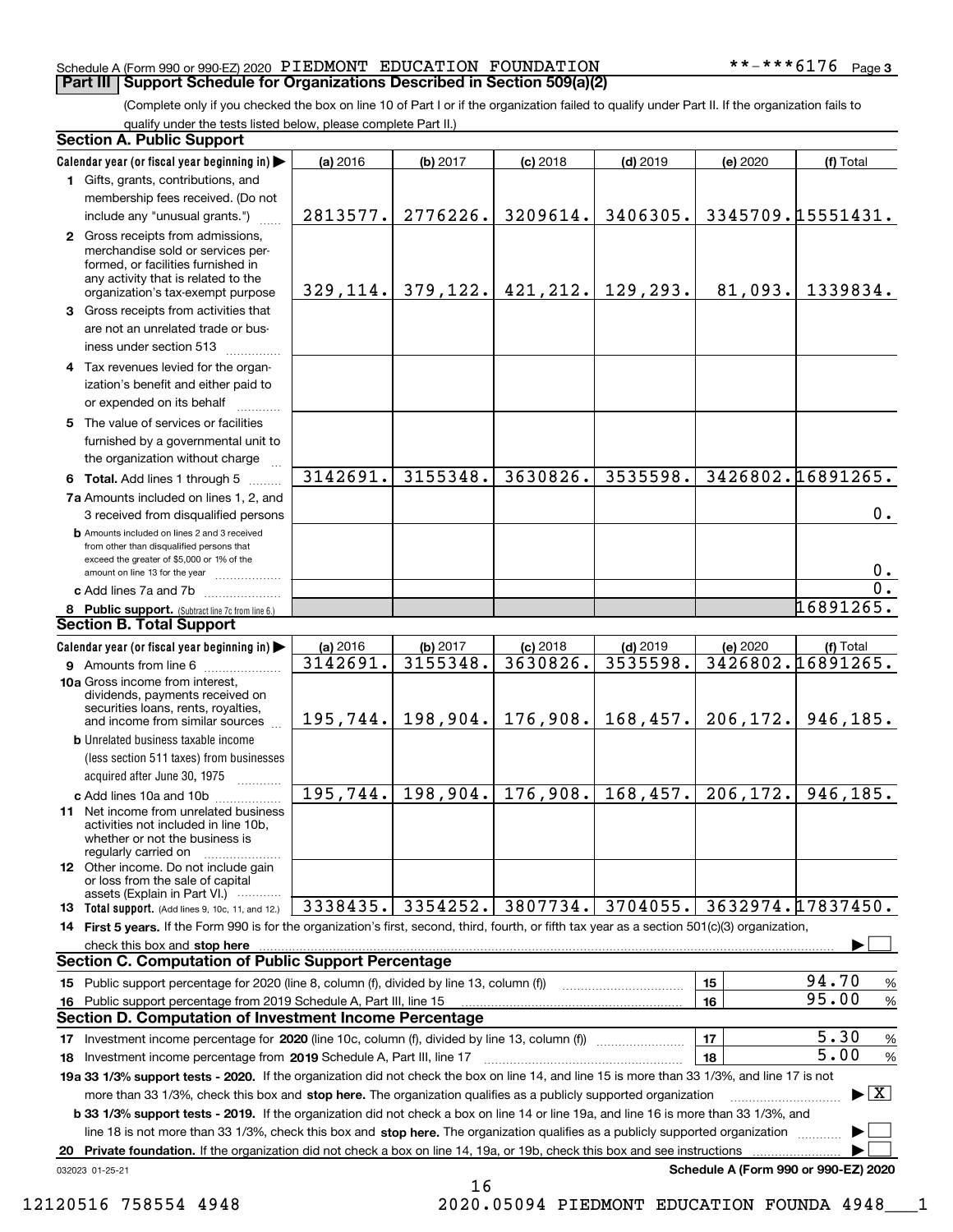#### Schedule A (Form 990 or 990-EZ) 2020 Page PIEDMONT EDUCATION FOUNDATION \*\*-\*\*\*6176

## **Part IV Supporting Organizations**

(Complete only if you checked a box in line 12 on Part I. If you checked box 12a, Part I, complete Sections A and B. If you checked box 12b, Part I, complete Sections A and C. If you checked box 12c, Part I, complete Sections A, D, and E. If you checked box 12d, Part I, complete Sections A and D, and complete Part V.)

#### **Section A. All Supporting Organizations**

- **1** Are all of the organization's supported organizations listed by name in the organization's governing documents? If "No," describe in **Part VI** how the supported organizations are designated. If designated by *class or purpose, describe the designation. If historic and continuing relationship, explain.*
- **2** Did the organization have any supported organization that does not have an IRS determination of status under section 509(a)(1) or (2)? If "Yes," explain in Part VI how the organization determined that the supported *organization was described in section 509(a)(1) or (2).*
- **3a** Did the organization have a supported organization described in section 501(c)(4), (5), or (6)? If "Yes," answer *lines 3b and 3c below.*
- **b** Did the organization confirm that each supported organization qualified under section 501(c)(4), (5), or (6) and satisfied the public support tests under section 509(a)(2)? If "Yes," describe in **Part VI** when and how the *organization made the determination.*
- **c**Did the organization ensure that all support to such organizations was used exclusively for section 170(c)(2)(B) purposes? If "Yes," explain in **Part VI** what controls the organization put in place to ensure such use.
- **4a** *If* Was any supported organization not organized in the United States ("foreign supported organization")? *"Yes," and if you checked box 12a or 12b in Part I, answer lines 4b and 4c below.*
- **b** Did the organization have ultimate control and discretion in deciding whether to make grants to the foreign supported organization? If "Yes," describe in **Part VI** how the organization had such control and discretion *despite being controlled or supervised by or in connection with its supported organizations.*
- **c** Did the organization support any foreign supported organization that does not have an IRS determination under sections 501(c)(3) and 509(a)(1) or (2)? If "Yes," explain in **Part VI** what controls the organization used *to ensure that all support to the foreign supported organization was used exclusively for section 170(c)(2)(B) purposes.*
- **5a***If "Yes,"* Did the organization add, substitute, or remove any supported organizations during the tax year? answer lines 5b and 5c below (if applicable). Also, provide detail in **Part VI,** including (i) the names and EIN *numbers of the supported organizations added, substituted, or removed; (ii) the reasons for each such action; (iii) the authority under the organization's organizing document authorizing such action; and (iv) how the action was accomplished (such as by amendment to the organizing document).*
- **b** Type I or Type II only. Was any added or substituted supported organization part of a class already designated in the organization's organizing document?
- **cSubstitutions only.**  Was the substitution the result of an event beyond the organization's control?
- **6** Did the organization provide support (whether in the form of grants or the provision of services or facilities) to **Part VI.** *If "Yes," provide detail in* support or benefit one or more of the filing organization's supported organizations? anyone other than (i) its supported organizations, (ii) individuals that are part of the charitable class benefited by one or more of its supported organizations, or (iii) other supporting organizations that also
- **7**Did the organization provide a grant, loan, compensation, or other similar payment to a substantial contributor *If "Yes," complete Part I of Schedule L (Form 990 or 990-EZ).* regard to a substantial contributor? (as defined in section 4958(c)(3)(C)), a family member of a substantial contributor, or a 35% controlled entity with
- **8** Did the organization make a loan to a disqualified person (as defined in section 4958) not described in line 7? *If "Yes," complete Part I of Schedule L (Form 990 or 990-EZ).*
- **9a** Was the organization controlled directly or indirectly at any time during the tax year by one or more in section 509(a)(1) or (2))? If "Yes," *provide detail in* <code>Part VI.</code> disqualified persons, as defined in section 4946 (other than foundation managers and organizations described
- **b**the supporting organization had an interest? If "Yes," provide detail in P**art VI**. Did one or more disqualified persons (as defined in line 9a) hold a controlling interest in any entity in which
- **c**Did a disqualified person (as defined in line 9a) have an ownership interest in, or derive any personal benefit from, assets in which the supporting organization also had an interest? If "Yes," provide detail in P**art VI.**
- **10a** Was the organization subject to the excess business holdings rules of section 4943 because of section supporting organizations)? If "Yes," answer line 10b below. 4943(f) (regarding certain Type II supporting organizations, and all Type III non-functionally integrated
- **b** Did the organization have any excess business holdings in the tax year? (Use Schedule C, Form 4720, to *determine whether the organization had excess business holdings.)*

032024 01-25-21

| 1              |  |  |
|----------------|--|--|
|                |  |  |
|                |  |  |
| $\overline{2}$ |  |  |
|                |  |  |
| $\frac{3a}{2}$ |  |  |
|                |  |  |
| $\frac{3b}{2}$ |  |  |
|                |  |  |
| $\frac{3c}{2}$ |  |  |
|                |  |  |
| <u>4a</u>      |  |  |
|                |  |  |
|                |  |  |
| <u>4b</u>      |  |  |
|                |  |  |
|                |  |  |
| $rac{4c}{2}$   |  |  |
|                |  |  |
|                |  |  |
|                |  |  |
|                |  |  |
| <u>5a</u>      |  |  |
|                |  |  |
| $\frac{5b}{5}$ |  |  |
| $\frac{5c}{2}$ |  |  |
|                |  |  |
|                |  |  |
|                |  |  |
| $\overline{6}$ |  |  |
|                |  |  |
|                |  |  |
| $\overline{1}$ |  |  |
|                |  |  |
| 8              |  |  |
|                |  |  |
| <u>9a</u>      |  |  |
|                |  |  |
| <u>9b</u>      |  |  |
|                |  |  |
| $\frac{9c}{2}$ |  |  |
|                |  |  |
| 10a            |  |  |
|                |  |  |

 $***$   $***$  6176 Page 4

**YesNo**

**Schedule A (Form 990 or 990-EZ) 2020**

**10b**

17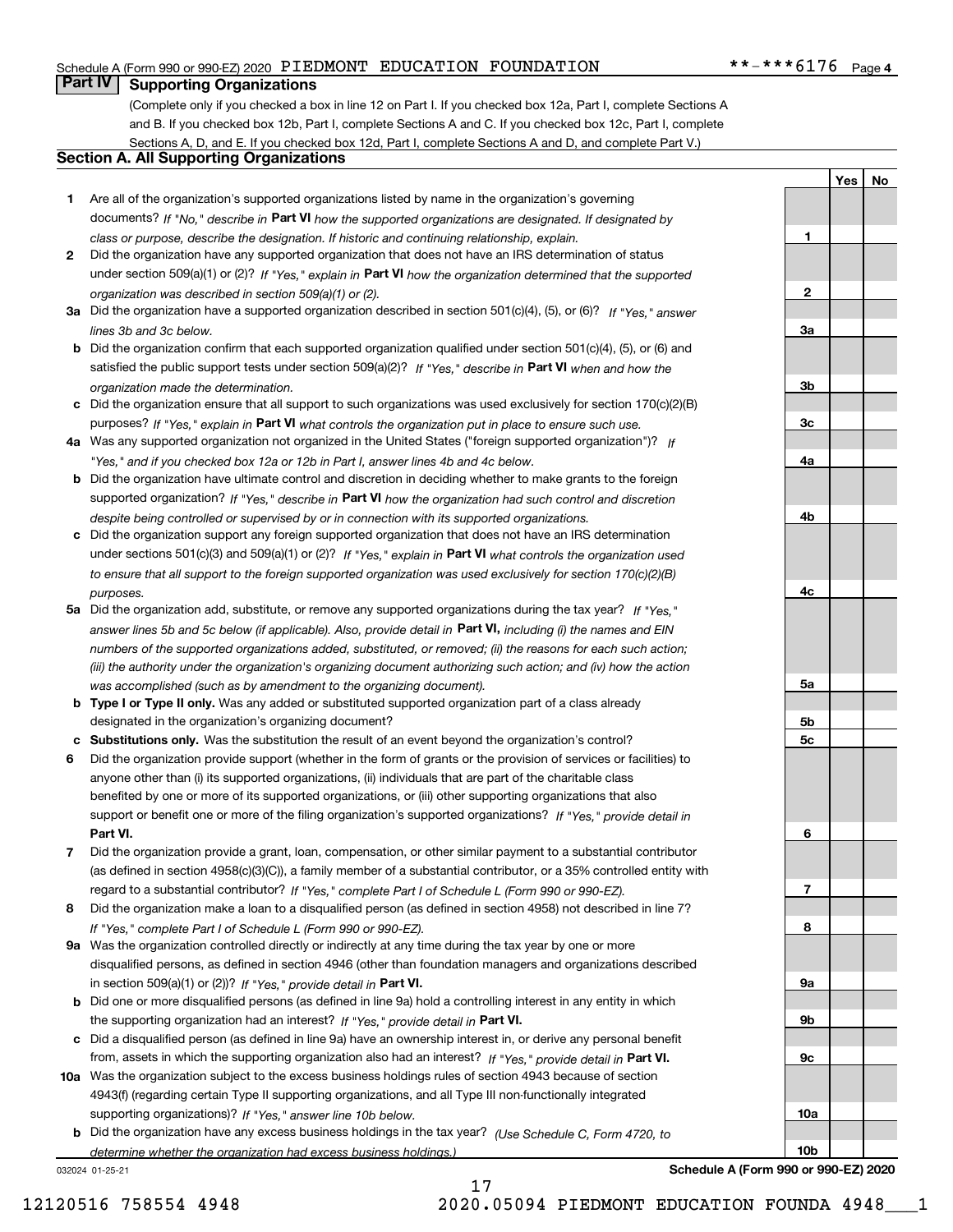#### Schedule A (Form 990 or 990-EZ) 2020 Page PIEDMONT EDUCATION FOUNDATION \*\*-\*\*\*6176

|              | <b>Supporting Organizations (continued)</b><br>Part IV                                                                                                                                                                                                      |                 |     |    |
|--------------|-------------------------------------------------------------------------------------------------------------------------------------------------------------------------------------------------------------------------------------------------------------|-----------------|-----|----|
|              |                                                                                                                                                                                                                                                             |                 | Yes | No |
| 11           | Has the organization accepted a gift or contribution from any of the following persons?                                                                                                                                                                     |                 |     |    |
|              | a A person who directly or indirectly controls, either alone or together with persons described in lines 11b and                                                                                                                                            |                 |     |    |
|              | 11c below, the governing body of a supported organization?                                                                                                                                                                                                  | 11a             |     |    |
|              | <b>b</b> A family member of a person described in line 11a above?                                                                                                                                                                                           | 11 <sub>b</sub> |     |    |
|              | c A 35% controlled entity of a person described in line 11a or 11b above? If "Yes" to line 11a, 11b, or 11c, provide                                                                                                                                        |                 |     |    |
|              | detail in Part VI.                                                                                                                                                                                                                                          | 11c             |     |    |
|              | <b>Section B. Type I Supporting Organizations</b>                                                                                                                                                                                                           |                 |     |    |
|              |                                                                                                                                                                                                                                                             |                 | Yes | No |
| 1            | Did the governing body, members of the governing body, officers acting in their official capacity, or membership of one or<br>more supported organizations have the power to regularly appoint or elect at least a majority of the organization's officers, |                 |     |    |
|              | directors, or trustees at all times during the tax year? If "No," describe in Part VI how the supported organization(s)                                                                                                                                     |                 |     |    |
|              | effectively operated, supervised, or controlled the organization's activities. If the organization had more than one supported<br>organization, describe how the powers to appoint and/or remove officers, directors, or trustees were allocated among the  |                 |     |    |
|              | supported organizations and what conditions or restrictions, if any, applied to such powers during the tax year.                                                                                                                                            | 1               |     |    |
| 2            | Did the organization operate for the benefit of any supported organization other than the supported                                                                                                                                                         |                 |     |    |
|              | organization(s) that operated, supervised, or controlled the supporting organization? If "Yes," explain in                                                                                                                                                  |                 |     |    |
|              | Part VI how providing such benefit carried out the purposes of the supported organization(s) that operated,                                                                                                                                                 |                 |     |    |
|              | supervised, or controlled the supporting organization.                                                                                                                                                                                                      | $\overline{2}$  |     |    |
|              | Section C. Type II Supporting Organizations                                                                                                                                                                                                                 |                 |     |    |
|              |                                                                                                                                                                                                                                                             |                 | Yes | No |
| 1            | Were a majority of the organization's directors or trustees during the tax year also a majority of the directors                                                                                                                                            |                 |     |    |
|              | or trustees of each of the organization's supported organization(s)? If "No," describe in Part VI how control                                                                                                                                               |                 |     |    |
|              | or management of the supporting organization was vested in the same persons that controlled or managed                                                                                                                                                      |                 |     |    |
|              | the supported organization(s).<br>Section D. All Type III Supporting Organizations                                                                                                                                                                          | 1               |     |    |
|              |                                                                                                                                                                                                                                                             |                 |     |    |
|              |                                                                                                                                                                                                                                                             |                 | Yes | No |
| 1            | Did the organization provide to each of its supported organizations, by the last day of the fifth month of the                                                                                                                                              |                 |     |    |
|              | organization's tax year, (i) a written notice describing the type and amount of support provided during the prior tax                                                                                                                                       |                 |     |    |
|              | year, (ii) a copy of the Form 990 that was most recently filed as of the date of notification, and (iii) copies of the                                                                                                                                      |                 |     |    |
|              | organization's governing documents in effect on the date of notification, to the extent not previously provided?                                                                                                                                            | 1               |     |    |
| 2            | Were any of the organization's officers, directors, or trustees either (i) appointed or elected by the supported                                                                                                                                            |                 |     |    |
|              | organization(s) or (ii) serving on the governing body of a supported organization? If "No," explain in Part VI how                                                                                                                                          |                 |     |    |
|              | the organization maintained a close and continuous working relationship with the supported organization(s).                                                                                                                                                 | $\mathbf 2$     |     |    |
| 3            | By reason of the relationship described in line 2, above, did the organization's supported organizations have a<br>significant voice in the organization's investment policies and in directing the use of the organization's                               |                 |     |    |
|              | income or assets at all times during the tax year? If "Yes," describe in Part VI the role the organization's                                                                                                                                                |                 |     |    |
|              | supported organizations played in this regard.                                                                                                                                                                                                              | 3               |     |    |
|              | Section E. Type III Functionally Integrated Supporting Organizations                                                                                                                                                                                        |                 |     |    |
| 1.           | Check the box next to the method that the organization used to satisfy the Integral Part Test during the year (see instructions).                                                                                                                           |                 |     |    |
| а            | The organization satisfied the Activities Test. Complete line 2 below.                                                                                                                                                                                      |                 |     |    |
| b            | The organization is the parent of each of its supported organizations. Complete line 3 below.                                                                                                                                                               |                 |     |    |
| с            | The organization supported a governmental entity. Describe in Part VI how you supported a governmental entity (see instructions)                                                                                                                            |                 |     |    |
| $\mathbf{2}$ | Activities Test. Answer lines 2a and 2b below.                                                                                                                                                                                                              |                 | Yes | No |
| а            | Did substantially all of the organization's activities during the tax year directly further the exempt purposes of                                                                                                                                          |                 |     |    |
|              | the supported organization(s) to which the organization was responsive? If "Yes," then in Part VI identify                                                                                                                                                  |                 |     |    |
|              | those supported organizations and explain how these activities directly furthered their exempt purposes,                                                                                                                                                    |                 |     |    |
|              | how the organization was responsive to those supported organizations, and how the organization determined                                                                                                                                                   |                 |     |    |
|              | that these activities constituted substantially all of its activities.                                                                                                                                                                                      | 2a              |     |    |
| b            | Did the activities described in line 2a, above, constitute activities that, but for the organization's involvement,                                                                                                                                         |                 |     |    |
|              |                                                                                                                                                                                                                                                             |                 |     |    |
|              | one or more of the organization's supported organization(s) would have been engaged in? If "Yes." explain in                                                                                                                                                |                 |     |    |

**Part VI**  *the reasons for the organization's position that its supported organization(s) would have engaged in these activities but for the organization's involvement.*

**3** Parent of Supported Organizations. Answer lines 3a and 3b below.

**a** Did the organization have the power to regularly appoint or elect a majority of the officers, directors, or trustees of each of the supported organizations? If "Yes" or "No" provide details in **Part VI.** 

032025 01-25-21 **b** Did the organization exercise a substantial degree of direction over the policies, programs, and activities of each of its supported organizations? If "Yes," describe in Part VI the role played by the organization in this regard.

18

**Schedule A (Form 990 or 990-EZ) 2020**

**2b**

**3a**

**3b**

12120516 758554 4948 2020.05094 PIEDMONT EDUCATION FOUNDA 4948\_\_\_1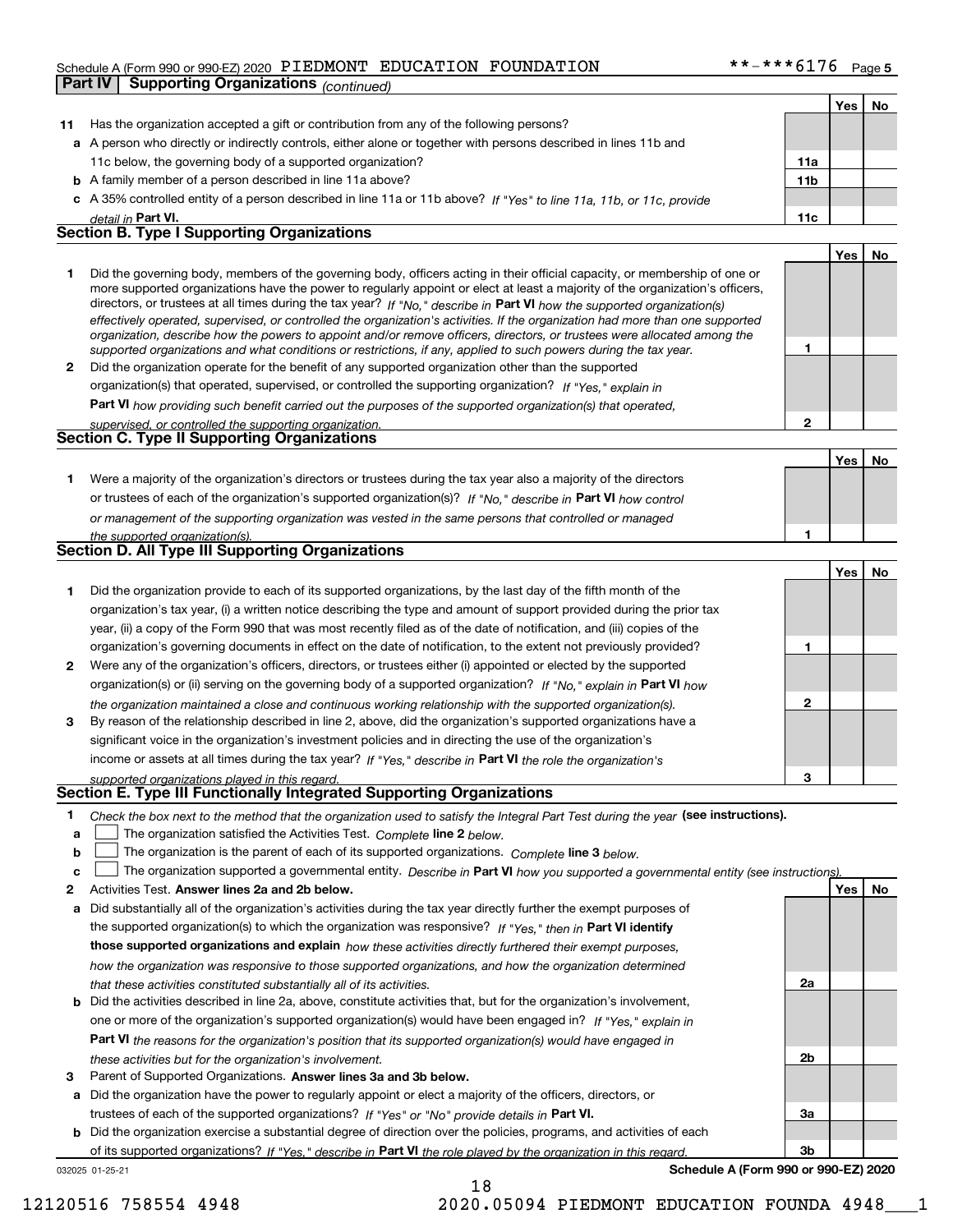|                | Schedule A (Form 990 or 990-EZ) 2020 PIEDMONT EDUCATION FOUNDATION                                                                             |                          |                | **-***6176 Page 6              |
|----------------|------------------------------------------------------------------------------------------------------------------------------------------------|--------------------------|----------------|--------------------------------|
| Part V         | Type III Non-Functionally Integrated 509(a)(3) Supporting Organizations                                                                        |                          |                |                                |
| 1              | Check here if the organization satisfied the Integral Part Test as a qualifying trust on Nov. 20, 1970 (explain in Part VI). See instructions. |                          |                |                                |
|                | All other Type III non-functionally integrated supporting organizations must complete Sections A through E.                                    |                          |                |                                |
|                | Section A - Adjusted Net Income                                                                                                                |                          | (A) Prior Year | (B) Current Year<br>(optional) |
| 1              | Net short-term capital gain                                                                                                                    | 1                        |                |                                |
| 2              | Recoveries of prior-year distributions                                                                                                         | $\overline{2}$           |                |                                |
| 3              | Other gross income (see instructions)                                                                                                          | 3                        |                |                                |
| 4              | Add lines 1 through 3.                                                                                                                         | 4                        |                |                                |
| 5              | Depreciation and depletion                                                                                                                     | 5                        |                |                                |
| 6              | Portion of operating expenses paid or incurred for production or                                                                               |                          |                |                                |
|                | collection of gross income or for management, conservation, or                                                                                 |                          |                |                                |
|                | maintenance of property held for production of income (see instructions)                                                                       | 6                        |                |                                |
| 7 <sup>7</sup> | Other expenses (see instructions)                                                                                                              | $\overline{\phantom{a}}$ |                |                                |
| 8              | Adjusted Net Income (subtract lines 5, 6, and 7 from line 4)                                                                                   | 8                        |                |                                |
|                | <b>Section B - Minimum Asset Amount</b>                                                                                                        |                          | (A) Prior Year | (B) Current Year<br>(optional) |
| 1              | Aggregate fair market value of all non-exempt-use assets (see                                                                                  |                          |                |                                |
|                | instructions for short tax year or assets held for part of year):                                                                              |                          |                |                                |
|                | a Average monthly value of securities                                                                                                          | 1a                       |                |                                |
|                | <b>b</b> Average monthly cash balances                                                                                                         | 1b                       |                |                                |
|                | <b>c</b> Fair market value of other non-exempt-use assets                                                                                      | 1c                       |                |                                |
|                | d Total (add lines 1a, 1b, and 1c)                                                                                                             | 1d                       |                |                                |
|                | e Discount claimed for blockage or other factors                                                                                               |                          |                |                                |
|                | (explain in detail in Part VI):                                                                                                                |                          |                |                                |
| 2              | Acquisition indebtedness applicable to non-exempt-use assets                                                                                   | 2                        |                |                                |
| З              | Subtract line 2 from line 1d.                                                                                                                  | 3                        |                |                                |
| 4              | Cash deemed held for exempt use. Enter 0.015 of line 3 (for greater amount,                                                                    |                          |                |                                |
|                | see instructions).                                                                                                                             | 4                        |                |                                |
| 5              | Net value of non-exempt-use assets (subtract line 4 from line 3)                                                                               | 5                        |                |                                |
| 6              | Multiply line 5 by 0.035.                                                                                                                      | 6                        |                |                                |
| 7              | Recoveries of prior-year distributions                                                                                                         | $\overline{7}$           |                |                                |
| 8              | <b>Minimum Asset Amount</b> (add line 7 to line 6)                                                                                             | 8                        |                |                                |
|                | <b>Section C - Distributable Amount</b>                                                                                                        |                          |                | <b>Current Year</b>            |
| 1              | Adjusted net income for prior year (from Section A, line 8, column A)                                                                          | 1                        |                |                                |
| $\mathbf 2$    | Enter 0.85 of line 1.                                                                                                                          | $\mathbf{2}$             |                |                                |
| 3              | Minimum asset amount for prior year (from Section B, line 8, column A)                                                                         | 3                        |                |                                |
| 4              | Enter greater of line 2 or line 3.                                                                                                             | 4                        |                |                                |
| 5              | Income tax imposed in prior year                                                                                                               | 5                        |                |                                |
|                |                                                                                                                                                |                          |                |                                |

**6** Distributable Amount. Subtract line 5 from line 4, unless subject to emergency temporary reduction (see instructions).

**7** Check here if the current year is the organization's first as a non-functionally integrated Type III supporting organization (see instructions).

**6**

**Schedule A (Form 990 or 990-EZ) 2020**

032026 01-25-21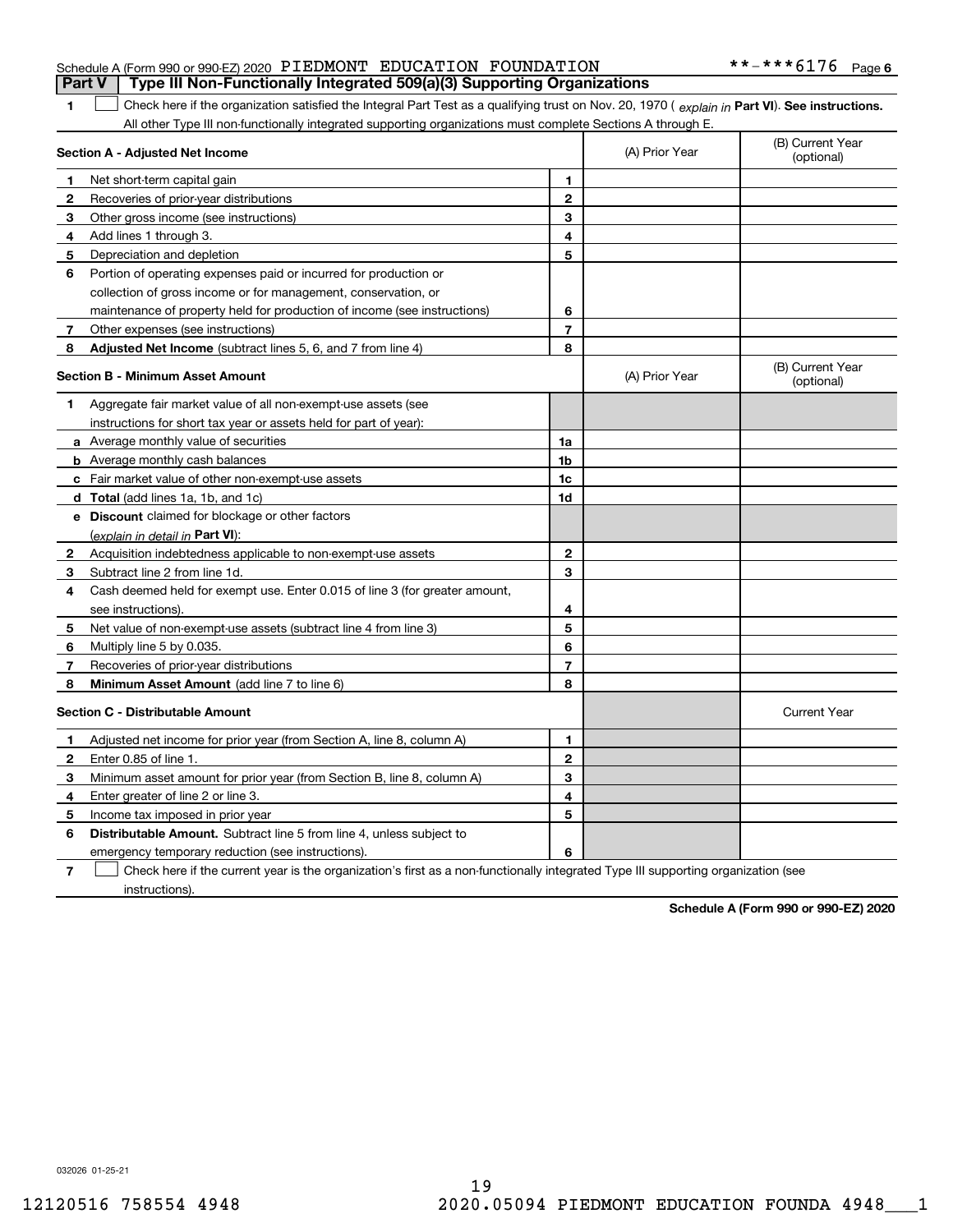#### Schedule A (Form 990 or 990-EZ) 2020 Page PIEDMONT EDUCATION FOUNDATION \*\*-\*\*\*6176

| Part V | Type III Non-Functionally Integrated 509(a)(3) Supporting Organizations                       |                             | (continued)                           |              |                                         |
|--------|-----------------------------------------------------------------------------------------------|-----------------------------|---------------------------------------|--------------|-----------------------------------------|
|        | <b>Section D - Distributions</b>                                                              |                             |                                       |              | <b>Current Year</b>                     |
|        | Amounts paid to supported organizations to accomplish exempt purposes                         |                             |                                       | 1            |                                         |
| 2      | Amounts paid to perform activity that directly furthers exempt purposes of supported          |                             |                                       |              |                                         |
|        | organizations, in excess of income from activity                                              |                             |                                       | $\mathbf{2}$ |                                         |
| 3      | Administrative expenses paid to accomplish exempt purposes of supported organizations         |                             |                                       | 3            |                                         |
| 4      | Amounts paid to acquire exempt-use assets                                                     |                             |                                       | 4            |                                         |
| 5      | Qualified set-aside amounts (prior IRS approval required - <i>provide details in</i> Part VI) |                             |                                       | 5            |                                         |
| 6      | Other distributions ( <i>describe in</i> Part VI). See instructions.                          |                             |                                       | 6            |                                         |
| 7      | Total annual distributions. Add lines 1 through 6.                                            |                             |                                       | 7            |                                         |
| 8      | Distributions to attentive supported organizations to which the organization is responsive    |                             |                                       |              |                                         |
|        | (provide details in Part VI). See instructions.                                               |                             |                                       | 8            |                                         |
| 9      | Distributable amount for 2020 from Section C, line 6                                          |                             |                                       | 9            |                                         |
| 10     | Line 8 amount divided by line 9 amount                                                        |                             |                                       | 10           |                                         |
|        |                                                                                               | (i)                         | (ii)                                  |              | (iii)                                   |
|        | <b>Section E - Distribution Allocations</b> (see instructions)                                | <b>Excess Distributions</b> | <b>Underdistributions</b><br>Pre-2020 |              | <b>Distributable</b><br>Amount for 2020 |
| 1      | Distributable amount for 2020 from Section C, line 6                                          |                             |                                       |              |                                         |
| 2      | Underdistributions, if any, for years prior to 2020 (reason-                                  |                             |                                       |              |                                         |
|        | able cause required - explain in Part VI). See instructions.                                  |                             |                                       |              |                                         |
| 3      | Excess distributions carryover, if any, to 2020                                               |                             |                                       |              |                                         |
|        | a From 2015                                                                                   |                             |                                       |              |                                         |
|        | $b$ From 2016                                                                                 |                             |                                       |              |                                         |
|        | $c$ From 2017                                                                                 |                             |                                       |              |                                         |
|        | <b>d</b> From 2018                                                                            |                             |                                       |              |                                         |
|        | e From 2019                                                                                   |                             |                                       |              |                                         |
|        | f Total of lines 3a through 3e                                                                |                             |                                       |              |                                         |
|        | g Applied to underdistributions of prior years                                                |                             |                                       |              |                                         |
|        | h Applied to 2020 distributable amount                                                        |                             |                                       |              |                                         |
|        | Carryover from 2015 not applied (see instructions)                                            |                             |                                       |              |                                         |
|        | Remainder. Subtract lines 3g, 3h, and 3i from line 3f.                                        |                             |                                       |              |                                         |
| 4      | Distributions for 2020 from Section D,                                                        |                             |                                       |              |                                         |
|        | line $7:$                                                                                     |                             |                                       |              |                                         |
|        | a Applied to underdistributions of prior years                                                |                             |                                       |              |                                         |
|        | <b>b</b> Applied to 2020 distributable amount                                                 |                             |                                       |              |                                         |
|        | c Remainder. Subtract lines 4a and 4b from line 4.                                            |                             |                                       |              |                                         |
| 5      | Remaining underdistributions for years prior to 2020, if                                      |                             |                                       |              |                                         |
|        | any. Subtract lines 3g and 4a from line 2. For result greater                                 |                             |                                       |              |                                         |
|        | than zero, explain in Part VI. See instructions.                                              |                             |                                       |              |                                         |
| 6      | Remaining underdistributions for 2020. Subtract lines 3h                                      |                             |                                       |              |                                         |
|        | and 4b from line 1. For result greater than zero, explain in                                  |                             |                                       |              |                                         |
|        | Part VI. See instructions.                                                                    |                             |                                       |              |                                         |
| 7      | Excess distributions carryover to 2021. Add lines 3j                                          |                             |                                       |              |                                         |
|        | and 4c.                                                                                       |                             |                                       |              |                                         |
| 8      | Breakdown of line 7:                                                                          |                             |                                       |              |                                         |
|        | a Excess from 2016                                                                            |                             |                                       |              |                                         |
|        | <b>b</b> Excess from 2017                                                                     |                             |                                       |              |                                         |
|        | c Excess from 2018                                                                            |                             |                                       |              |                                         |
|        | d Excess from 2019                                                                            |                             |                                       |              |                                         |
|        | e Excess from 2020                                                                            |                             |                                       |              |                                         |

**Schedule A (Form 990 or 990-EZ) 2020**

032027 01-25-21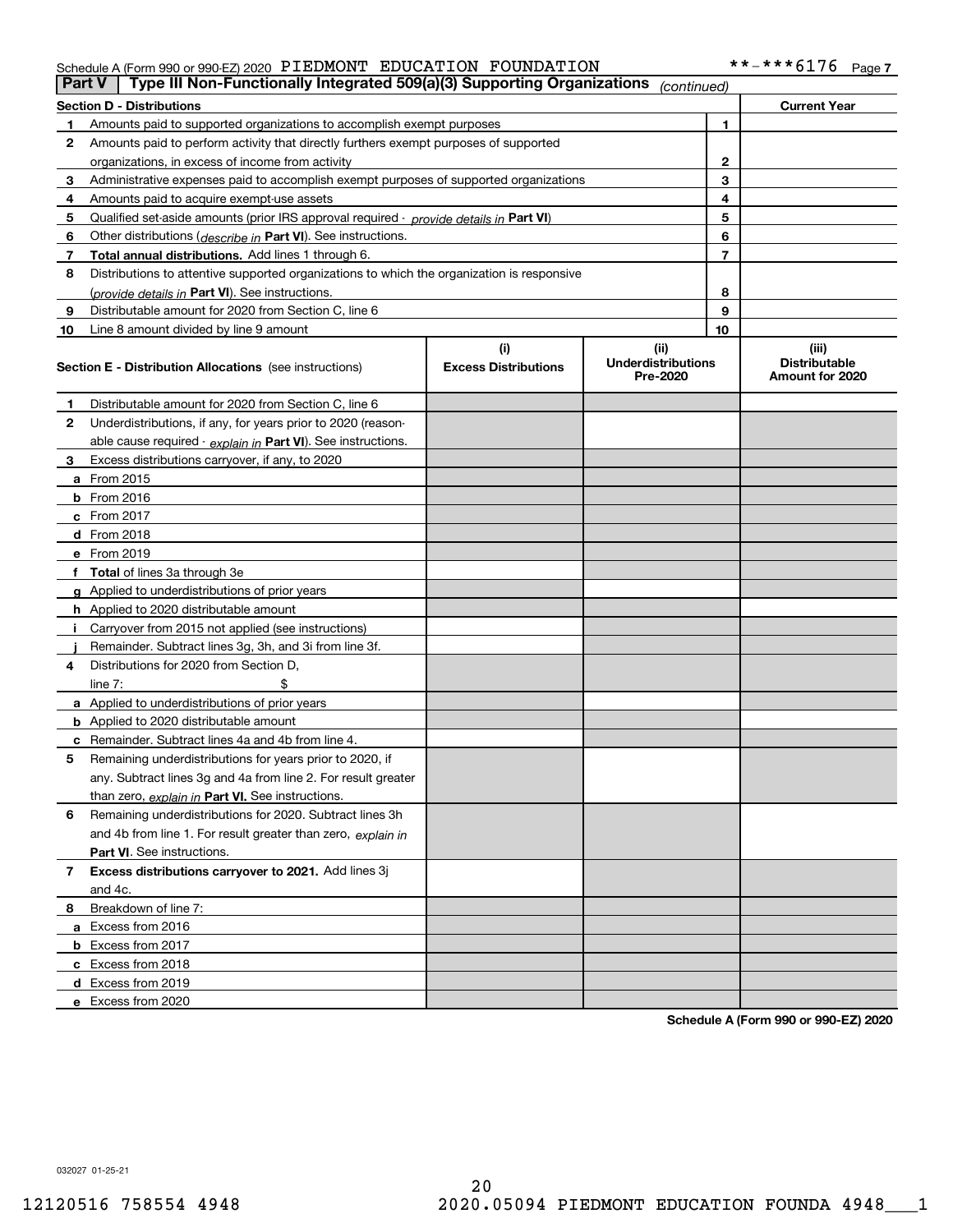|                 | Schedule A (Form 990 or 990-EZ) 2020 PIEDMONT EDUCATION FOUNDATION                                                                                                                                                                                                                                                                                                                                                                |    | **-***6176 Page 8                    |
|-----------------|-----------------------------------------------------------------------------------------------------------------------------------------------------------------------------------------------------------------------------------------------------------------------------------------------------------------------------------------------------------------------------------------------------------------------------------|----|--------------------------------------|
| <b>Part VI</b>  | Supplemental Information. Provide the explanations required by Part II, line 10; Part II, line 17a or 17b; Part III, line 12;<br>Part IV, Section A, lines 1, 2, 3b, 3c, 4b, 4c, 5a, 6, 9a, 9b, 9c, 11a, 11b, and 11c; Part IV, Section B, lines 1 and 2; Part IV, Section C,<br>line 1; Part IV, Section D, lines 2 and 3; Part IV, Section E, lines 1c, 2a, 2b, 3a, and 3b; Part V, line 1; Part V, Section B, line 1e; Part V, |    |                                      |
|                 | Section D, lines 5, 6, and 8; and Part V, Section E, lines 2, 5, and 6. Also complete this part for any additional information.<br>(See instructions.)                                                                                                                                                                                                                                                                            |    |                                      |
|                 |                                                                                                                                                                                                                                                                                                                                                                                                                                   |    |                                      |
|                 |                                                                                                                                                                                                                                                                                                                                                                                                                                   |    |                                      |
|                 |                                                                                                                                                                                                                                                                                                                                                                                                                                   |    |                                      |
|                 |                                                                                                                                                                                                                                                                                                                                                                                                                                   |    |                                      |
|                 |                                                                                                                                                                                                                                                                                                                                                                                                                                   |    |                                      |
|                 |                                                                                                                                                                                                                                                                                                                                                                                                                                   |    |                                      |
|                 |                                                                                                                                                                                                                                                                                                                                                                                                                                   |    |                                      |
|                 |                                                                                                                                                                                                                                                                                                                                                                                                                                   |    |                                      |
|                 |                                                                                                                                                                                                                                                                                                                                                                                                                                   |    |                                      |
|                 |                                                                                                                                                                                                                                                                                                                                                                                                                                   |    |                                      |
|                 |                                                                                                                                                                                                                                                                                                                                                                                                                                   |    |                                      |
|                 |                                                                                                                                                                                                                                                                                                                                                                                                                                   |    |                                      |
|                 |                                                                                                                                                                                                                                                                                                                                                                                                                                   |    |                                      |
|                 |                                                                                                                                                                                                                                                                                                                                                                                                                                   |    |                                      |
|                 |                                                                                                                                                                                                                                                                                                                                                                                                                                   |    |                                      |
|                 |                                                                                                                                                                                                                                                                                                                                                                                                                                   |    |                                      |
|                 |                                                                                                                                                                                                                                                                                                                                                                                                                                   |    |                                      |
|                 |                                                                                                                                                                                                                                                                                                                                                                                                                                   |    |                                      |
|                 |                                                                                                                                                                                                                                                                                                                                                                                                                                   |    |                                      |
|                 |                                                                                                                                                                                                                                                                                                                                                                                                                                   |    |                                      |
|                 |                                                                                                                                                                                                                                                                                                                                                                                                                                   |    |                                      |
|                 |                                                                                                                                                                                                                                                                                                                                                                                                                                   |    |                                      |
|                 |                                                                                                                                                                                                                                                                                                                                                                                                                                   |    |                                      |
|                 |                                                                                                                                                                                                                                                                                                                                                                                                                                   |    |                                      |
|                 |                                                                                                                                                                                                                                                                                                                                                                                                                                   |    |                                      |
|                 |                                                                                                                                                                                                                                                                                                                                                                                                                                   |    |                                      |
|                 |                                                                                                                                                                                                                                                                                                                                                                                                                                   |    |                                      |
|                 |                                                                                                                                                                                                                                                                                                                                                                                                                                   |    |                                      |
|                 |                                                                                                                                                                                                                                                                                                                                                                                                                                   |    |                                      |
|                 |                                                                                                                                                                                                                                                                                                                                                                                                                                   |    |                                      |
|                 |                                                                                                                                                                                                                                                                                                                                                                                                                                   |    |                                      |
|                 |                                                                                                                                                                                                                                                                                                                                                                                                                                   |    |                                      |
|                 |                                                                                                                                                                                                                                                                                                                                                                                                                                   |    |                                      |
|                 |                                                                                                                                                                                                                                                                                                                                                                                                                                   |    |                                      |
|                 |                                                                                                                                                                                                                                                                                                                                                                                                                                   |    |                                      |
|                 |                                                                                                                                                                                                                                                                                                                                                                                                                                   |    |                                      |
|                 |                                                                                                                                                                                                                                                                                                                                                                                                                                   |    |                                      |
|                 |                                                                                                                                                                                                                                                                                                                                                                                                                                   |    |                                      |
|                 |                                                                                                                                                                                                                                                                                                                                                                                                                                   |    |                                      |
| 032028 01-25-21 |                                                                                                                                                                                                                                                                                                                                                                                                                                   | 21 | Schedule A (Form 990 or 990-EZ) 2020 |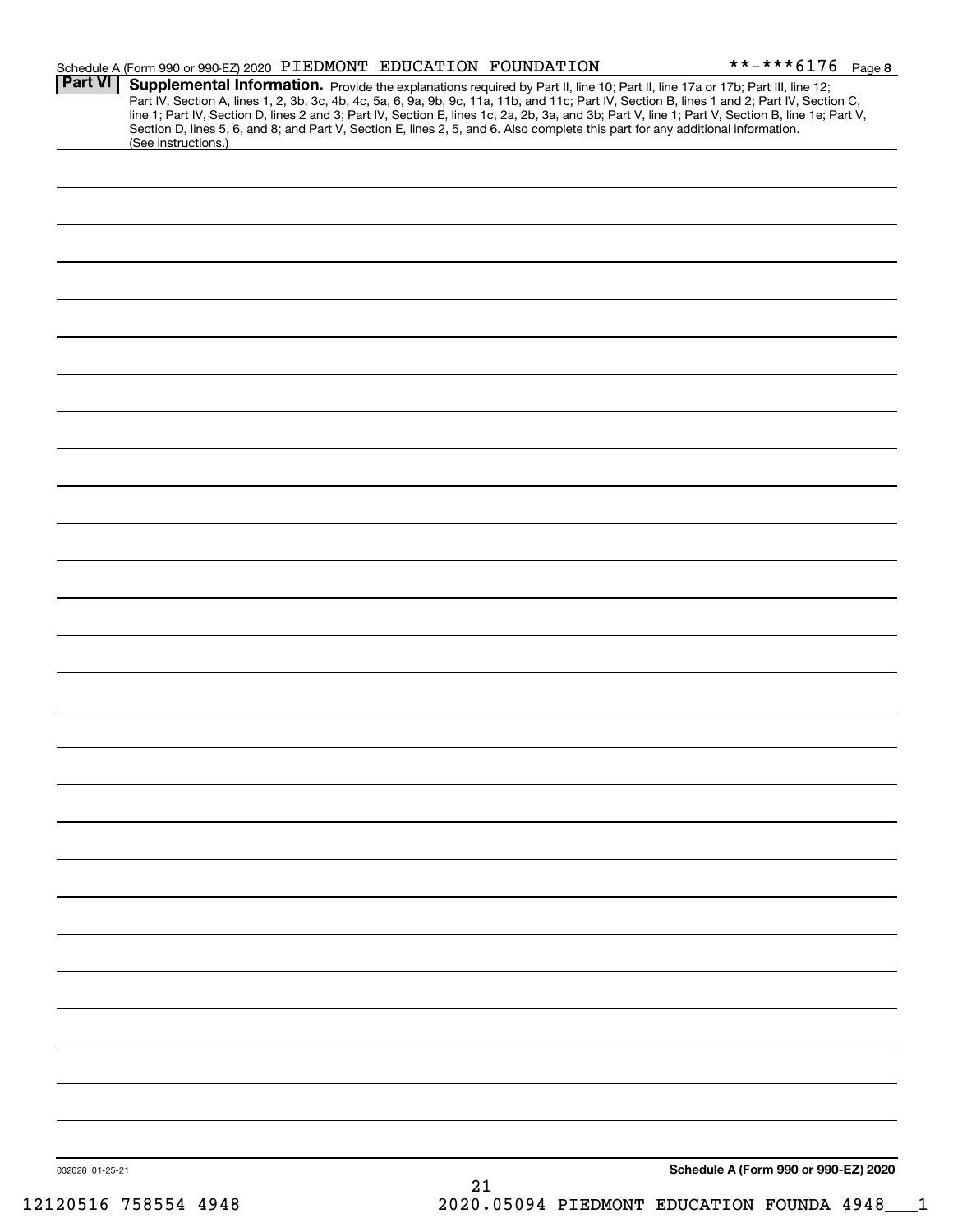| <b>SCHEDULE D</b> |  |
|-------------------|--|
|-------------------|--|

| (Form 990) |  |
|------------|--|
|------------|--|

## **SCHEDULE D Supplemental Financial Statements**

(Form 990)<br>
Pepartment of the Treasury<br>
Department of the Treasury<br>
Department of the Treasury<br>
Department of the Treasury<br> **Co to www.irs.gov/Form990 for instructions and the latest information.**<br> **Co to www.irs.gov/Form9** 



Department of the Treasury Internal Revenue Service

**Name of the organization**<br> **REMONT ENGICATION FOINDATION**<br> **Employer identification number**<br> **Employer identification number**<br> **Employer identification number** 

|         | PIEDMONT EDUCATION FOUNDATION                                                                                                                  |                         | **-***6176                                         |
|---------|------------------------------------------------------------------------------------------------------------------------------------------------|-------------------------|----------------------------------------------------|
| Part I  | Organizations Maintaining Donor Advised Funds or Other Similar Funds or Accounts. Complete if the                                              |                         |                                                    |
|         | organization answered "Yes" on Form 990, Part IV, line 6.                                                                                      |                         |                                                    |
|         |                                                                                                                                                | (a) Donor advised funds | (b) Funds and other accounts                       |
| 1       |                                                                                                                                                |                         |                                                    |
| 2       | Aggregate value of contributions to (during year)                                                                                              |                         |                                                    |
| 3       | Aggregate value of grants from (during year)                                                                                                   |                         |                                                    |
| 4       |                                                                                                                                                |                         |                                                    |
| 5       | Did the organization inform all donors and donor advisors in writing that the assets held in donor advised funds                               |                         |                                                    |
|         |                                                                                                                                                |                         | Yes<br>No                                          |
| 6       | Did the organization inform all grantees, donors, and donor advisors in writing that grant funds can be used only                              |                         |                                                    |
|         | for charitable purposes and not for the benefit of the donor or donor advisor, or for any other purpose conferring                             |                         |                                                    |
|         | impermissible private benefit?                                                                                                                 |                         | Yes<br>No                                          |
| Part II | Conservation Easements. Complete if the organization answered "Yes" on Form 990, Part IV, line 7.                                              |                         |                                                    |
| 1       | Purpose(s) of conservation easements held by the organization (check all that apply).                                                          |                         |                                                    |
|         | Preservation of land for public use (for example, recreation or education)                                                                     |                         | Preservation of a historically important land area |
|         | Protection of natural habitat                                                                                                                  |                         | Preservation of a certified historic structure     |
|         | Preservation of open space                                                                                                                     |                         |                                                    |
| 2       | Complete lines 2a through 2d if the organization held a qualified conservation contribution in the form of a conservation easement on the last |                         |                                                    |
|         | day of the tax year.                                                                                                                           |                         | Held at the End of the Tax Year                    |
|         |                                                                                                                                                |                         | 2a                                                 |
|         | Total acreage restricted by conservation easements                                                                                             |                         | 2 <sub>b</sub>                                     |
|         | Number of conservation easements on a certified historic structure included in (a) manufacture included in (a)                                 |                         | 2 <sub>c</sub>                                     |
| d       | Number of conservation easements included in (c) acquired after 7/25/06, and not on a historic structure                                       |                         |                                                    |
|         | listed in the National Register [111] [12] The Marian Marian Marian Marian Marian Marian Marian Marian Marian M                                |                         | 2d                                                 |
| З       | Number of conservation easements modified, transferred, released, extinguished, or terminated by the organization during the tax               |                         |                                                    |
|         | year                                                                                                                                           |                         |                                                    |
| 4       | Number of states where property subject to conservation easement is located >                                                                  |                         |                                                    |
| 5       | Does the organization have a written policy regarding the periodic monitoring, inspection, handling of                                         |                         |                                                    |
|         | violations, and enforcement of the conservation easements it holds?                                                                            |                         | Yes<br>No                                          |
| 6       | Staff and volunteer hours devoted to monitoring, inspecting, handling of violations, and enforcing conservation easements during the year      |                         |                                                    |
|         |                                                                                                                                                |                         |                                                    |
| 7       | Amount of expenses incurred in monitoring, inspecting, handling of violations, and enforcing conservation easements during the year            |                         |                                                    |
|         | $\blacktriangleright$ S                                                                                                                        |                         |                                                    |
| 8       | Does each conservation easement reported on line 2(d) above satisfy the requirements of section 170(h)(4)(B)(i)                                |                         |                                                    |
|         | and section $170(h)(4)(B)(ii)?$                                                                                                                |                         | Yes<br>No                                          |
| 9       | In Part XIII, describe how the organization reports conservation easements in its revenue and expense statement and                            |                         |                                                    |
|         | balance sheet, and include, if applicable, the text of the footnote to the organization's financial statements that describes the              |                         |                                                    |
|         | organization's accounting for conservation easements.                                                                                          |                         |                                                    |
|         | Organizations Maintaining Collections of Art, Historical Treasures, or Other Similar Assets.<br>Part III                                       |                         |                                                    |
|         | Complete if the organization answered "Yes" on Form 990, Part IV, line 8.                                                                      |                         |                                                    |
|         | 1a If the organization elected, as permitted under FASB ASC 958, not to report in its revenue statement and balance sheet works                |                         |                                                    |
|         | of art, historical treasures, or other similar assets held for public exhibition, education, or research in furtherance of public              |                         |                                                    |
|         | service, provide in Part XIII the text of the footnote to its financial statements that describes these items.                                 |                         |                                                    |
| b       | If the organization elected, as permitted under FASB ASC 958, to report in its revenue statement and balance sheet works of                    |                         |                                                    |
|         | art, historical treasures, or other similar assets held for public exhibition, education, or research in furtherance of public service,        |                         |                                                    |
|         | provide the following amounts relating to these items:                                                                                         |                         |                                                    |
|         |                                                                                                                                                |                         | \$                                                 |
|         | (ii) Assets included in Form 990, Part X                                                                                                       |                         | $\blacktriangleright$ s                            |
| 2       | If the organization received or held works of art, historical treasures, or other similar assets for financial gain, provide                   |                         |                                                    |
|         | the following amounts required to be reported under FASB ASC 958 relating to these items:                                                      |                         |                                                    |
| а       |                                                                                                                                                |                         | \$                                                 |
| b       | Assets included in Form 990, Part X [1, 1, 2, 2000] Marshall Marson and Marshall Marson and Marson and Marson M                                |                         | $\blacktriangleright$ s                            |
|         | LHA For Paperwork Reduction Act Notice, see the Instructions for Form 990.                                                                     |                         | Schedule D (Form 990) 2020                         |
|         | 032051 12-01-20                                                                                                                                |                         |                                                    |
|         |                                                                                                                                                |                         |                                                    |

22 12120516 758554 4948 2020.05094 PIEDMONT EDUCATION FOUNDA 4948\_\_\_1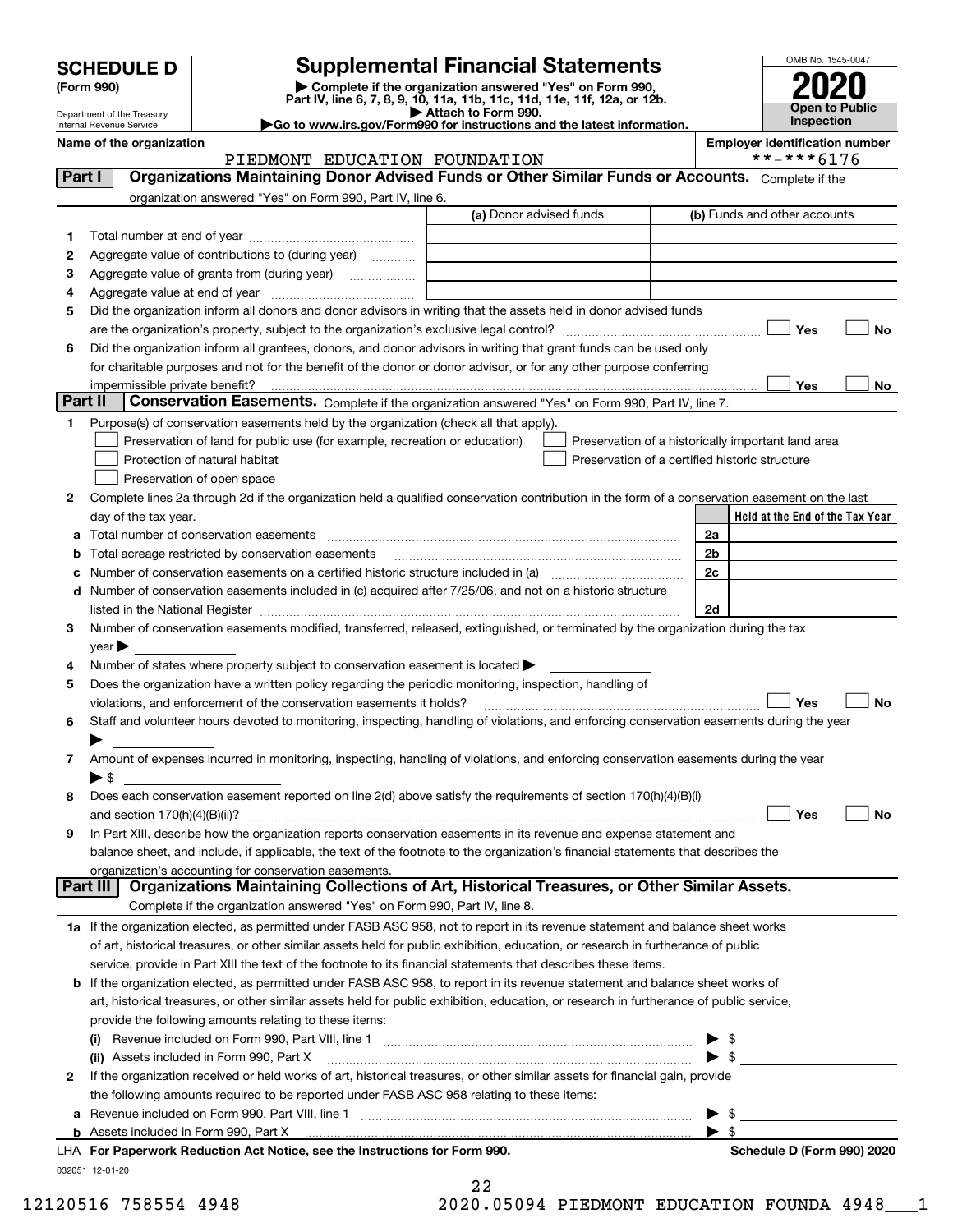| Part III<br>Organizations Maintaining Collections of Art, Historical Treasures, or Other Similar Assets<br>(continued)<br>Using the organization's acquisition, accession, and other records, check any of the following that make significant use of its<br>з<br>collection items (check all that apply):<br>Public exhibition<br>Loan or exchange program<br>a<br>d<br>Scholarly research<br>Other and the contract of the contract of the contract of the contract of the contract of the contract of the contract of the contract of the contract of the contract of the contract of the contract of the contract of the<br>b<br>е<br>Preservation for future generations<br>c<br>Provide a description of the organization's collections and explain how they further the organization's exempt purpose in Part XIII.<br>4<br>During the year, did the organization solicit or receive donations of art, historical treasures, or other similar assets<br>5<br>to be sold to raise funds rather than to be maintained as part of the organization's collection?<br>Yes<br>No<br><b>Part IV</b><br>Escrow and Custodial Arrangements. Complete if the organization answered "Yes" on Form 990, Part IV, line 9, or<br>reported an amount on Form 990, Part X, line 21.<br>1a Is the organization an agent, trustee, custodian or other intermediary for contributions or other assets not included<br>Yes<br>No<br>on Form 990, Part X? [11] matter and the contract of the contract of the contract of the contract of the contract of the contract of the contract of the contract of the contract of the contract of the contract of the contr<br><b>b</b> If "Yes," explain the arrangement in Part XIII and complete the following table:<br>Amount<br>c Beginning balance measurements and the contract of the contract of the contract of the contract of the contract of the contract of the contract of the contract of the contract of the contract of the contract of the contr<br>1c<br>1d<br>e Distributions during the year manufactured and continuum and contained and the year manufactured and contained and the year manufactured and contained and contained and contained and contained and contained and contained<br>1e<br>1f<br>Ending balance manufacture contract contract contract contract contract contract contract contract contract contract contract contract contract contract contract contract contract contract contract contract contract contra<br>Ť.<br>2a Did the organization include an amount on Form 990, Part X, line 21, for escrow or custodial account liability?<br>Yes<br>No<br><b>b</b> If "Yes," explain the arrangement in Part XIII. Check here if the explanation has been provided on Part XIII<br>Part V<br>Endowment Funds. Complete if the organization answered "Yes" on Form 990, Part IV, line 10.<br>(b) Prior year<br>(c) Two years back<br>(d) Three years back<br>(e) Four years back<br>(a) Current year<br>7,410,341.<br>6,777,089.<br>6,206,071.<br>7,073,549.<br>6,610,675.<br>Beginning of year balance<br>1a<br>70,587.<br>60, 162.<br>173,680.<br>117, 175.<br>71,834.<br>655,686.<br>2,209,852.<br>646,979.<br>478,979.<br>389,203.<br>Net investment earnings, gains, and losses<br>375,280.<br>339,404.<br>321,828.<br>305,000.<br>288,000.<br>d<br>e Other expenditures for facilities<br>and programs<br>26,887.<br>30,945.<br>34,964.<br>34,916.<br>34, 371.<br>9,288,613.<br>7,410,341.<br>7,073,549.<br>6,777,089.<br>6,610,675.<br>End of year balance<br>g<br>Provide the estimated percentage of the current year end balance (line 1g, column (a)) held as:<br>2<br>Board designated or quasi-endowment<br>%<br>а<br>Permanent endowment ><br>%<br>Term endowment $\blacktriangleright$<br>%<br>The percentages on lines 2a, 2b, and 2c should equal 100%.<br>3a Are there endowment funds not in the possession of the organization that are held and administered for the organization<br>Yes<br>No<br>by:<br>X<br>3a(i)<br>(i)<br>$\mathbf X$<br>3a(ii)<br>3b<br>Describe in Part XIII the intended uses of the organization's endowment funds.<br>4<br>Land, Buildings, and Equipment.<br>Part VI<br>Complete if the organization answered "Yes" on Form 990, Part IV, line 11a. See Form 990, Part X, line 10.<br>Description of property<br>(a) Cost or other<br>(b) Cost or other<br>(c) Accumulated<br>(d) Book value<br>basis (investment)<br>basis (other)<br>depreciation<br><b>1a</b> Land ………………………………………………<br>b<br>d<br>0. | Schedule D (Form 990) 2020 | PIEDMONT EDUCATION FOUNDATION |  | **-***6176 | Page 2 |
|-------------------------------------------------------------------------------------------------------------------------------------------------------------------------------------------------------------------------------------------------------------------------------------------------------------------------------------------------------------------------------------------------------------------------------------------------------------------------------------------------------------------------------------------------------------------------------------------------------------------------------------------------------------------------------------------------------------------------------------------------------------------------------------------------------------------------------------------------------------------------------------------------------------------------------------------------------------------------------------------------------------------------------------------------------------------------------------------------------------------------------------------------------------------------------------------------------------------------------------------------------------------------------------------------------------------------------------------------------------------------------------------------------------------------------------------------------------------------------------------------------------------------------------------------------------------------------------------------------------------------------------------------------------------------------------------------------------------------------------------------------------------------------------------------------------------------------------------------------------------------------------------------------------------------------------------------------------------------------------------------------------------------------------------------------------------------------------------------------------------------------------------------------------------------------------------------------------------------------------------------------------------------------------------------------------------------------------------------------------------------------------------------------------------------------------------------------------------------------------------------------------------------------------------------------------------------------------------------------------------------------------------------------------------------------------------------------------------------------------------------------------------------------------------------------------------------------------------------------------------------------------------------------------------------------------------------------------------------------------------------------------------------------------------------------------------------------------------------------------------------------------------------------------------------------------------------------------------------------------------------------------------------------------------------------------------------------------------------------------------------------------------------------------------------------------------------------------------------------------------------------------------------------------------------------------------------------------------------------------------------------------------------------------------------------------------------------------------------------------------------------------------------------------------------------------------------------------------------------------------------------------------------------------------------------------------------------------------------------------------------------------------------------------------------------------------------------------------------------------------------------------------------------------------------------------------------------------------------------------------------------------------------------------------------------------------------------------------------------------------------------------------------------------------------------------------------------------------------------------------------------------------------------------|----------------------------|-------------------------------|--|------------|--------|
|                                                                                                                                                                                                                                                                                                                                                                                                                                                                                                                                                                                                                                                                                                                                                                                                                                                                                                                                                                                                                                                                                                                                                                                                                                                                                                                                                                                                                                                                                                                                                                                                                                                                                                                                                                                                                                                                                                                                                                                                                                                                                                                                                                                                                                                                                                                                                                                                                                                                                                                                                                                                                                                                                                                                                                                                                                                                                                                                                                                                                                                                                                                                                                                                                                                                                                                                                                                                                                                                                                                                                                                                                                                                                                                                                                                                                                                                                                                                                                                                                                                                                                                                                                                                                                                                                                                                                                                                                                                                                                                                     |                            |                               |  |            |        |
|                                                                                                                                                                                                                                                                                                                                                                                                                                                                                                                                                                                                                                                                                                                                                                                                                                                                                                                                                                                                                                                                                                                                                                                                                                                                                                                                                                                                                                                                                                                                                                                                                                                                                                                                                                                                                                                                                                                                                                                                                                                                                                                                                                                                                                                                                                                                                                                                                                                                                                                                                                                                                                                                                                                                                                                                                                                                                                                                                                                                                                                                                                                                                                                                                                                                                                                                                                                                                                                                                                                                                                                                                                                                                                                                                                                                                                                                                                                                                                                                                                                                                                                                                                                                                                                                                                                                                                                                                                                                                                                                     |                            |                               |  |            |        |
|                                                                                                                                                                                                                                                                                                                                                                                                                                                                                                                                                                                                                                                                                                                                                                                                                                                                                                                                                                                                                                                                                                                                                                                                                                                                                                                                                                                                                                                                                                                                                                                                                                                                                                                                                                                                                                                                                                                                                                                                                                                                                                                                                                                                                                                                                                                                                                                                                                                                                                                                                                                                                                                                                                                                                                                                                                                                                                                                                                                                                                                                                                                                                                                                                                                                                                                                                                                                                                                                                                                                                                                                                                                                                                                                                                                                                                                                                                                                                                                                                                                                                                                                                                                                                                                                                                                                                                                                                                                                                                                                     |                            |                               |  |            |        |
|                                                                                                                                                                                                                                                                                                                                                                                                                                                                                                                                                                                                                                                                                                                                                                                                                                                                                                                                                                                                                                                                                                                                                                                                                                                                                                                                                                                                                                                                                                                                                                                                                                                                                                                                                                                                                                                                                                                                                                                                                                                                                                                                                                                                                                                                                                                                                                                                                                                                                                                                                                                                                                                                                                                                                                                                                                                                                                                                                                                                                                                                                                                                                                                                                                                                                                                                                                                                                                                                                                                                                                                                                                                                                                                                                                                                                                                                                                                                                                                                                                                                                                                                                                                                                                                                                                                                                                                                                                                                                                                                     |                            |                               |  |            |        |
|                                                                                                                                                                                                                                                                                                                                                                                                                                                                                                                                                                                                                                                                                                                                                                                                                                                                                                                                                                                                                                                                                                                                                                                                                                                                                                                                                                                                                                                                                                                                                                                                                                                                                                                                                                                                                                                                                                                                                                                                                                                                                                                                                                                                                                                                                                                                                                                                                                                                                                                                                                                                                                                                                                                                                                                                                                                                                                                                                                                                                                                                                                                                                                                                                                                                                                                                                                                                                                                                                                                                                                                                                                                                                                                                                                                                                                                                                                                                                                                                                                                                                                                                                                                                                                                                                                                                                                                                                                                                                                                                     |                            |                               |  |            |        |
|                                                                                                                                                                                                                                                                                                                                                                                                                                                                                                                                                                                                                                                                                                                                                                                                                                                                                                                                                                                                                                                                                                                                                                                                                                                                                                                                                                                                                                                                                                                                                                                                                                                                                                                                                                                                                                                                                                                                                                                                                                                                                                                                                                                                                                                                                                                                                                                                                                                                                                                                                                                                                                                                                                                                                                                                                                                                                                                                                                                                                                                                                                                                                                                                                                                                                                                                                                                                                                                                                                                                                                                                                                                                                                                                                                                                                                                                                                                                                                                                                                                                                                                                                                                                                                                                                                                                                                                                                                                                                                                                     |                            |                               |  |            |        |
|                                                                                                                                                                                                                                                                                                                                                                                                                                                                                                                                                                                                                                                                                                                                                                                                                                                                                                                                                                                                                                                                                                                                                                                                                                                                                                                                                                                                                                                                                                                                                                                                                                                                                                                                                                                                                                                                                                                                                                                                                                                                                                                                                                                                                                                                                                                                                                                                                                                                                                                                                                                                                                                                                                                                                                                                                                                                                                                                                                                                                                                                                                                                                                                                                                                                                                                                                                                                                                                                                                                                                                                                                                                                                                                                                                                                                                                                                                                                                                                                                                                                                                                                                                                                                                                                                                                                                                                                                                                                                                                                     |                            |                               |  |            |        |
|                                                                                                                                                                                                                                                                                                                                                                                                                                                                                                                                                                                                                                                                                                                                                                                                                                                                                                                                                                                                                                                                                                                                                                                                                                                                                                                                                                                                                                                                                                                                                                                                                                                                                                                                                                                                                                                                                                                                                                                                                                                                                                                                                                                                                                                                                                                                                                                                                                                                                                                                                                                                                                                                                                                                                                                                                                                                                                                                                                                                                                                                                                                                                                                                                                                                                                                                                                                                                                                                                                                                                                                                                                                                                                                                                                                                                                                                                                                                                                                                                                                                                                                                                                                                                                                                                                                                                                                                                                                                                                                                     |                            |                               |  |            |        |
|                                                                                                                                                                                                                                                                                                                                                                                                                                                                                                                                                                                                                                                                                                                                                                                                                                                                                                                                                                                                                                                                                                                                                                                                                                                                                                                                                                                                                                                                                                                                                                                                                                                                                                                                                                                                                                                                                                                                                                                                                                                                                                                                                                                                                                                                                                                                                                                                                                                                                                                                                                                                                                                                                                                                                                                                                                                                                                                                                                                                                                                                                                                                                                                                                                                                                                                                                                                                                                                                                                                                                                                                                                                                                                                                                                                                                                                                                                                                                                                                                                                                                                                                                                                                                                                                                                                                                                                                                                                                                                                                     |                            |                               |  |            |        |
|                                                                                                                                                                                                                                                                                                                                                                                                                                                                                                                                                                                                                                                                                                                                                                                                                                                                                                                                                                                                                                                                                                                                                                                                                                                                                                                                                                                                                                                                                                                                                                                                                                                                                                                                                                                                                                                                                                                                                                                                                                                                                                                                                                                                                                                                                                                                                                                                                                                                                                                                                                                                                                                                                                                                                                                                                                                                                                                                                                                                                                                                                                                                                                                                                                                                                                                                                                                                                                                                                                                                                                                                                                                                                                                                                                                                                                                                                                                                                                                                                                                                                                                                                                                                                                                                                                                                                                                                                                                                                                                                     |                            |                               |  |            |        |
|                                                                                                                                                                                                                                                                                                                                                                                                                                                                                                                                                                                                                                                                                                                                                                                                                                                                                                                                                                                                                                                                                                                                                                                                                                                                                                                                                                                                                                                                                                                                                                                                                                                                                                                                                                                                                                                                                                                                                                                                                                                                                                                                                                                                                                                                                                                                                                                                                                                                                                                                                                                                                                                                                                                                                                                                                                                                                                                                                                                                                                                                                                                                                                                                                                                                                                                                                                                                                                                                                                                                                                                                                                                                                                                                                                                                                                                                                                                                                                                                                                                                                                                                                                                                                                                                                                                                                                                                                                                                                                                                     |                            |                               |  |            |        |
|                                                                                                                                                                                                                                                                                                                                                                                                                                                                                                                                                                                                                                                                                                                                                                                                                                                                                                                                                                                                                                                                                                                                                                                                                                                                                                                                                                                                                                                                                                                                                                                                                                                                                                                                                                                                                                                                                                                                                                                                                                                                                                                                                                                                                                                                                                                                                                                                                                                                                                                                                                                                                                                                                                                                                                                                                                                                                                                                                                                                                                                                                                                                                                                                                                                                                                                                                                                                                                                                                                                                                                                                                                                                                                                                                                                                                                                                                                                                                                                                                                                                                                                                                                                                                                                                                                                                                                                                                                                                                                                                     |                            |                               |  |            |        |
|                                                                                                                                                                                                                                                                                                                                                                                                                                                                                                                                                                                                                                                                                                                                                                                                                                                                                                                                                                                                                                                                                                                                                                                                                                                                                                                                                                                                                                                                                                                                                                                                                                                                                                                                                                                                                                                                                                                                                                                                                                                                                                                                                                                                                                                                                                                                                                                                                                                                                                                                                                                                                                                                                                                                                                                                                                                                                                                                                                                                                                                                                                                                                                                                                                                                                                                                                                                                                                                                                                                                                                                                                                                                                                                                                                                                                                                                                                                                                                                                                                                                                                                                                                                                                                                                                                                                                                                                                                                                                                                                     |                            |                               |  |            |        |
|                                                                                                                                                                                                                                                                                                                                                                                                                                                                                                                                                                                                                                                                                                                                                                                                                                                                                                                                                                                                                                                                                                                                                                                                                                                                                                                                                                                                                                                                                                                                                                                                                                                                                                                                                                                                                                                                                                                                                                                                                                                                                                                                                                                                                                                                                                                                                                                                                                                                                                                                                                                                                                                                                                                                                                                                                                                                                                                                                                                                                                                                                                                                                                                                                                                                                                                                                                                                                                                                                                                                                                                                                                                                                                                                                                                                                                                                                                                                                                                                                                                                                                                                                                                                                                                                                                                                                                                                                                                                                                                                     |                            |                               |  |            |        |
|                                                                                                                                                                                                                                                                                                                                                                                                                                                                                                                                                                                                                                                                                                                                                                                                                                                                                                                                                                                                                                                                                                                                                                                                                                                                                                                                                                                                                                                                                                                                                                                                                                                                                                                                                                                                                                                                                                                                                                                                                                                                                                                                                                                                                                                                                                                                                                                                                                                                                                                                                                                                                                                                                                                                                                                                                                                                                                                                                                                                                                                                                                                                                                                                                                                                                                                                                                                                                                                                                                                                                                                                                                                                                                                                                                                                                                                                                                                                                                                                                                                                                                                                                                                                                                                                                                                                                                                                                                                                                                                                     |                            |                               |  |            |        |
|                                                                                                                                                                                                                                                                                                                                                                                                                                                                                                                                                                                                                                                                                                                                                                                                                                                                                                                                                                                                                                                                                                                                                                                                                                                                                                                                                                                                                                                                                                                                                                                                                                                                                                                                                                                                                                                                                                                                                                                                                                                                                                                                                                                                                                                                                                                                                                                                                                                                                                                                                                                                                                                                                                                                                                                                                                                                                                                                                                                                                                                                                                                                                                                                                                                                                                                                                                                                                                                                                                                                                                                                                                                                                                                                                                                                                                                                                                                                                                                                                                                                                                                                                                                                                                                                                                                                                                                                                                                                                                                                     |                            |                               |  |            |        |
|                                                                                                                                                                                                                                                                                                                                                                                                                                                                                                                                                                                                                                                                                                                                                                                                                                                                                                                                                                                                                                                                                                                                                                                                                                                                                                                                                                                                                                                                                                                                                                                                                                                                                                                                                                                                                                                                                                                                                                                                                                                                                                                                                                                                                                                                                                                                                                                                                                                                                                                                                                                                                                                                                                                                                                                                                                                                                                                                                                                                                                                                                                                                                                                                                                                                                                                                                                                                                                                                                                                                                                                                                                                                                                                                                                                                                                                                                                                                                                                                                                                                                                                                                                                                                                                                                                                                                                                                                                                                                                                                     |                            |                               |  |            |        |
|                                                                                                                                                                                                                                                                                                                                                                                                                                                                                                                                                                                                                                                                                                                                                                                                                                                                                                                                                                                                                                                                                                                                                                                                                                                                                                                                                                                                                                                                                                                                                                                                                                                                                                                                                                                                                                                                                                                                                                                                                                                                                                                                                                                                                                                                                                                                                                                                                                                                                                                                                                                                                                                                                                                                                                                                                                                                                                                                                                                                                                                                                                                                                                                                                                                                                                                                                                                                                                                                                                                                                                                                                                                                                                                                                                                                                                                                                                                                                                                                                                                                                                                                                                                                                                                                                                                                                                                                                                                                                                                                     |                            |                               |  |            |        |
|                                                                                                                                                                                                                                                                                                                                                                                                                                                                                                                                                                                                                                                                                                                                                                                                                                                                                                                                                                                                                                                                                                                                                                                                                                                                                                                                                                                                                                                                                                                                                                                                                                                                                                                                                                                                                                                                                                                                                                                                                                                                                                                                                                                                                                                                                                                                                                                                                                                                                                                                                                                                                                                                                                                                                                                                                                                                                                                                                                                                                                                                                                                                                                                                                                                                                                                                                                                                                                                                                                                                                                                                                                                                                                                                                                                                                                                                                                                                                                                                                                                                                                                                                                                                                                                                                                                                                                                                                                                                                                                                     |                            |                               |  |            |        |
|                                                                                                                                                                                                                                                                                                                                                                                                                                                                                                                                                                                                                                                                                                                                                                                                                                                                                                                                                                                                                                                                                                                                                                                                                                                                                                                                                                                                                                                                                                                                                                                                                                                                                                                                                                                                                                                                                                                                                                                                                                                                                                                                                                                                                                                                                                                                                                                                                                                                                                                                                                                                                                                                                                                                                                                                                                                                                                                                                                                                                                                                                                                                                                                                                                                                                                                                                                                                                                                                                                                                                                                                                                                                                                                                                                                                                                                                                                                                                                                                                                                                                                                                                                                                                                                                                                                                                                                                                                                                                                                                     |                            |                               |  |            |        |
|                                                                                                                                                                                                                                                                                                                                                                                                                                                                                                                                                                                                                                                                                                                                                                                                                                                                                                                                                                                                                                                                                                                                                                                                                                                                                                                                                                                                                                                                                                                                                                                                                                                                                                                                                                                                                                                                                                                                                                                                                                                                                                                                                                                                                                                                                                                                                                                                                                                                                                                                                                                                                                                                                                                                                                                                                                                                                                                                                                                                                                                                                                                                                                                                                                                                                                                                                                                                                                                                                                                                                                                                                                                                                                                                                                                                                                                                                                                                                                                                                                                                                                                                                                                                                                                                                                                                                                                                                                                                                                                                     |                            |                               |  |            |        |
|                                                                                                                                                                                                                                                                                                                                                                                                                                                                                                                                                                                                                                                                                                                                                                                                                                                                                                                                                                                                                                                                                                                                                                                                                                                                                                                                                                                                                                                                                                                                                                                                                                                                                                                                                                                                                                                                                                                                                                                                                                                                                                                                                                                                                                                                                                                                                                                                                                                                                                                                                                                                                                                                                                                                                                                                                                                                                                                                                                                                                                                                                                                                                                                                                                                                                                                                                                                                                                                                                                                                                                                                                                                                                                                                                                                                                                                                                                                                                                                                                                                                                                                                                                                                                                                                                                                                                                                                                                                                                                                                     |                            |                               |  |            |        |
|                                                                                                                                                                                                                                                                                                                                                                                                                                                                                                                                                                                                                                                                                                                                                                                                                                                                                                                                                                                                                                                                                                                                                                                                                                                                                                                                                                                                                                                                                                                                                                                                                                                                                                                                                                                                                                                                                                                                                                                                                                                                                                                                                                                                                                                                                                                                                                                                                                                                                                                                                                                                                                                                                                                                                                                                                                                                                                                                                                                                                                                                                                                                                                                                                                                                                                                                                                                                                                                                                                                                                                                                                                                                                                                                                                                                                                                                                                                                                                                                                                                                                                                                                                                                                                                                                                                                                                                                                                                                                                                                     |                            |                               |  |            |        |
|                                                                                                                                                                                                                                                                                                                                                                                                                                                                                                                                                                                                                                                                                                                                                                                                                                                                                                                                                                                                                                                                                                                                                                                                                                                                                                                                                                                                                                                                                                                                                                                                                                                                                                                                                                                                                                                                                                                                                                                                                                                                                                                                                                                                                                                                                                                                                                                                                                                                                                                                                                                                                                                                                                                                                                                                                                                                                                                                                                                                                                                                                                                                                                                                                                                                                                                                                                                                                                                                                                                                                                                                                                                                                                                                                                                                                                                                                                                                                                                                                                                                                                                                                                                                                                                                                                                                                                                                                                                                                                                                     |                            |                               |  |            |        |
|                                                                                                                                                                                                                                                                                                                                                                                                                                                                                                                                                                                                                                                                                                                                                                                                                                                                                                                                                                                                                                                                                                                                                                                                                                                                                                                                                                                                                                                                                                                                                                                                                                                                                                                                                                                                                                                                                                                                                                                                                                                                                                                                                                                                                                                                                                                                                                                                                                                                                                                                                                                                                                                                                                                                                                                                                                                                                                                                                                                                                                                                                                                                                                                                                                                                                                                                                                                                                                                                                                                                                                                                                                                                                                                                                                                                                                                                                                                                                                                                                                                                                                                                                                                                                                                                                                                                                                                                                                                                                                                                     |                            |                               |  |            |        |
|                                                                                                                                                                                                                                                                                                                                                                                                                                                                                                                                                                                                                                                                                                                                                                                                                                                                                                                                                                                                                                                                                                                                                                                                                                                                                                                                                                                                                                                                                                                                                                                                                                                                                                                                                                                                                                                                                                                                                                                                                                                                                                                                                                                                                                                                                                                                                                                                                                                                                                                                                                                                                                                                                                                                                                                                                                                                                                                                                                                                                                                                                                                                                                                                                                                                                                                                                                                                                                                                                                                                                                                                                                                                                                                                                                                                                                                                                                                                                                                                                                                                                                                                                                                                                                                                                                                                                                                                                                                                                                                                     |                            |                               |  |            |        |
|                                                                                                                                                                                                                                                                                                                                                                                                                                                                                                                                                                                                                                                                                                                                                                                                                                                                                                                                                                                                                                                                                                                                                                                                                                                                                                                                                                                                                                                                                                                                                                                                                                                                                                                                                                                                                                                                                                                                                                                                                                                                                                                                                                                                                                                                                                                                                                                                                                                                                                                                                                                                                                                                                                                                                                                                                                                                                                                                                                                                                                                                                                                                                                                                                                                                                                                                                                                                                                                                                                                                                                                                                                                                                                                                                                                                                                                                                                                                                                                                                                                                                                                                                                                                                                                                                                                                                                                                                                                                                                                                     |                            |                               |  |            |        |
|                                                                                                                                                                                                                                                                                                                                                                                                                                                                                                                                                                                                                                                                                                                                                                                                                                                                                                                                                                                                                                                                                                                                                                                                                                                                                                                                                                                                                                                                                                                                                                                                                                                                                                                                                                                                                                                                                                                                                                                                                                                                                                                                                                                                                                                                                                                                                                                                                                                                                                                                                                                                                                                                                                                                                                                                                                                                                                                                                                                                                                                                                                                                                                                                                                                                                                                                                                                                                                                                                                                                                                                                                                                                                                                                                                                                                                                                                                                                                                                                                                                                                                                                                                                                                                                                                                                                                                                                                                                                                                                                     |                            |                               |  |            |        |
|                                                                                                                                                                                                                                                                                                                                                                                                                                                                                                                                                                                                                                                                                                                                                                                                                                                                                                                                                                                                                                                                                                                                                                                                                                                                                                                                                                                                                                                                                                                                                                                                                                                                                                                                                                                                                                                                                                                                                                                                                                                                                                                                                                                                                                                                                                                                                                                                                                                                                                                                                                                                                                                                                                                                                                                                                                                                                                                                                                                                                                                                                                                                                                                                                                                                                                                                                                                                                                                                                                                                                                                                                                                                                                                                                                                                                                                                                                                                                                                                                                                                                                                                                                                                                                                                                                                                                                                                                                                                                                                                     |                            |                               |  |            |        |
|                                                                                                                                                                                                                                                                                                                                                                                                                                                                                                                                                                                                                                                                                                                                                                                                                                                                                                                                                                                                                                                                                                                                                                                                                                                                                                                                                                                                                                                                                                                                                                                                                                                                                                                                                                                                                                                                                                                                                                                                                                                                                                                                                                                                                                                                                                                                                                                                                                                                                                                                                                                                                                                                                                                                                                                                                                                                                                                                                                                                                                                                                                                                                                                                                                                                                                                                                                                                                                                                                                                                                                                                                                                                                                                                                                                                                                                                                                                                                                                                                                                                                                                                                                                                                                                                                                                                                                                                                                                                                                                                     |                            |                               |  |            |        |
|                                                                                                                                                                                                                                                                                                                                                                                                                                                                                                                                                                                                                                                                                                                                                                                                                                                                                                                                                                                                                                                                                                                                                                                                                                                                                                                                                                                                                                                                                                                                                                                                                                                                                                                                                                                                                                                                                                                                                                                                                                                                                                                                                                                                                                                                                                                                                                                                                                                                                                                                                                                                                                                                                                                                                                                                                                                                                                                                                                                                                                                                                                                                                                                                                                                                                                                                                                                                                                                                                                                                                                                                                                                                                                                                                                                                                                                                                                                                                                                                                                                                                                                                                                                                                                                                                                                                                                                                                                                                                                                                     |                            |                               |  |            |        |
|                                                                                                                                                                                                                                                                                                                                                                                                                                                                                                                                                                                                                                                                                                                                                                                                                                                                                                                                                                                                                                                                                                                                                                                                                                                                                                                                                                                                                                                                                                                                                                                                                                                                                                                                                                                                                                                                                                                                                                                                                                                                                                                                                                                                                                                                                                                                                                                                                                                                                                                                                                                                                                                                                                                                                                                                                                                                                                                                                                                                                                                                                                                                                                                                                                                                                                                                                                                                                                                                                                                                                                                                                                                                                                                                                                                                                                                                                                                                                                                                                                                                                                                                                                                                                                                                                                                                                                                                                                                                                                                                     |                            |                               |  |            |        |
|                                                                                                                                                                                                                                                                                                                                                                                                                                                                                                                                                                                                                                                                                                                                                                                                                                                                                                                                                                                                                                                                                                                                                                                                                                                                                                                                                                                                                                                                                                                                                                                                                                                                                                                                                                                                                                                                                                                                                                                                                                                                                                                                                                                                                                                                                                                                                                                                                                                                                                                                                                                                                                                                                                                                                                                                                                                                                                                                                                                                                                                                                                                                                                                                                                                                                                                                                                                                                                                                                                                                                                                                                                                                                                                                                                                                                                                                                                                                                                                                                                                                                                                                                                                                                                                                                                                                                                                                                                                                                                                                     |                            |                               |  |            |        |
|                                                                                                                                                                                                                                                                                                                                                                                                                                                                                                                                                                                                                                                                                                                                                                                                                                                                                                                                                                                                                                                                                                                                                                                                                                                                                                                                                                                                                                                                                                                                                                                                                                                                                                                                                                                                                                                                                                                                                                                                                                                                                                                                                                                                                                                                                                                                                                                                                                                                                                                                                                                                                                                                                                                                                                                                                                                                                                                                                                                                                                                                                                                                                                                                                                                                                                                                                                                                                                                                                                                                                                                                                                                                                                                                                                                                                                                                                                                                                                                                                                                                                                                                                                                                                                                                                                                                                                                                                                                                                                                                     |                            |                               |  |            |        |
|                                                                                                                                                                                                                                                                                                                                                                                                                                                                                                                                                                                                                                                                                                                                                                                                                                                                                                                                                                                                                                                                                                                                                                                                                                                                                                                                                                                                                                                                                                                                                                                                                                                                                                                                                                                                                                                                                                                                                                                                                                                                                                                                                                                                                                                                                                                                                                                                                                                                                                                                                                                                                                                                                                                                                                                                                                                                                                                                                                                                                                                                                                                                                                                                                                                                                                                                                                                                                                                                                                                                                                                                                                                                                                                                                                                                                                                                                                                                                                                                                                                                                                                                                                                                                                                                                                                                                                                                                                                                                                                                     |                            |                               |  |            |        |
|                                                                                                                                                                                                                                                                                                                                                                                                                                                                                                                                                                                                                                                                                                                                                                                                                                                                                                                                                                                                                                                                                                                                                                                                                                                                                                                                                                                                                                                                                                                                                                                                                                                                                                                                                                                                                                                                                                                                                                                                                                                                                                                                                                                                                                                                                                                                                                                                                                                                                                                                                                                                                                                                                                                                                                                                                                                                                                                                                                                                                                                                                                                                                                                                                                                                                                                                                                                                                                                                                                                                                                                                                                                                                                                                                                                                                                                                                                                                                                                                                                                                                                                                                                                                                                                                                                                                                                                                                                                                                                                                     |                            |                               |  |            |        |
|                                                                                                                                                                                                                                                                                                                                                                                                                                                                                                                                                                                                                                                                                                                                                                                                                                                                                                                                                                                                                                                                                                                                                                                                                                                                                                                                                                                                                                                                                                                                                                                                                                                                                                                                                                                                                                                                                                                                                                                                                                                                                                                                                                                                                                                                                                                                                                                                                                                                                                                                                                                                                                                                                                                                                                                                                                                                                                                                                                                                                                                                                                                                                                                                                                                                                                                                                                                                                                                                                                                                                                                                                                                                                                                                                                                                                                                                                                                                                                                                                                                                                                                                                                                                                                                                                                                                                                                                                                                                                                                                     |                            |                               |  |            |        |
|                                                                                                                                                                                                                                                                                                                                                                                                                                                                                                                                                                                                                                                                                                                                                                                                                                                                                                                                                                                                                                                                                                                                                                                                                                                                                                                                                                                                                                                                                                                                                                                                                                                                                                                                                                                                                                                                                                                                                                                                                                                                                                                                                                                                                                                                                                                                                                                                                                                                                                                                                                                                                                                                                                                                                                                                                                                                                                                                                                                                                                                                                                                                                                                                                                                                                                                                                                                                                                                                                                                                                                                                                                                                                                                                                                                                                                                                                                                                                                                                                                                                                                                                                                                                                                                                                                                                                                                                                                                                                                                                     |                            |                               |  |            |        |
|                                                                                                                                                                                                                                                                                                                                                                                                                                                                                                                                                                                                                                                                                                                                                                                                                                                                                                                                                                                                                                                                                                                                                                                                                                                                                                                                                                                                                                                                                                                                                                                                                                                                                                                                                                                                                                                                                                                                                                                                                                                                                                                                                                                                                                                                                                                                                                                                                                                                                                                                                                                                                                                                                                                                                                                                                                                                                                                                                                                                                                                                                                                                                                                                                                                                                                                                                                                                                                                                                                                                                                                                                                                                                                                                                                                                                                                                                                                                                                                                                                                                                                                                                                                                                                                                                                                                                                                                                                                                                                                                     |                            |                               |  |            |        |
|                                                                                                                                                                                                                                                                                                                                                                                                                                                                                                                                                                                                                                                                                                                                                                                                                                                                                                                                                                                                                                                                                                                                                                                                                                                                                                                                                                                                                                                                                                                                                                                                                                                                                                                                                                                                                                                                                                                                                                                                                                                                                                                                                                                                                                                                                                                                                                                                                                                                                                                                                                                                                                                                                                                                                                                                                                                                                                                                                                                                                                                                                                                                                                                                                                                                                                                                                                                                                                                                                                                                                                                                                                                                                                                                                                                                                                                                                                                                                                                                                                                                                                                                                                                                                                                                                                                                                                                                                                                                                                                                     |                            |                               |  |            |        |
|                                                                                                                                                                                                                                                                                                                                                                                                                                                                                                                                                                                                                                                                                                                                                                                                                                                                                                                                                                                                                                                                                                                                                                                                                                                                                                                                                                                                                                                                                                                                                                                                                                                                                                                                                                                                                                                                                                                                                                                                                                                                                                                                                                                                                                                                                                                                                                                                                                                                                                                                                                                                                                                                                                                                                                                                                                                                                                                                                                                                                                                                                                                                                                                                                                                                                                                                                                                                                                                                                                                                                                                                                                                                                                                                                                                                                                                                                                                                                                                                                                                                                                                                                                                                                                                                                                                                                                                                                                                                                                                                     |                            |                               |  |            |        |
|                                                                                                                                                                                                                                                                                                                                                                                                                                                                                                                                                                                                                                                                                                                                                                                                                                                                                                                                                                                                                                                                                                                                                                                                                                                                                                                                                                                                                                                                                                                                                                                                                                                                                                                                                                                                                                                                                                                                                                                                                                                                                                                                                                                                                                                                                                                                                                                                                                                                                                                                                                                                                                                                                                                                                                                                                                                                                                                                                                                                                                                                                                                                                                                                                                                                                                                                                                                                                                                                                                                                                                                                                                                                                                                                                                                                                                                                                                                                                                                                                                                                                                                                                                                                                                                                                                                                                                                                                                                                                                                                     |                            |                               |  |            |        |
|                                                                                                                                                                                                                                                                                                                                                                                                                                                                                                                                                                                                                                                                                                                                                                                                                                                                                                                                                                                                                                                                                                                                                                                                                                                                                                                                                                                                                                                                                                                                                                                                                                                                                                                                                                                                                                                                                                                                                                                                                                                                                                                                                                                                                                                                                                                                                                                                                                                                                                                                                                                                                                                                                                                                                                                                                                                                                                                                                                                                                                                                                                                                                                                                                                                                                                                                                                                                                                                                                                                                                                                                                                                                                                                                                                                                                                                                                                                                                                                                                                                                                                                                                                                                                                                                                                                                                                                                                                                                                                                                     |                            |                               |  |            |        |
|                                                                                                                                                                                                                                                                                                                                                                                                                                                                                                                                                                                                                                                                                                                                                                                                                                                                                                                                                                                                                                                                                                                                                                                                                                                                                                                                                                                                                                                                                                                                                                                                                                                                                                                                                                                                                                                                                                                                                                                                                                                                                                                                                                                                                                                                                                                                                                                                                                                                                                                                                                                                                                                                                                                                                                                                                                                                                                                                                                                                                                                                                                                                                                                                                                                                                                                                                                                                                                                                                                                                                                                                                                                                                                                                                                                                                                                                                                                                                                                                                                                                                                                                                                                                                                                                                                                                                                                                                                                                                                                                     |                            |                               |  |            |        |
|                                                                                                                                                                                                                                                                                                                                                                                                                                                                                                                                                                                                                                                                                                                                                                                                                                                                                                                                                                                                                                                                                                                                                                                                                                                                                                                                                                                                                                                                                                                                                                                                                                                                                                                                                                                                                                                                                                                                                                                                                                                                                                                                                                                                                                                                                                                                                                                                                                                                                                                                                                                                                                                                                                                                                                                                                                                                                                                                                                                                                                                                                                                                                                                                                                                                                                                                                                                                                                                                                                                                                                                                                                                                                                                                                                                                                                                                                                                                                                                                                                                                                                                                                                                                                                                                                                                                                                                                                                                                                                                                     |                            |                               |  |            |        |
|                                                                                                                                                                                                                                                                                                                                                                                                                                                                                                                                                                                                                                                                                                                                                                                                                                                                                                                                                                                                                                                                                                                                                                                                                                                                                                                                                                                                                                                                                                                                                                                                                                                                                                                                                                                                                                                                                                                                                                                                                                                                                                                                                                                                                                                                                                                                                                                                                                                                                                                                                                                                                                                                                                                                                                                                                                                                                                                                                                                                                                                                                                                                                                                                                                                                                                                                                                                                                                                                                                                                                                                                                                                                                                                                                                                                                                                                                                                                                                                                                                                                                                                                                                                                                                                                                                                                                                                                                                                                                                                                     |                            |                               |  |            |        |
|                                                                                                                                                                                                                                                                                                                                                                                                                                                                                                                                                                                                                                                                                                                                                                                                                                                                                                                                                                                                                                                                                                                                                                                                                                                                                                                                                                                                                                                                                                                                                                                                                                                                                                                                                                                                                                                                                                                                                                                                                                                                                                                                                                                                                                                                                                                                                                                                                                                                                                                                                                                                                                                                                                                                                                                                                                                                                                                                                                                                                                                                                                                                                                                                                                                                                                                                                                                                                                                                                                                                                                                                                                                                                                                                                                                                                                                                                                                                                                                                                                                                                                                                                                                                                                                                                                                                                                                                                                                                                                                                     |                            |                               |  |            |        |
|                                                                                                                                                                                                                                                                                                                                                                                                                                                                                                                                                                                                                                                                                                                                                                                                                                                                                                                                                                                                                                                                                                                                                                                                                                                                                                                                                                                                                                                                                                                                                                                                                                                                                                                                                                                                                                                                                                                                                                                                                                                                                                                                                                                                                                                                                                                                                                                                                                                                                                                                                                                                                                                                                                                                                                                                                                                                                                                                                                                                                                                                                                                                                                                                                                                                                                                                                                                                                                                                                                                                                                                                                                                                                                                                                                                                                                                                                                                                                                                                                                                                                                                                                                                                                                                                                                                                                                                                                                                                                                                                     |                            |                               |  |            |        |
|                                                                                                                                                                                                                                                                                                                                                                                                                                                                                                                                                                                                                                                                                                                                                                                                                                                                                                                                                                                                                                                                                                                                                                                                                                                                                                                                                                                                                                                                                                                                                                                                                                                                                                                                                                                                                                                                                                                                                                                                                                                                                                                                                                                                                                                                                                                                                                                                                                                                                                                                                                                                                                                                                                                                                                                                                                                                                                                                                                                                                                                                                                                                                                                                                                                                                                                                                                                                                                                                                                                                                                                                                                                                                                                                                                                                                                                                                                                                                                                                                                                                                                                                                                                                                                                                                                                                                                                                                                                                                                                                     |                            |                               |  |            |        |

**Schedule D (Form 990) 2020**

032052 12-01-20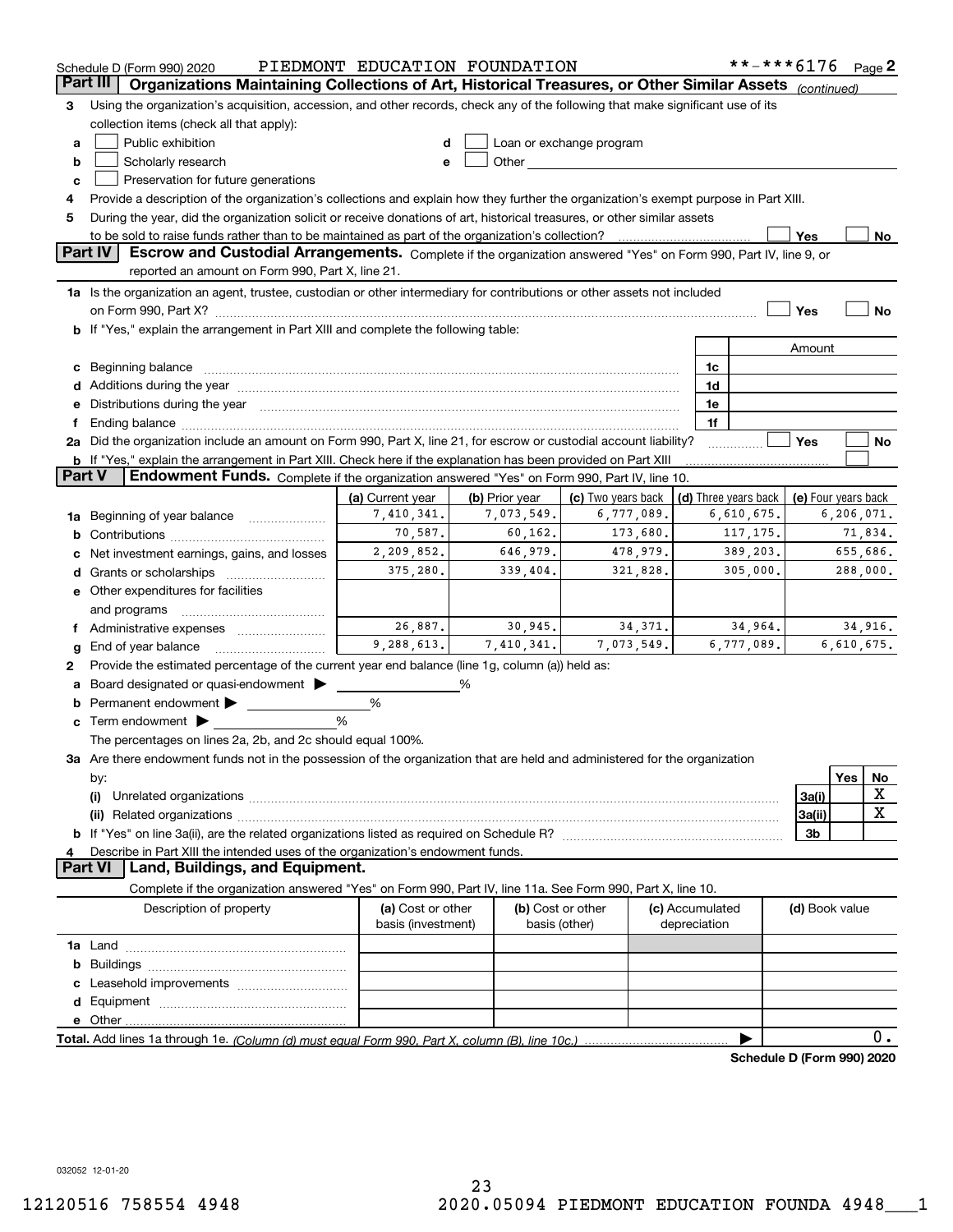|                  | PIEDMONT EDUCATION FOUNDATION<br>Schedule D (Form 990) 2020                                                                                 |                 |            |                                                           | **-***6176     | Page $3$       |
|------------------|---------------------------------------------------------------------------------------------------------------------------------------------|-----------------|------------|-----------------------------------------------------------|----------------|----------------|
| <b>Part VIII</b> | <b>Investments - Other Securities.</b>                                                                                                      |                 |            |                                                           |                |                |
|                  | Complete if the organization answered "Yes" on Form 990, Part IV, line 11b. See Form 990, Part X, line 12.                                  |                 |            |                                                           |                |                |
|                  | (a) Description of security or category (including name of security)                                                                        | (b) Book value  |            | (c) Method of valuation: Cost or end-of-year market value |                |                |
|                  | (1) Financial derivatives                                                                                                                   |                 |            |                                                           |                |                |
|                  | (2) Closely held equity interests                                                                                                           |                 |            |                                                           |                |                |
| (3) Other        |                                                                                                                                             |                 |            |                                                           |                |                |
| (A)              | NEUBERGER-BERMAN ACCOUNTS                                                                                                                   |                 | 9,481,044. | END-OF-YEAR MARKET VALUE                                  |                |                |
| (B)              |                                                                                                                                             |                 |            |                                                           |                |                |
| (C)              |                                                                                                                                             |                 |            |                                                           |                |                |
| (D)              |                                                                                                                                             |                 |            |                                                           |                |                |
| (E)              |                                                                                                                                             |                 |            |                                                           |                |                |
| (F)              |                                                                                                                                             |                 |            |                                                           |                |                |
| (G)              |                                                                                                                                             |                 |            |                                                           |                |                |
| (H)              |                                                                                                                                             |                 | 9,481,044. |                                                           |                |                |
|                  | Total. (Col. (b) must equal Form 990, Part X, col. (B) line $12$ .)<br>Part VIII Investments - Program Related.                             |                 |            |                                                           |                |                |
|                  | Complete if the organization answered "Yes" on Form 990, Part IV, line 11c. See Form 990, Part X, line 13.                                  |                 |            |                                                           |                |                |
|                  | (a) Description of investment                                                                                                               | (b) Book value  |            | (c) Method of valuation: Cost or end-of-year market value |                |                |
| (1)              |                                                                                                                                             |                 |            |                                                           |                |                |
| (2)              |                                                                                                                                             |                 |            |                                                           |                |                |
| (3)              |                                                                                                                                             |                 |            |                                                           |                |                |
| (4)              |                                                                                                                                             |                 |            |                                                           |                |                |
| (5)              |                                                                                                                                             |                 |            |                                                           |                |                |
| (6)              |                                                                                                                                             |                 |            |                                                           |                |                |
| (7)              |                                                                                                                                             |                 |            |                                                           |                |                |
| (8)              |                                                                                                                                             |                 |            |                                                           |                |                |
| (9)              |                                                                                                                                             |                 |            |                                                           |                |                |
|                  | <b>Total.</b> (Col. (b) must equal Form 990, Part X, col. (B) line $13.$                                                                    |                 |            |                                                           |                |                |
| Part IX          | <b>Other Assets.</b>                                                                                                                        |                 |            |                                                           |                |                |
|                  | Complete if the organization answered "Yes" on Form 990, Part IV, line 11d. See Form 990, Part X, line 15.                                  |                 |            |                                                           |                |                |
|                  |                                                                                                                                             | (a) Description |            |                                                           | (b) Book value |                |
| (1)              |                                                                                                                                             |                 |            |                                                           |                |                |
| (2)              |                                                                                                                                             |                 |            |                                                           |                |                |
| (3)              |                                                                                                                                             |                 |            |                                                           |                |                |
| (4)              |                                                                                                                                             |                 |            |                                                           |                |                |
| (5)              |                                                                                                                                             |                 |            |                                                           |                |                |
| (6)              |                                                                                                                                             |                 |            |                                                           |                |                |
| (7)              |                                                                                                                                             |                 |            |                                                           |                |                |
| (8)<br>(9)       |                                                                                                                                             |                 |            |                                                           |                |                |
|                  | Total. (Column (b) must equal Form 990. Part X. col. (B) line 15.)                                                                          |                 |            |                                                           |                |                |
| Part X           | <b>Other Liabilities.</b>                                                                                                                   |                 |            |                                                           |                |                |
|                  | Complete if the organization answered "Yes" on Form 990, Part IV, line 11e or 11f. See Form 990, Part X, line 25.                           |                 |            |                                                           |                |                |
| 1.               | (a) Description of liability                                                                                                                |                 |            |                                                           | (b) Book value |                |
|                  | (1) Federal income taxes                                                                                                                    |                 |            |                                                           |                |                |
| (2)              | OTHER LIABILITIES                                                                                                                           |                 |            |                                                           |                | 315.<br>8,903. |
| (3)              | ACCURED VACATION                                                                                                                            |                 |            |                                                           |                |                |
| (4)              |                                                                                                                                             |                 |            |                                                           |                |                |
| (5)              |                                                                                                                                             |                 |            |                                                           |                |                |
| (6)              |                                                                                                                                             |                 |            |                                                           |                |                |
| (7)<br>(8)       |                                                                                                                                             |                 |            |                                                           |                |                |
| (9)              |                                                                                                                                             |                 |            |                                                           |                |                |
|                  |                                                                                                                                             |                 |            |                                                           |                | 9,218.         |
|                  | Total. (Column (b) must equal Form 990. Part X, col. (B) line 25.)<br>Lightlity for upportain tax positions, in Dart VIII, provide the taxt |                 |            |                                                           |                |                |

**2.** Liability for uncertain tax positions. In Part XIII, provide the text of the footnote to the organization's financial statements that reports the organization's liability for uncertain tax positions under FASB ASC 740. Check here if the text of the footnote has been provided in Part XIII

**Schedule D (Form 990) 2020**

 $\mathcal{L}^{\text{max}}$ 

032053 12-01-20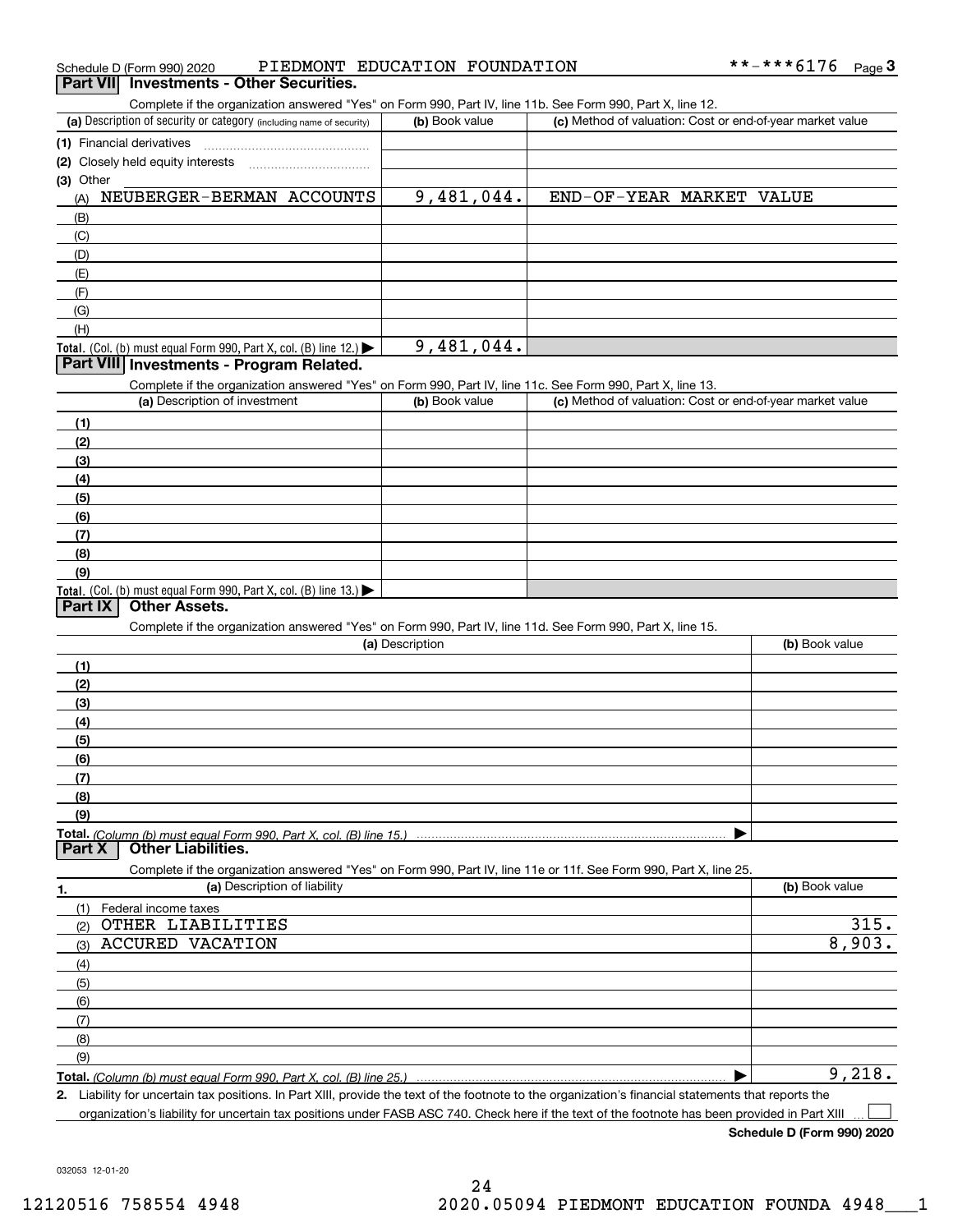|    | PIEDMONT EDUCATION FOUNDATION<br>Schedule D (Form 990) 2020                                                                                                                                                                         |                |            |                | **-***6176<br>Page $4$  |
|----|-------------------------------------------------------------------------------------------------------------------------------------------------------------------------------------------------------------------------------------|----------------|------------|----------------|-------------------------|
|    | Reconciliation of Revenue per Audited Financial Statements With Revenue per Return.<br>Part XI                                                                                                                                      |                |            |                |                         |
|    | Complete if the organization answered "Yes" on Form 990, Part IV, line 12a.                                                                                                                                                         |                |            |                |                         |
| 1  | Total revenue, gains, and other support per audited financial statements                                                                                                                                                            |                |            | $\blacksquare$ | 5,656,649.              |
| 2  | Amounts included on line 1 but not on Form 990, Part VIII, line 12:                                                                                                                                                                 |                |            |                |                         |
| a  | Net unrealized gains (losses) on investments [11] matter contracts and the unrealized gains (losses) on investments                                                                                                                 | 2a             | 1,996,677. |                |                         |
| b  |                                                                                                                                                                                                                                     | 2 <sub>b</sub> |            |                |                         |
|    |                                                                                                                                                                                                                                     | 2 <sub>c</sub> |            |                |                         |
| d  | Other (Describe in Part XIII.) <b>Construction Construction</b> Chern Construction Chern Chern Chern Chern Chern Chern                                                                                                              | 2d             |            |                |                         |
| е  | Add lines 2a through 2d                                                                                                                                                                                                             |                |            | 2e             | 1,996,677.              |
| 3  |                                                                                                                                                                                                                                     |                |            | $\mathbf{3}$   | 3,659,972.              |
| 4  | Amounts included on Form 990, Part VIII, line 12, but not on line 1:                                                                                                                                                                |                |            |                |                         |
| a  | Investment expenses not included on Form 990, Part VIII, line 7b [1000000000000000000000000000000000                                                                                                                                | 4a             | 26,887.    |                |                         |
|    | Other (Describe in Part XIII.) <b>Construction Construction</b> Chern Construction Chern Chern Chern Chern Chern Chern                                                                                                              | 4h             |            |                |                         |
| c. | Add lines 4a and 4b                                                                                                                                                                                                                 |                |            | 4с             | 26,887.                 |
|    |                                                                                                                                                                                                                                     |                |            | 5              | 3,686,859.              |
|    | Part XII   Reconciliation of Expenses per Audited Financial Statements With Expenses per Return.                                                                                                                                    |                |            |                |                         |
|    | Complete if the organization answered "Yes" on Form 990, Part IV, line 12a.                                                                                                                                                         |                |            |                |                         |
| 1  | Total expenses and losses per audited financial statements                                                                                                                                                                          |                |            | $\mathbf 1$    | 3,903,531.              |
| 2  | Amounts included on line 1 but not on Form 990, Part IX, line 25:                                                                                                                                                                   |                |            |                |                         |
| a  |                                                                                                                                                                                                                                     | 2a             |            |                |                         |
| b  | Prior year adjustments material contracts and all prior year adjustments material contracts and all prior year                                                                                                                      | 2 <sub>b</sub> |            |                |                         |
|    | Other losses                                                                                                                                                                                                                        | 2c             |            |                |                         |
| d  |                                                                                                                                                                                                                                     | 2d             |            |                |                         |
| е  | Add lines 2a through 2d <b>contained a contained a contained a contained a</b> contained a contact the state of the state of the state of the state of the state of the state of the state of the state of the state of the state o |                |            | 2e             |                         |
| 3  |                                                                                                                                                                                                                                     |                |            | 3              | 3,903,531.              |
| 4  | Amounts included on Form 990, Part IX, line 25, but not on line 1:                                                                                                                                                                  |                |            |                |                         |
| a  | Investment expenses not included on Form 990, Part VIII, line 7b [1000000000000000000000000000000000                                                                                                                                | 4a             | 26,887.    |                |                         |
| b  | Other (Describe in Part XIII.)                                                                                                                                                                                                      | 4 <sub>b</sub> |            |                |                         |
|    | Add lines 4a and 4b                                                                                                                                                                                                                 |                |            | 4с             | 26,887.                 |
| 5  |                                                                                                                                                                                                                                     |                |            | 5              | $\overline{3,930},418.$ |
|    | Part XIII Supplemental Information.                                                                                                                                                                                                 |                |            |                |                         |
|    |                                                                                                                                                                                                                                     |                |            |                |                         |

Provide the descriptions required for Part II, lines 3, 5, and 9; Part III, lines 1a and 4; Part IV, lines 1b and 2b; Part V, line 4; Part X, line 2; Part XI, lines 2d and 4b; and Part XII, lines 2d and 4b. Also complete this part to provide any additional information.

032054 12-01-20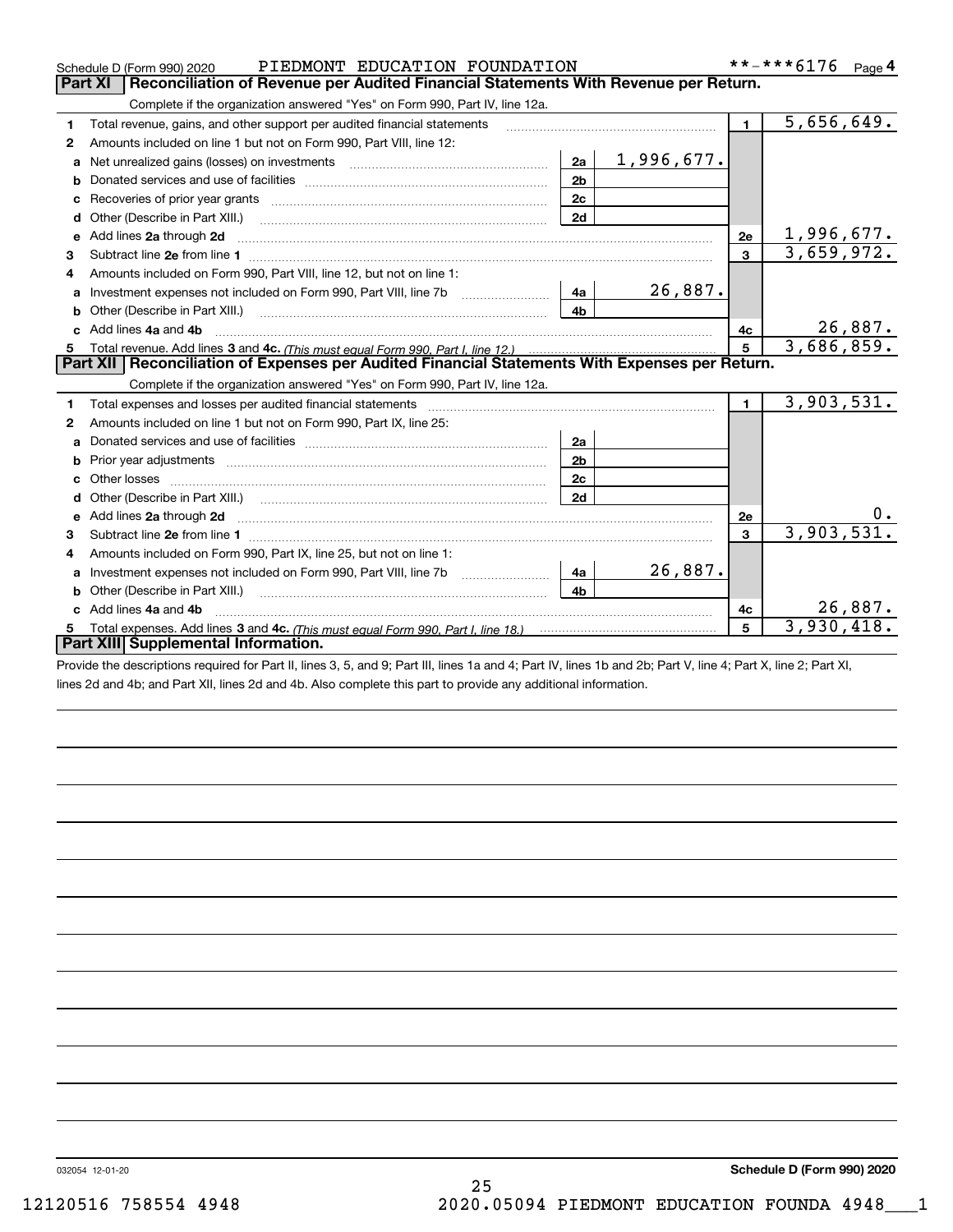| <b>Supplemental Information Regarding Fundraising or Gaming Activities</b><br><b>SCHEDULE G</b>                                               |                                                                                                                                                                     |                                                                                                                                                                                                                                                                                                                                                                                                                                                                                                                                                           |                                                                            |    |                                                                            |  | OMB No. 1545-0047                                                          |                                                         |
|-----------------------------------------------------------------------------------------------------------------------------------------------|---------------------------------------------------------------------------------------------------------------------------------------------------------------------|-----------------------------------------------------------------------------------------------------------------------------------------------------------------------------------------------------------------------------------------------------------------------------------------------------------------------------------------------------------------------------------------------------------------------------------------------------------------------------------------------------------------------------------------------------------|----------------------------------------------------------------------------|----|----------------------------------------------------------------------------|--|----------------------------------------------------------------------------|---------------------------------------------------------|
| (Form 990 or 990-EZ)                                                                                                                          | Complete if the organization answered "Yes" on Form 990, Part IV, line 17, 18, or 19, or if the<br>organization entered more than \$15,000 on Form 990-EZ, line 6a. |                                                                                                                                                                                                                                                                                                                                                                                                                                                                                                                                                           |                                                                            |    |                                                                            |  |                                                                            | 2021                                                    |
| Department of the Treasury<br>Internal Revenue Service                                                                                        |                                                                                                                                                                     | Attach to Form 990 or Form 990-EZ.                                                                                                                                                                                                                                                                                                                                                                                                                                                                                                                        |                                                                            |    |                                                                            |  |                                                                            | <b>Open to Public</b><br>Inspection                     |
| Name of the organization                                                                                                                      |                                                                                                                                                                     | ► Go to www.irs.gov/Form990 for instructions and the latest information.                                                                                                                                                                                                                                                                                                                                                                                                                                                                                  |                                                                            |    |                                                                            |  |                                                                            | <b>Employer identification number</b>                   |
|                                                                                                                                               |                                                                                                                                                                     | PIEDMONT EDUCATION FOUNDATION                                                                                                                                                                                                                                                                                                                                                                                                                                                                                                                             |                                                                            |    |                                                                            |  | **-***6176                                                                 |                                                         |
| Part I                                                                                                                                        |                                                                                                                                                                     | Fundraising Activities. Complete if the organization answered "Yes" on Form 990, Part IV, line 17. Form 990-EZ filers are not                                                                                                                                                                                                                                                                                                                                                                                                                             |                                                                            |    |                                                                            |  |                                                                            |                                                         |
|                                                                                                                                               | required to complete this part.                                                                                                                                     |                                                                                                                                                                                                                                                                                                                                                                                                                                                                                                                                                           |                                                                            |    |                                                                            |  |                                                                            |                                                         |
| Mail solicitations<br>a<br>b<br>Phone solicitations<br>c<br>In-person solicitations<br>d<br>compensated at least \$5,000 by the organization. | Internet and email solicitations                                                                                                                                    | 1 Indicate whether the organization raised funds through any of the following activities. Check all that apply.<br>e<br>f<br>Special fundraising events<br>g<br>2 a Did the organization have a written or oral agreement with any individual (including officers, directors, trustees, or<br>key employees listed in Form 990, Part VII) or entity in connection with professional fundraising services?<br><b>b</b> If "Yes," list the 10 highest paid individuals or entities (fundraisers) pursuant to agreements under which the fundraiser is to be |                                                                            |    | Solicitation of non-government grants<br>Solicitation of government grants |  | Yes                                                                        | No                                                      |
| (i) Name and address of individual<br>or entity (fundraiser)                                                                                  |                                                                                                                                                                     | (ii) Activity                                                                                                                                                                                                                                                                                                                                                                                                                                                                                                                                             | (iii) Did<br>fundraiser<br>have custody<br>or control of<br>contributions? |    | (iv) Gross receipts<br>from activity                                       |  | (v) Amount paid<br>to (or retained by)<br>fundraiser<br>listed in col. (i) | (vi) Amount paid<br>to (or retained by)<br>organization |
|                                                                                                                                               |                                                                                                                                                                     |                                                                                                                                                                                                                                                                                                                                                                                                                                                                                                                                                           | Yes                                                                        | No |                                                                            |  |                                                                            |                                                         |
|                                                                                                                                               |                                                                                                                                                                     |                                                                                                                                                                                                                                                                                                                                                                                                                                                                                                                                                           |                                                                            |    |                                                                            |  |                                                                            |                                                         |
|                                                                                                                                               |                                                                                                                                                                     |                                                                                                                                                                                                                                                                                                                                                                                                                                                                                                                                                           |                                                                            |    |                                                                            |  |                                                                            |                                                         |
|                                                                                                                                               |                                                                                                                                                                     |                                                                                                                                                                                                                                                                                                                                                                                                                                                                                                                                                           |                                                                            |    |                                                                            |  |                                                                            |                                                         |
|                                                                                                                                               |                                                                                                                                                                     |                                                                                                                                                                                                                                                                                                                                                                                                                                                                                                                                                           |                                                                            |    |                                                                            |  |                                                                            |                                                         |
|                                                                                                                                               |                                                                                                                                                                     |                                                                                                                                                                                                                                                                                                                                                                                                                                                                                                                                                           |                                                                            |    |                                                                            |  |                                                                            |                                                         |
|                                                                                                                                               |                                                                                                                                                                     |                                                                                                                                                                                                                                                                                                                                                                                                                                                                                                                                                           |                                                                            |    |                                                                            |  |                                                                            |                                                         |
|                                                                                                                                               |                                                                                                                                                                     |                                                                                                                                                                                                                                                                                                                                                                                                                                                                                                                                                           |                                                                            |    |                                                                            |  |                                                                            |                                                         |
|                                                                                                                                               |                                                                                                                                                                     |                                                                                                                                                                                                                                                                                                                                                                                                                                                                                                                                                           |                                                                            |    |                                                                            |  |                                                                            |                                                         |
|                                                                                                                                               |                                                                                                                                                                     |                                                                                                                                                                                                                                                                                                                                                                                                                                                                                                                                                           |                                                                            |    |                                                                            |  |                                                                            |                                                         |
|                                                                                                                                               |                                                                                                                                                                     |                                                                                                                                                                                                                                                                                                                                                                                                                                                                                                                                                           |                                                                            |    |                                                                            |  |                                                                            |                                                         |
|                                                                                                                                               |                                                                                                                                                                     |                                                                                                                                                                                                                                                                                                                                                                                                                                                                                                                                                           |                                                                            |    |                                                                            |  |                                                                            |                                                         |
|                                                                                                                                               |                                                                                                                                                                     |                                                                                                                                                                                                                                                                                                                                                                                                                                                                                                                                                           |                                                                            |    |                                                                            |  |                                                                            |                                                         |
| Total                                                                                                                                         |                                                                                                                                                                     |                                                                                                                                                                                                                                                                                                                                                                                                                                                                                                                                                           |                                                                            |    |                                                                            |  |                                                                            |                                                         |
| or licensing.                                                                                                                                 |                                                                                                                                                                     | 3 List all states in which the organization is registered or licensed to solicit contributions or has been notified it is exempt from registration                                                                                                                                                                                                                                                                                                                                                                                                        |                                                                            |    |                                                                            |  |                                                                            |                                                         |
|                                                                                                                                               |                                                                                                                                                                     |                                                                                                                                                                                                                                                                                                                                                                                                                                                                                                                                                           |                                                                            |    |                                                                            |  |                                                                            |                                                         |
|                                                                                                                                               |                                                                                                                                                                     |                                                                                                                                                                                                                                                                                                                                                                                                                                                                                                                                                           |                                                                            |    |                                                                            |  |                                                                            |                                                         |
|                                                                                                                                               |                                                                                                                                                                     |                                                                                                                                                                                                                                                                                                                                                                                                                                                                                                                                                           |                                                                            |    |                                                                            |  |                                                                            |                                                         |
|                                                                                                                                               |                                                                                                                                                                     |                                                                                                                                                                                                                                                                                                                                                                                                                                                                                                                                                           |                                                                            |    |                                                                            |  |                                                                            |                                                         |
|                                                                                                                                               |                                                                                                                                                                     |                                                                                                                                                                                                                                                                                                                                                                                                                                                                                                                                                           |                                                                            |    |                                                                            |  |                                                                            |                                                         |
|                                                                                                                                               |                                                                                                                                                                     |                                                                                                                                                                                                                                                                                                                                                                                                                                                                                                                                                           |                                                                            |    |                                                                            |  |                                                                            |                                                         |
|                                                                                                                                               |                                                                                                                                                                     |                                                                                                                                                                                                                                                                                                                                                                                                                                                                                                                                                           |                                                                            |    |                                                                            |  |                                                                            |                                                         |
|                                                                                                                                               |                                                                                                                                                                     | LHA For Paperwork Reduction Act Notice, see the Instructions for Form 990 or 990-EZ.                                                                                                                                                                                                                                                                                                                                                                                                                                                                      |                                                                            |    |                                                                            |  |                                                                            | Schedule G (Form 990 or 990-EZ) 2020                    |

032081 11-25-20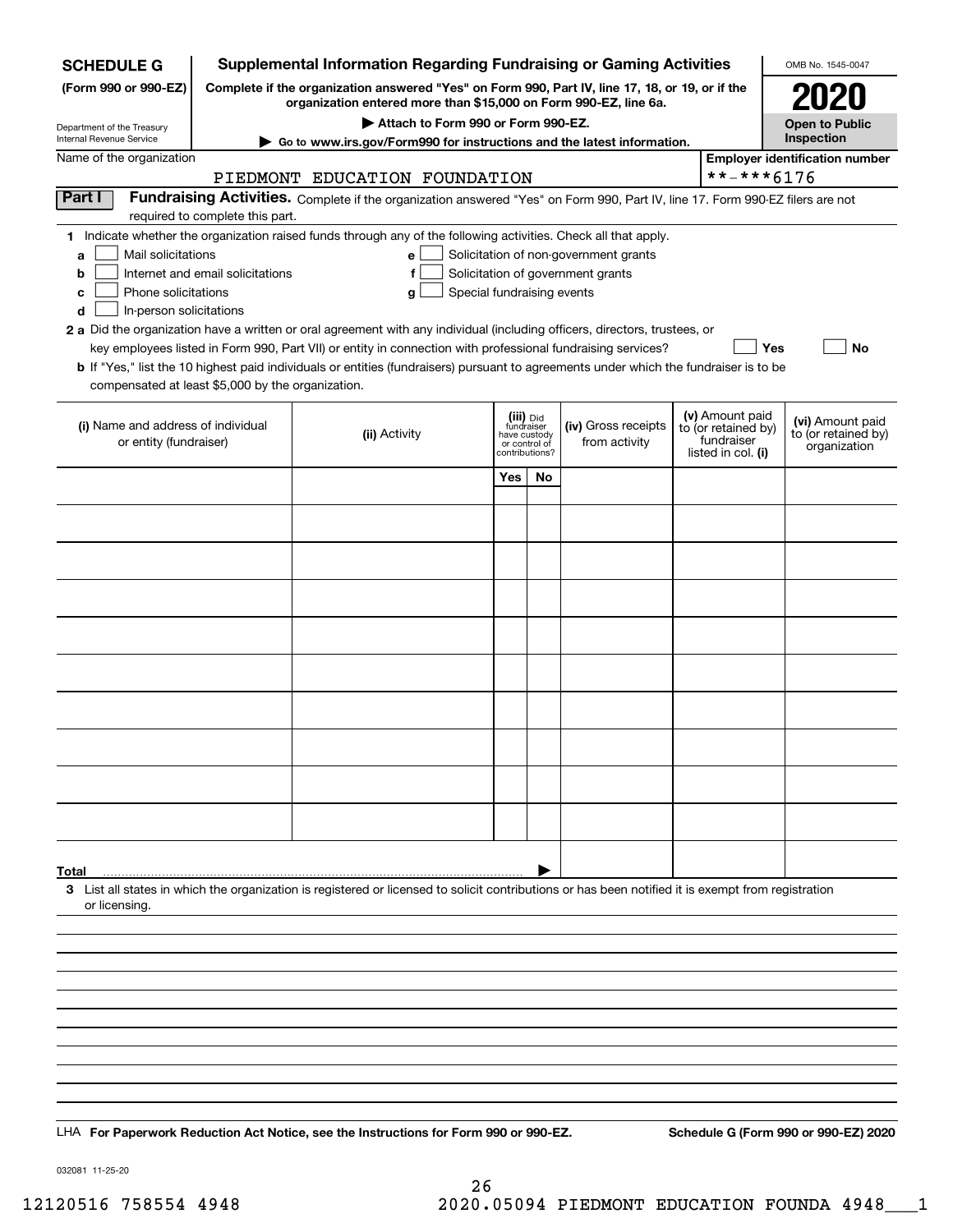#### Schedule G (Form 990 or 990-EZ) 2020 PIEDMONT EDUCATION FOUNDATION Network Network Network Network Page 2 PIEDMONT EDUCATION FOUNDATION \*\*-\*\*\*6176

**Part II** | Fundraising Events. Complete if the organization answered "Yes" on Form 990, Part IV, line 18, or reported more than \$15,000 of fundraising event contributions and gross income on Form 990-EZ, lines 1 and 6b. List events with gross receipts greater than \$5,000.

|                 |                                                                  | .000 of fundraising event contributions and gross income on Form 990-EZ, lines 1 and 6D. List events with gross receipts greater than \$5,000. |                |                         |                                 |                                           |  |  |
|-----------------|------------------------------------------------------------------|------------------------------------------------------------------------------------------------------------------------------------------------|----------------|-------------------------|---------------------------------|-------------------------------------------|--|--|
|                 |                                                                  |                                                                                                                                                | (a) Event $#1$ | $(b)$ Event #2          | (c) Other events<br><b>NONE</b> | (d) Total events<br>(add col. (a) through |  |  |
|                 |                                                                  |                                                                                                                                                | SPRING FLING   |                         |                                 | col. (c)                                  |  |  |
|                 |                                                                  |                                                                                                                                                | (event type)   | (event type)            | (total number)                  |                                           |  |  |
| Revenue         |                                                                  |                                                                                                                                                | 124,726.       |                         |                                 | 124,726.                                  |  |  |
|                 |                                                                  |                                                                                                                                                |                |                         |                                 |                                           |  |  |
|                 |                                                                  | 3 Gross income (line 1 minus line 2)                                                                                                           | 124,726.       |                         |                                 | 124,726.                                  |  |  |
|                 |                                                                  |                                                                                                                                                |                |                         |                                 |                                           |  |  |
|                 |                                                                  |                                                                                                                                                |                |                         |                                 |                                           |  |  |
|                 |                                                                  |                                                                                                                                                |                |                         |                                 |                                           |  |  |
| Direct Expenses |                                                                  | 7 Food and beverages                                                                                                                           |                |                         |                                 |                                           |  |  |
|                 | 8                                                                |                                                                                                                                                |                |                         |                                 |                                           |  |  |
|                 | 9                                                                |                                                                                                                                                | 43,633.        |                         |                                 | 43,633.                                   |  |  |
|                 |                                                                  | 10 Direct expense summary. Add lines 4 through 9 in column (d)                                                                                 |                |                         |                                 | 43,633.                                   |  |  |
|                 |                                                                  | 11 Net income summary. Subtract line 10 from line 3, column (d)                                                                                |                |                         |                                 | 81,093.                                   |  |  |
|                 | Part III                                                         | Gaming. Complete if the organization answered "Yes" on Form 990, Part IV, line 19, or reported more than                                       |                |                         |                                 |                                           |  |  |
|                 |                                                                  | \$15,000 on Form 990-EZ, line 6a.                                                                                                              |                |                         |                                 |                                           |  |  |
|                 |                                                                  |                                                                                                                                                | (a) Bingo      | (b) Pull tabs/instant   | (c) Other gaming                | (d) Total gaming (add                     |  |  |
| Revenue         |                                                                  |                                                                                                                                                |                | bingo/progressive bingo |                                 | col. (a) through col. (c))                |  |  |
|                 | 1                                                                |                                                                                                                                                |                |                         |                                 |                                           |  |  |
|                 |                                                                  |                                                                                                                                                |                |                         |                                 |                                           |  |  |
| Direct Expenses |                                                                  |                                                                                                                                                |                |                         |                                 |                                           |  |  |
|                 |                                                                  |                                                                                                                                                |                |                         |                                 |                                           |  |  |
|                 |                                                                  | 5 Other direct expenses                                                                                                                        |                |                         |                                 |                                           |  |  |
|                 | 6                                                                | Volunteer labor                                                                                                                                | %<br>Yes<br>No | Yes<br>%<br>No          | Yes<br>%<br>No                  |                                           |  |  |
|                 | Direct expense summary. Add lines 2 through 5 in column (d)<br>7 |                                                                                                                                                |                |                         |                                 |                                           |  |  |
|                 | 8                                                                |                                                                                                                                                |                |                         |                                 |                                           |  |  |
|                 |                                                                  | <b>9</b> Enter the state(s) in which the organization conducts gaming activities:                                                              |                |                         |                                 |                                           |  |  |
|                 |                                                                  |                                                                                                                                                |                |                         |                                 | Yes<br><b>No</b>                          |  |  |
|                 |                                                                  |                                                                                                                                                |                |                         |                                 |                                           |  |  |
|                 |                                                                  |                                                                                                                                                |                |                         |                                 |                                           |  |  |
|                 |                                                                  |                                                                                                                                                |                |                         |                                 |                                           |  |  |
|                 |                                                                  | <b>b</b> If "Yes," explain: <b>b</b> If "Yes," explain:                                                                                        |                |                         |                                 | Yes<br>No                                 |  |  |
|                 |                                                                  |                                                                                                                                                |                |                         |                                 |                                           |  |  |
|                 |                                                                  |                                                                                                                                                |                |                         |                                 |                                           |  |  |

**Schedule G (Form 990 or 990-EZ) 2020**

032082 11-25-20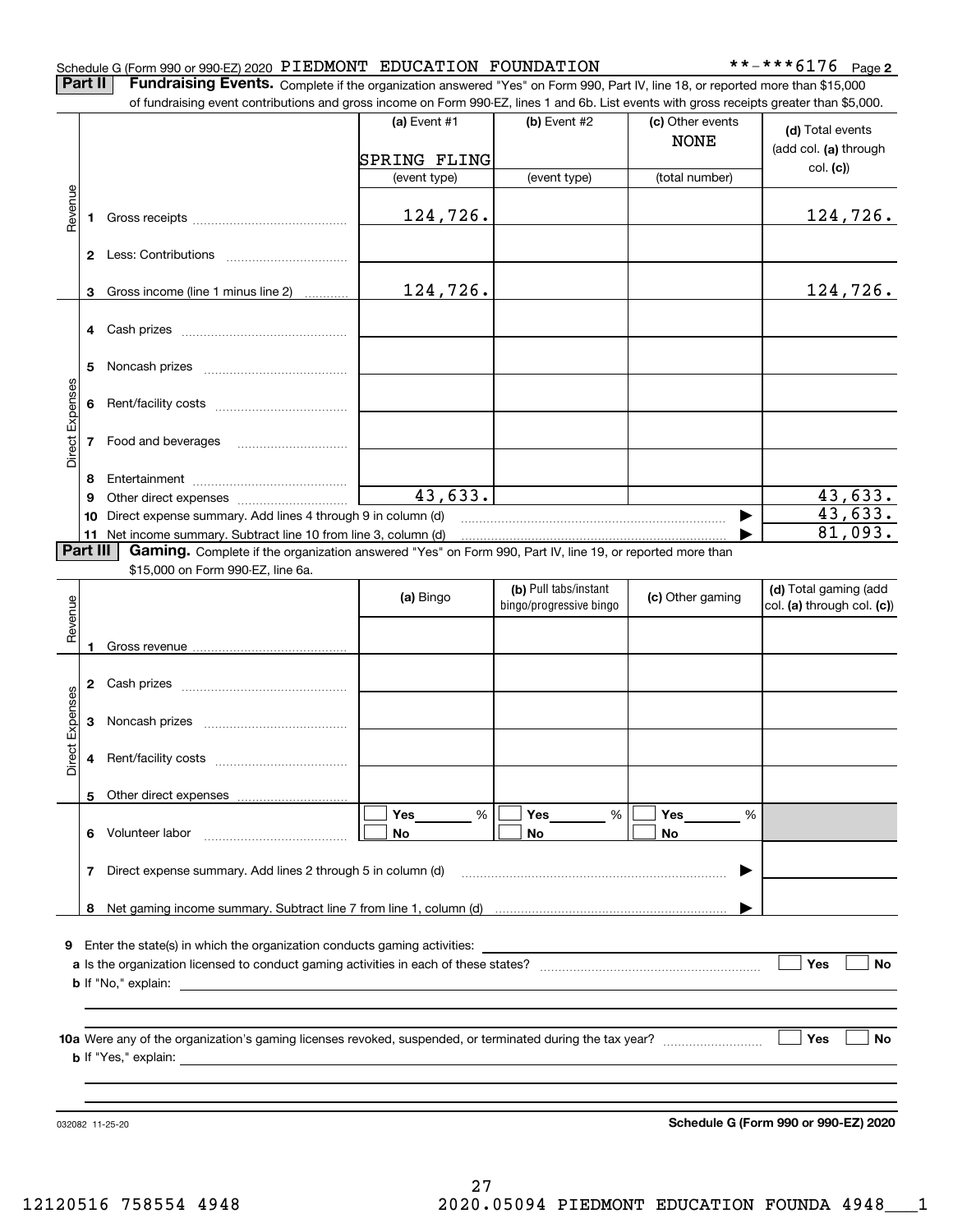|    | Schedule G (Form 990 or 990-EZ) 2020 PIEDMONT EDUCATION FOUNDATION                                                                                                                                                                                           | **-***6176      | Page 3 |
|----|--------------------------------------------------------------------------------------------------------------------------------------------------------------------------------------------------------------------------------------------------------------|-----------------|--------|
|    |                                                                                                                                                                                                                                                              | Yes             | No     |
|    | 12 Is the organization a grantor, beneficiary or trustee of a trust, or a member of a partnership or other entity formed                                                                                                                                     | Yes             | No     |
|    | 13 Indicate the percentage of gaming activity conducted in:                                                                                                                                                                                                  |                 |        |
|    |                                                                                                                                                                                                                                                              | 13а             | %      |
|    | <b>b</b> An outside facility <b>contract and the contract of the contract of the contract of the contract of the contract of the contract of the contract of the contract of the contract of the contract of the contract of the cont</b>                    | 13 <sub>b</sub> | %      |
|    | 14 Enter the name and address of the person who prepares the organization's gaming/special events books and records:                                                                                                                                         |                 |        |
|    | Name $\blacktriangleright$                                                                                                                                                                                                                                   |                 |        |
|    |                                                                                                                                                                                                                                                              |                 |        |
|    | 15a Does the organization have a contract with a third party from whom the organization receives gaming revenue?                                                                                                                                             | Yes             | No     |
|    |                                                                                                                                                                                                                                                              |                 |        |
|    | c If "Yes," enter name and address of the third party:                                                                                                                                                                                                       |                 |        |
|    | Name $\blacktriangleright$<br><u> 1989 - Johann Barbara, martin amerikan basar dan berasal dan berasal dalam basar dalam basar dalam basar dala</u>                                                                                                          |                 |        |
|    | Address $\blacktriangleright$                                                                                                                                                                                                                                |                 |        |
| 16 | Gaming manager information:                                                                                                                                                                                                                                  |                 |        |
|    | Name $\blacktriangleright$                                                                                                                                                                                                                                   |                 |        |
|    | Gaming manager compensation > \$                                                                                                                                                                                                                             |                 |        |
|    |                                                                                                                                                                                                                                                              |                 |        |
|    | Description of services provided $\blacktriangleright$                                                                                                                                                                                                       |                 |        |
|    |                                                                                                                                                                                                                                                              |                 |        |
|    | Director/officer<br>Employee<br>Independent contractor                                                                                                                                                                                                       |                 |        |
|    | <b>17</b> Mandatory distributions:                                                                                                                                                                                                                           |                 |        |
|    | a Is the organization required under state law to make charitable distributions from the gaming proceeds to                                                                                                                                                  |                 |        |
|    | retain the state gaming license?                                                                                                                                                                                                                             | $\Box$ Yes      |        |
|    | <b>b</b> Enter the amount of distributions required under state law to be distributed to other exempt organizations or spent in the<br>organization's own exempt activities during the tax year $\triangleright$ \$                                          |                 |        |
|    | <b>Part IV</b><br>Supplemental Information. Provide the explanations required by Part I, line 2b, columns (iii) and (v); and Part III, lines 9, 9b, 10b,<br>15b, 15c, 16, and 17b, as applicable. Also provide any additional information. See instructions. |                 |        |
|    |                                                                                                                                                                                                                                                              |                 |        |
|    |                                                                                                                                                                                                                                                              |                 |        |
|    |                                                                                                                                                                                                                                                              |                 |        |
|    |                                                                                                                                                                                                                                                              |                 |        |
|    |                                                                                                                                                                                                                                                              |                 |        |
|    |                                                                                                                                                                                                                                                              |                 |        |
|    |                                                                                                                                                                                                                                                              |                 |        |
|    |                                                                                                                                                                                                                                                              |                 |        |
|    |                                                                                                                                                                                                                                                              |                 |        |
|    | Schedule G (Form 990 or 990-EZ) 2020<br>032083 11-25-20<br>າ ໐                                                                                                                                                                                               |                 |        |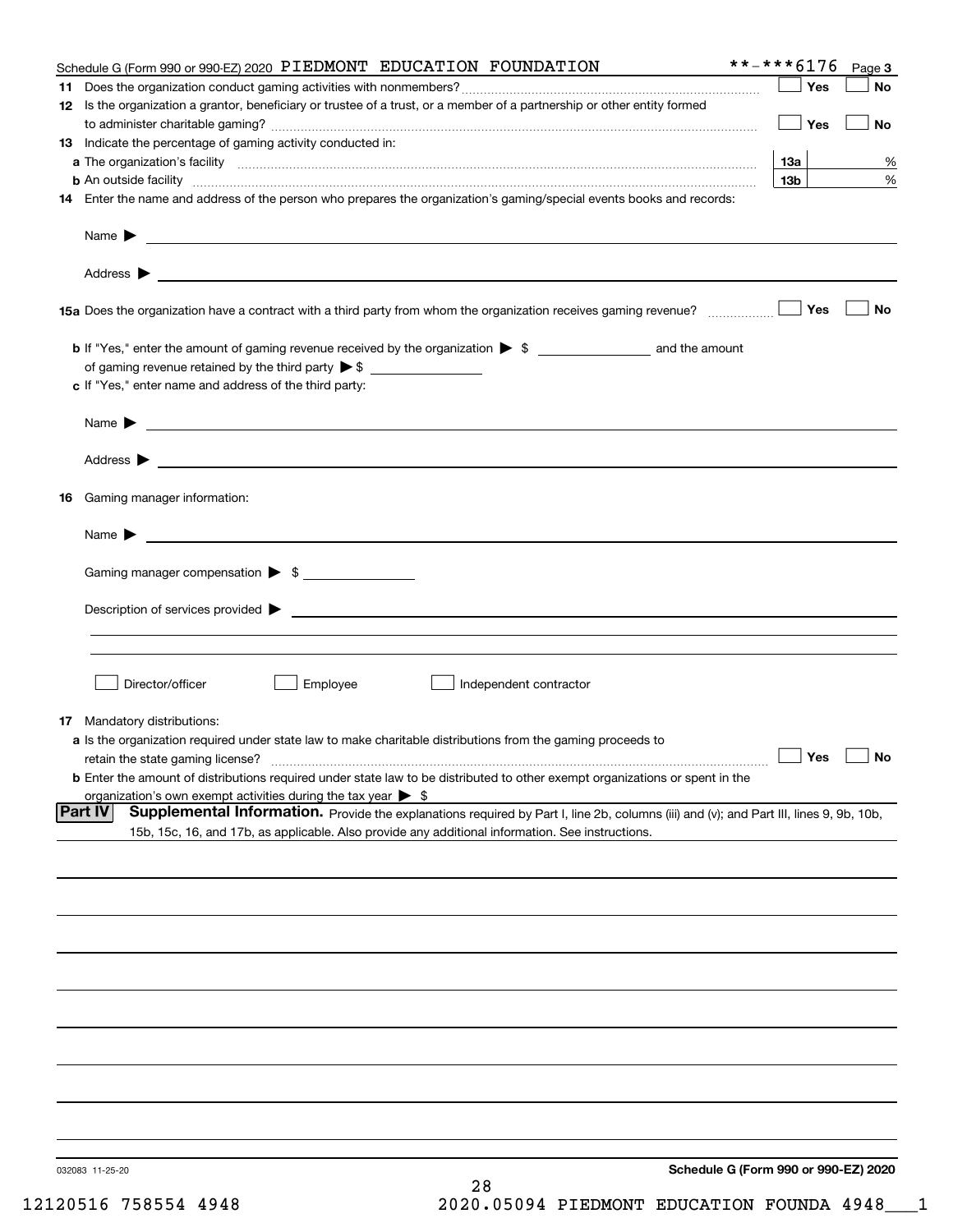|                | Schedule G (Form 990 or 990-EZ) | EDUCATION<br><b>TEDMONT</b><br>FOUNDATION | Page 4 |
|----------------|---------------------------------|-------------------------------------------|--------|
| <b>Part IV</b> | Supplemental Information        | (continued)                               |        |

|  |  | - |
|--|--|---|
|  |  |   |
|  |  |   |
|  |  |   |
|  |  |   |
|  |  |   |
|  |  |   |
|  |  |   |
|  |  |   |

**Schedule G (Form 990 or 990-EZ)**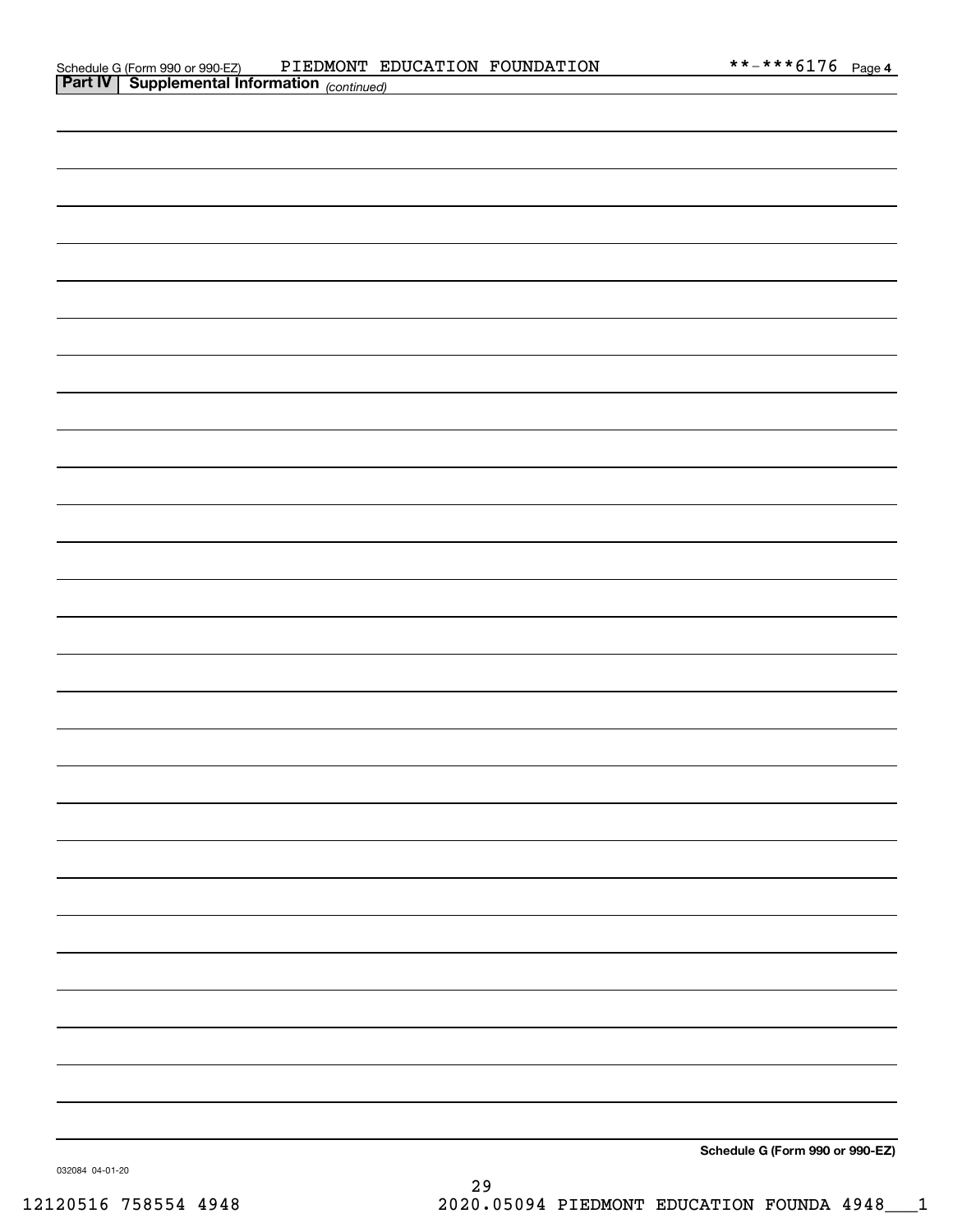| <b>SCHEDULE I</b><br>(Form 990)                                                                                                                                                                                                                                                               |                                      | <b>Grants and Other Assistance to Organizations,</b><br>Governments, and Individuals in the United States<br>Complete if the organization answered "Yes" on Form 990, Part IV, line 21 or 22. |                                                       |                                         |                                                                |                                          | OMB No. 1545-0047<br>2020                           |
|-----------------------------------------------------------------------------------------------------------------------------------------------------------------------------------------------------------------------------------------------------------------------------------------------|--------------------------------------|-----------------------------------------------------------------------------------------------------------------------------------------------------------------------------------------------|-------------------------------------------------------|-----------------------------------------|----------------------------------------------------------------|------------------------------------------|-----------------------------------------------------|
| Department of the Treasury                                                                                                                                                                                                                                                                    |                                      |                                                                                                                                                                                               | Attach to Form 990.                                   |                                         |                                                                |                                          | <b>Open to Public</b>                               |
| Internal Revenue Service                                                                                                                                                                                                                                                                      |                                      |                                                                                                                                                                                               | Go to www.irs.gov/Form990 for the latest information. |                                         |                                                                |                                          | Inspection                                          |
| Name of the organization                                                                                                                                                                                                                                                                      |                                      | PIEDMONT EDUCATION FOUNDATION                                                                                                                                                                 |                                                       |                                         |                                                                |                                          | <b>Employer identification number</b><br>**-***6176 |
| Part I<br><b>General Information on Grants and Assistance</b>                                                                                                                                                                                                                                 |                                      |                                                                                                                                                                                               |                                                       |                                         |                                                                |                                          |                                                     |
| 1 Does the organization maintain records to substantiate the amount of the grants or assistance, the grantees' eligibility for the grants or assistance, and the selection<br>2 Describe in Part IV the organization's procedures for monitoring the use of grant funds in the United States. |                                      |                                                                                                                                                                                               |                                                       |                                         |                                                                |                                          | $\boxed{\text{X}}$ Yes<br>  No                      |
| Part II<br>Grants and Other Assistance to Domestic Organizations and Domestic Governments. Complete if the organization answered "Yes" on Form 990, Part IV, line 21, for any                                                                                                                 |                                      |                                                                                                                                                                                               |                                                       |                                         |                                                                |                                          |                                                     |
| recipient that received more than \$5,000. Part II can be duplicated if additional space is needed.<br>1 (a) Name and address of organization<br>or government                                                                                                                                | $(b)$ EIN                            | (c) IRC section<br>(if applicable)                                                                                                                                                            | (d) Amount of<br>cash grant                           | (e) Amount of<br>non-cash<br>assistance | (f) Method of<br>valuation (book,<br>FMV, appraisal,<br>other) | (g) Description of<br>noncash assistance | (h) Purpose of grant<br>or assistance               |
| PIEDMONT UNIFIED SCHOOL DISTRICT<br>800 MAGNOLIA AVE<br>PIEDMONT, CA 94611                                                                                                                                                                                                                    | **-***2444                           | 501(C)3                                                                                                                                                                                       | 3,400,792.                                            | 0.                                      |                                                                |                                          | TO SUPPORT PUBLIC SCHOOLS                           |
| PIEDMONT UNIFIED SCHOOL DISTRICT -<br>ART AND WELLNESS - 800 MAGNOLIA<br>AVE - PIEDMONT, CA 94611                                                                                                                                                                                             | **-***2144                           | 501(C)3                                                                                                                                                                                       | 35,414.                                               | 0.                                      |                                                                |                                          | TO SUPPORT PUBLIC SCHOOLS                           |
|                                                                                                                                                                                                                                                                                               |                                      |                                                                                                                                                                                               |                                                       |                                         |                                                                |                                          |                                                     |
|                                                                                                                                                                                                                                                                                               |                                      |                                                                                                                                                                                               |                                                       |                                         |                                                                |                                          |                                                     |
|                                                                                                                                                                                                                                                                                               |                                      |                                                                                                                                                                                               |                                                       |                                         |                                                                |                                          |                                                     |
|                                                                                                                                                                                                                                                                                               |                                      |                                                                                                                                                                                               |                                                       |                                         |                                                                |                                          |                                                     |
| Enter total number of section 501(c)(3) and government organizations listed in the line 1 table<br>$\mathbf{2}$<br>3<br>.                                                                                                                                                                     | and the second control of the second |                                                                                                                                                                                               |                                                       |                                         |                                                                |                                          |                                                     |

**For Paperwork Reduction Act Notice, see the Instructions for Form 990. Schedule I (Form 990) 2020** LHA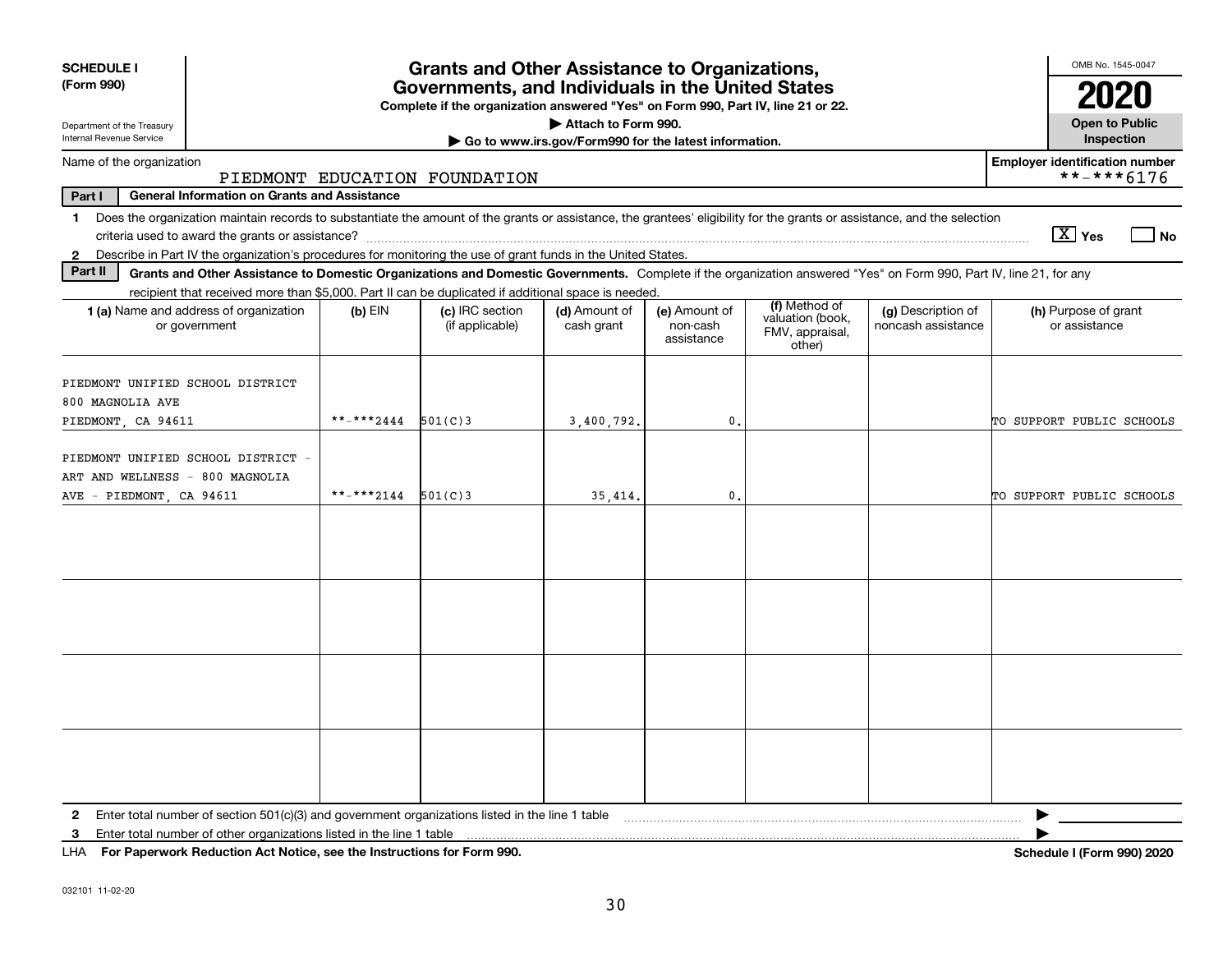Schedule I (Form 990) 2020

| PIEDMONT EDUCATION FOUNDATION |
|-------------------------------|
|                               |

 $***-***6176$ 

**2**

**Part III** | Grants and Other Assistance to Domestic Individuals. Complete if the organization answered "Yes" on Form 990, Part IV, line 22. Part III can be duplicated if additional space is needed.

| (a) Type of grant or assistance                                                                                                               | (b) Number of<br>recipients | (c) Amount of<br>cash grant | (d) Amount of non-<br>cash assistance | (e) Method of valuation<br>(book, FMV, appraisal, other) | (f) Description of noncash assistance |
|-----------------------------------------------------------------------------------------------------------------------------------------------|-----------------------------|-----------------------------|---------------------------------------|----------------------------------------------------------|---------------------------------------|
|                                                                                                                                               |                             |                             |                                       |                                                          |                                       |
|                                                                                                                                               |                             |                             |                                       |                                                          |                                       |
|                                                                                                                                               |                             |                             |                                       |                                                          |                                       |
|                                                                                                                                               |                             |                             |                                       |                                                          |                                       |
|                                                                                                                                               |                             |                             |                                       |                                                          |                                       |
|                                                                                                                                               |                             |                             |                                       |                                                          |                                       |
|                                                                                                                                               |                             |                             |                                       |                                                          |                                       |
|                                                                                                                                               |                             |                             |                                       |                                                          |                                       |
|                                                                                                                                               |                             |                             |                                       |                                                          |                                       |
|                                                                                                                                               |                             |                             |                                       |                                                          |                                       |
| <b>Death Inc.</b> Our also see the first of the information of which is Death line O. Death as been above the second considium of information |                             |                             |                                       |                                                          |                                       |

Part IV | Supplemental Information. Provide the information required in Part I, line 2; Part III, column (b); and any other additional information.

PART 1, LINE 2

EACH GRANT AWARD IS VERIFIED BY A LETTER CONTAINING INSTRUCTIONS FOR

PAYMENT AND REPORTING. GRANTEES ARE ASKED TO SUBMIT A REPORT AT THE

END OF THE SCHOOL YEAR, RECONCILING THE AMOUNTS RECEIVED AND THE

AMOUNTS SPENT, ACCORDING TO THEIR SPECIFIC INTENT. THE BOARD MEMBERS

SERVING AS GRANTS CHAIRPERSONS, AS WELL AS AN INDEPENDENT COMMITTEE

FROM THE COMMUNITY, MONITOR THE RESULTS, PROCESS, AND REPORTING OF THE

GRANTEES. REPORTS ARE SHARED WITH THE PIEDMONT UNIFIED SCHOOL DISTRICT

AND THE PIEDMONT EDUCATIONAL FOUNDATION'S TREASURER.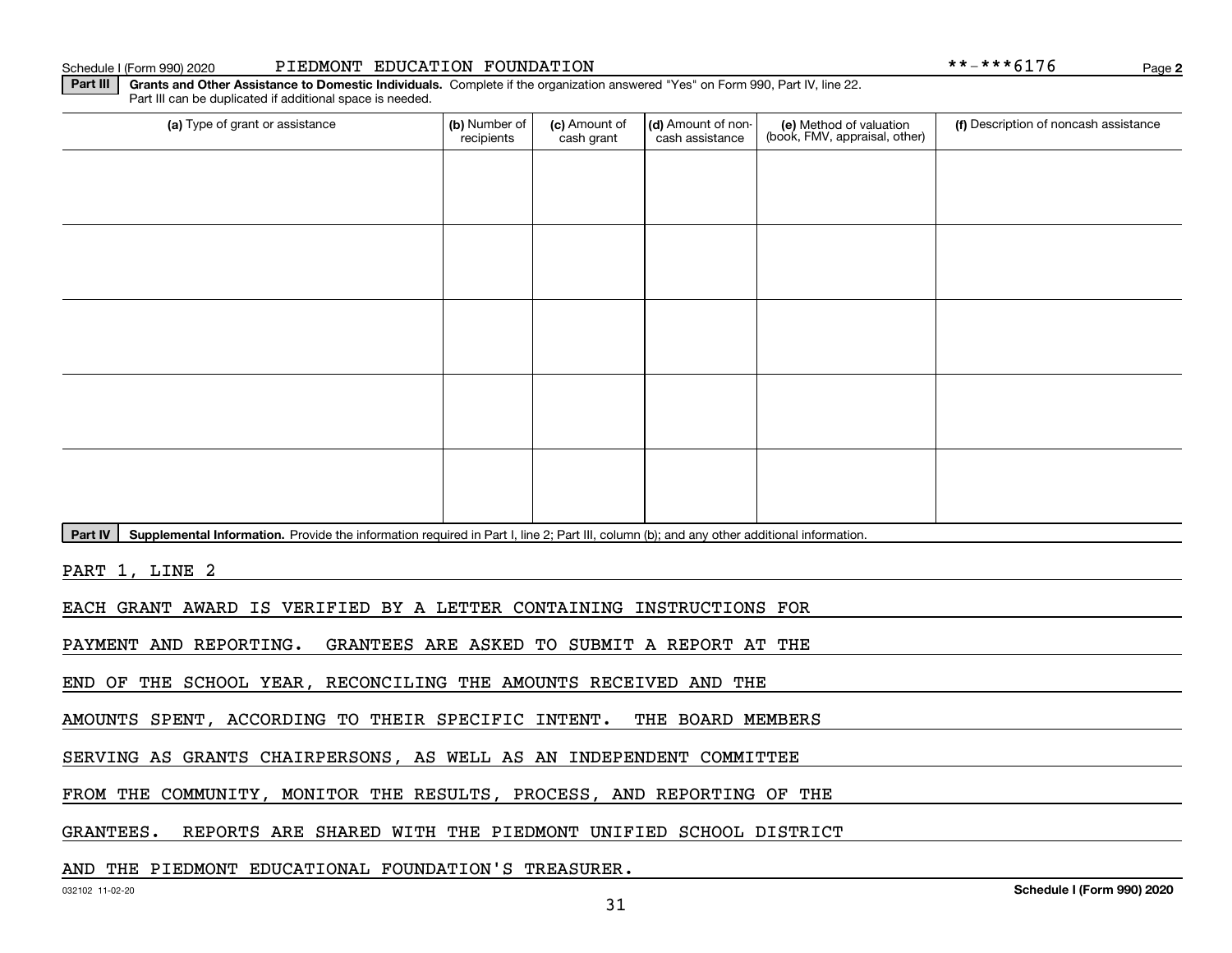**(Form 990 or 990-EZ)**

Department of the Treasury Internal Revenue Service Name of the organization

## **SCHEDULE O Supplemental Information to Form 990 or 990-EZ**

**Complete to provide information for responses to specific questions on Form 990 or 990-EZ or to provide any additional information. | Attach to Form 990 or 990-EZ. | Go to www.irs.gov/Form990 for the latest information.**



PIEDMONT EDUCATION FOUNDATION  $* * - * * * 6176$ 

**Employer identification number**

### FORM 990, PART I, LINE 1, DESCRIPTION OF ORGANIZATION MISSION:

ENGAGEMENT.

FORM 990, PART III, LINE 4D, OTHER PROGRAM SERVICES:

ADDITIONAL FUNCTIONAL EXPENSES AS LISTED BELOW - THESE AMOUNTS

REPRESENT THE PORTION ALLOCABLE TO PROGRAM SERVICES:

PRINTING AND PUBLICATION \$11,202

SOFTWARE AND LICENSING \$4,396

CREDIT CARD FEES \$4,212

BANK FEES \$10

WEBSITE \$2,874

SALARIES \$130,207

PAYROLL TAXES \$10,495

EXPENSES \$ 163,396. INCLUDING GRANTS OF \$ 0. REVENUE \$ 38,380.

FORM 990, PART VI, SECTION A, LINE 7A:

THE BOARD OF DIRECTORS SOLICITS NOMINATIONS AND SELECTS VOLUNTEERS FROM THE

PIEDMONT COMMUNITY TO FILL VACANCIES ON THE BOARD. THE BOARD OVERSEES ALL

ACTIVITY OF THE PIEDMONT EDUCATIONAL FOUNDATION.

FORM 990, PART VI, SECTION B, LINE 11B:

THE FORM 990 IS REVIEWED IN DRAFT FORM BY A COMMITTEE INCLUDING THE

PRESIDENT AND TREASURER. ANY CHANGES TO THE DRAFT FORM 990 ARE

INCORPORATED INTO THE FINAL DRAFT.

032211 11-20-20 LHA For Paperwork Reduction Act Notice, see the Instructions for Form 990 or 990-EZ. Schedule O (Form 990 or 990-EZ) 2020

32